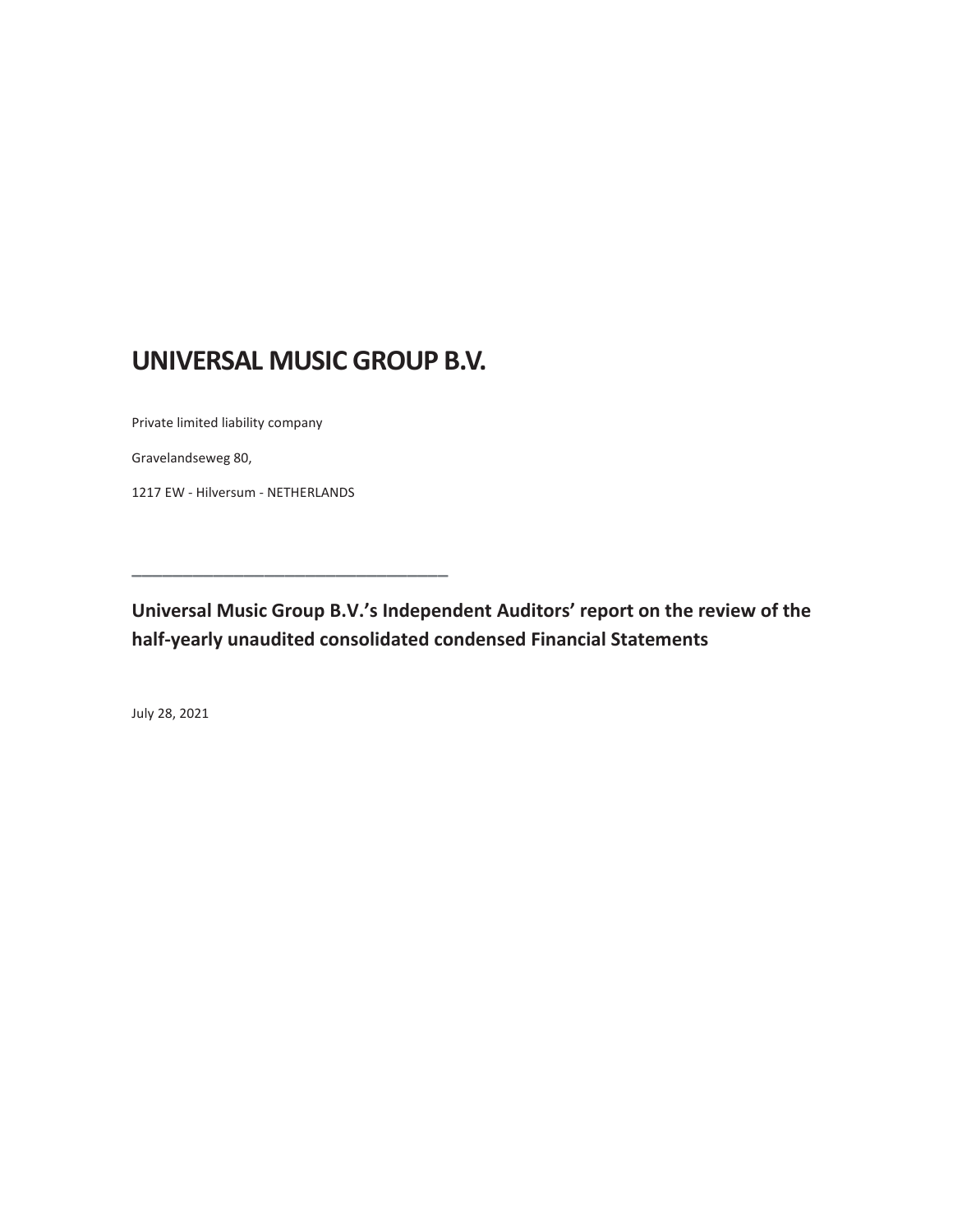ERNST & YOUNG et Autres Tour First – TSA 14444 92037 Paris-La Défense cedex S.A.S. à capital variable 438 476 913 R.C.S. Nanterre

Deloitte & Associés 6, place de la Pyramide 92908 Paris-La Défense Cedex S.A.S. au capital de 2 188 160 € 572 028 041 RCS Nanterre

## **UNIVERSAL MUSIC GROUP B.V.**

**\_\_\_\_\_\_\_\_\_\_\_\_\_\_\_\_\_\_\_\_\_\_\_\_\_\_\_\_\_\_\_**

**\_\_\_\_\_\_\_\_\_\_\_\_\_\_\_\_\_\_\_\_\_\_\_\_\_\_\_\_\_\_\_**

Private limited liability company

Gravelandseweg 80,

1217 EW - Hilversum - NETHERLANDS

## **Universal Music Group B.V.'s Independent Auditors' report on the review of the half-yearly unaudited consolidated condensed Financial Statements**

July 28, 2021

To the Management Board of Universal Music Group B.V.,

#### **Introduction**

We have reviewed the accompanying half-yearly unaudited consolidated condensed Financial Statements ("Financial Statements") of Universal Music Group B.V. ("UMG") as at June 30, 2021.

Due to the global crisis related to the Covid-19 pandemic, the Financial Statements have been prepared and reviewed under specific conditions. Indeed, this crisis and the exceptional measures taken in the context of the state of sanitary emergency have had numerous consequences for companies, particularly on their operations and their financing, and have led to greater uncertainties on their future prospects. Those measures, such as travel restrictions and remote working, have also had an impact on the companies' internal organization and the performance of our review procedures.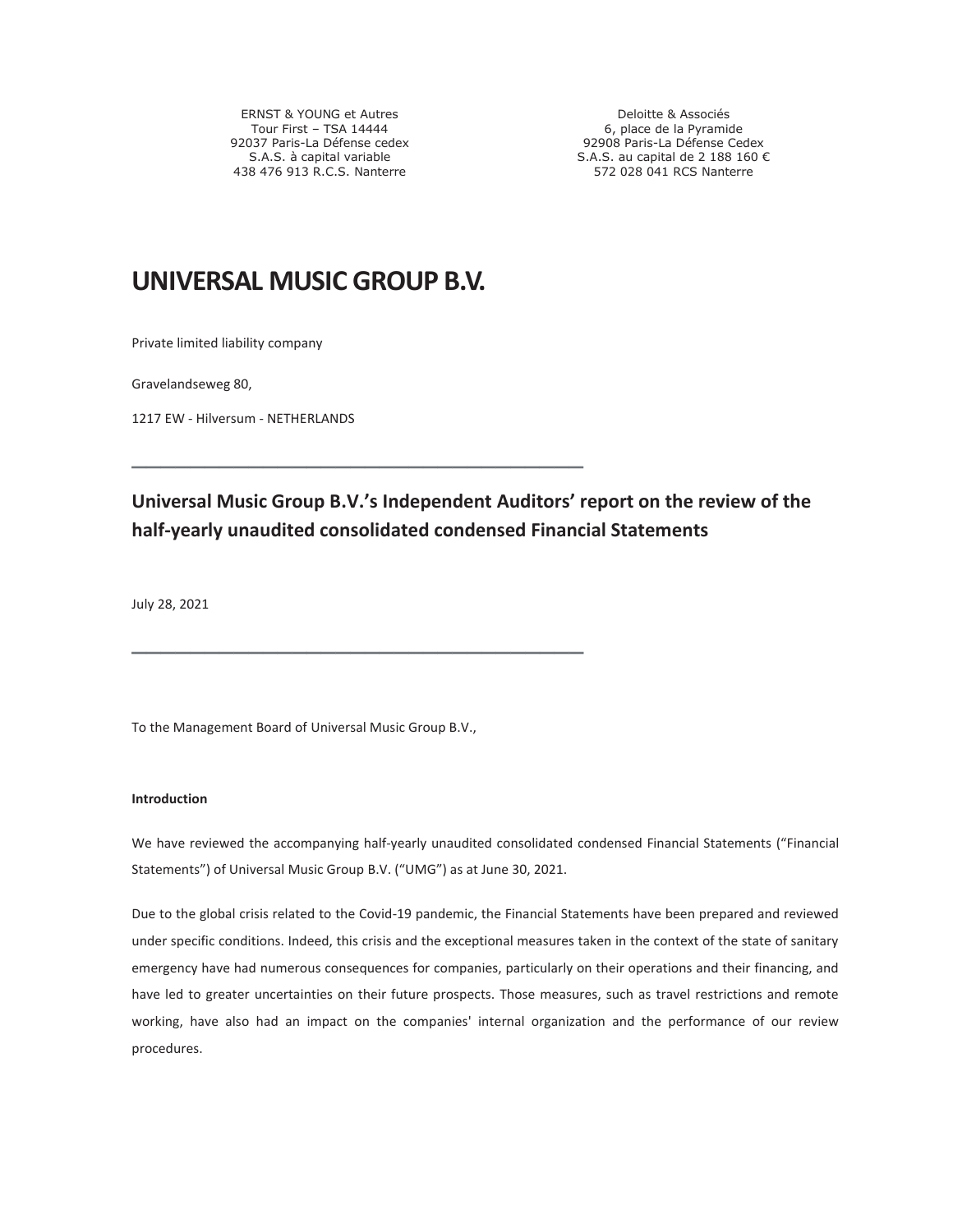UMG's Management is responsible for the preparation and presentation of these Financial Statements in accordance with the basis set out in the Basis of preparation of the Financial Statements.

Our responsibility is to express a conclusion on these Financial Statements based on our review.

#### **Scope of review**

We conducted our review in accordance with International Standard on Review Engagements 2410, which applies to a review of interim financial information performed by the independent auditor of the entity. A review of interim Financial Statements consists of making inquiries, primarily of persons responsible for financial and accounting matters, and applying analytical and other review procedures. A review is substantially less in scope than an audit conducted in accordance with International Standards on Auditing and consequently does not enable us to obtain assurance that we would become aware of all significant matters that might be identified in an audit. Accordingly, we do not express an audit opinion.

#### **Conclusion**

Based on our review, nothing has come to our attention that causes us to believe that the accompanying Financial Statements are not prepared, in all material respects, in accordance with the basis set in the Basis of preparation of the Financial Statements and IAS 34 – standard of the IFRS relating to interim financial reporting, as published by the International Accounting Standard Board (IASB) and endorsed by the European Union.

This report shall be governed by and construed in accordance with French law. The courts of France shall have exclusive jurisdiction in relation to any claim, dispute or difference concerning the engagement letter or this report, and any matter arising from them. Each party irrevocably waives any right it may have to object to an action being brought in any of those courts, to claim that the action has been brought in an inconvenient forum or to claim that those courts do not have jurisdiction.

Paris-La Défense, July 28, 2021

The Independent Auditors

ERNST & YOUNG et Autres Deloitte & Associés

Claire PAJONA Géraldine SEGOND

2 l UNIVERSAL MUSIC GROUP BV l Universal Music Group BV's independent auditors' report on the review of the half yearly unaudited consolidated condensed Financial Statements l June 30, 2021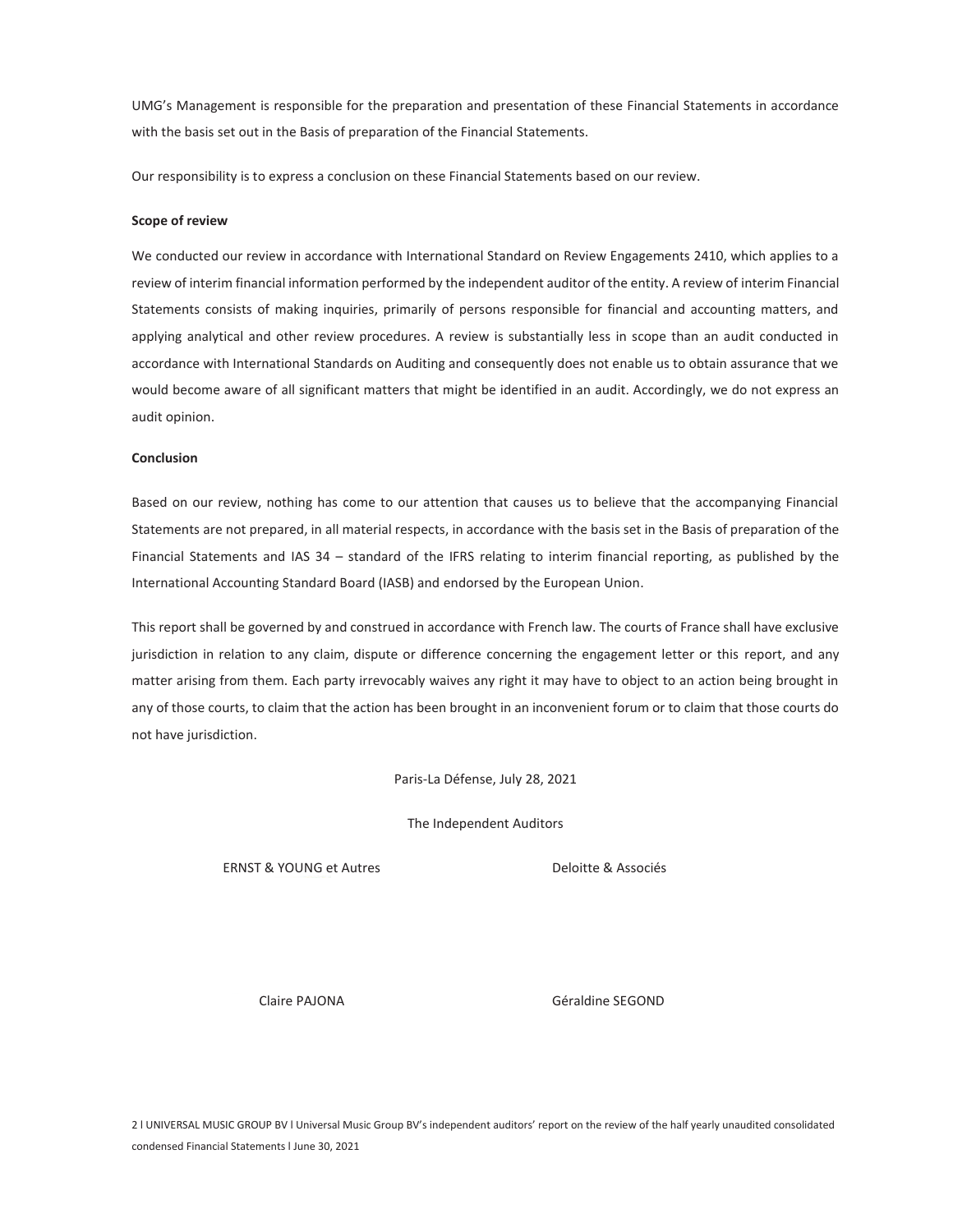

## Half yearly unaudited\* consolidated condensed financial statements

for the first-half year ended June 30, 2021

*\* The consolidated condensed financial statements for the half-year ended June 30, 2021 were subject to a limited review by UMG's independent auditors. The auditors' report follows the consolidated condensed financial statements.*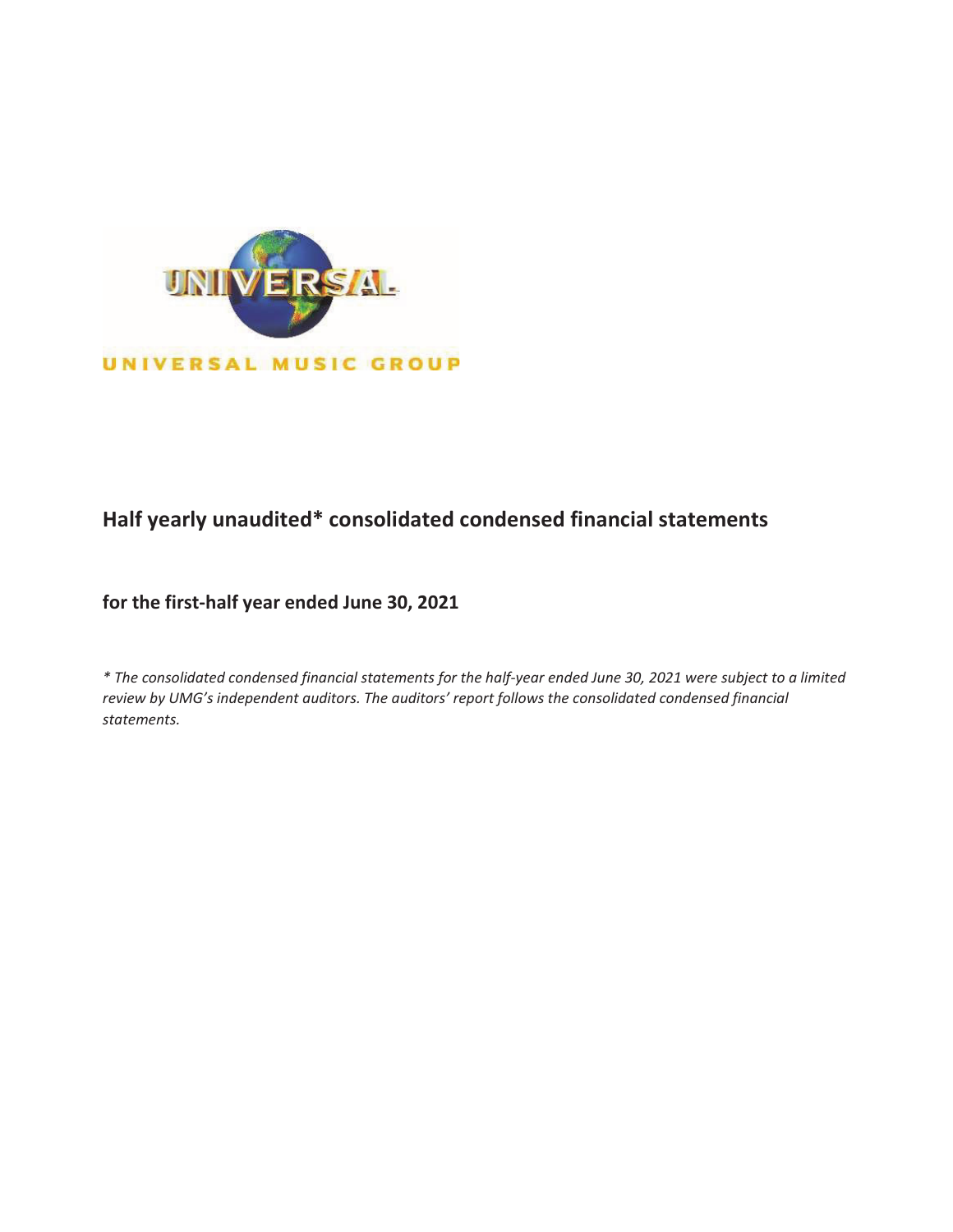| NOTE <sub>1</sub>  |  |
|--------------------|--|
| NOTE <sub>2</sub>  |  |
| NOTE <sub>3</sub>  |  |
| NOTE <sub>4</sub>  |  |
| NOTE <sub>5</sub>  |  |
| NOTE <sub>6</sub>  |  |
| NOTE <sub>7</sub>  |  |
| NOTE <sub>8</sub>  |  |
| NOTE <sub>9</sub>  |  |
| NOTE <sub>10</sub> |  |
| NOTE <sub>11</sub> |  |
| NOTE <sub>12</sub> |  |
| NOTE <sub>13</sub> |  |
| NOTE <sub>14</sub> |  |
| NOTE <sub>15</sub> |  |
| NOTE <sub>16</sub> |  |
| NOTE <sub>17</sub> |  |
| NOTE <sub>18</sub> |  |
| NOTE <sub>19</sub> |  |
| NOTE <sub>20</sub> |  |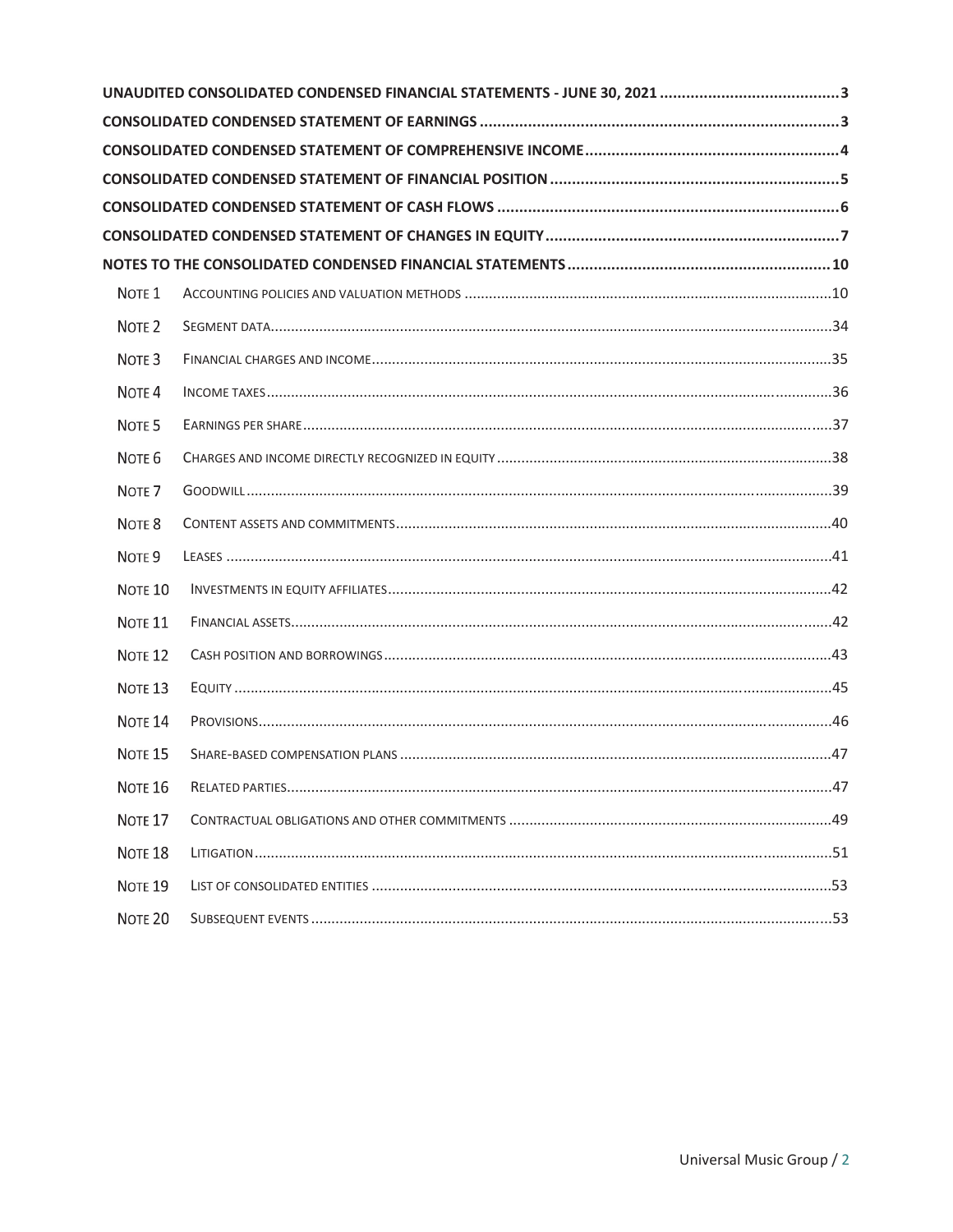# *Unaudited consolidated condensed financial statements - June 30, 2021*

## *Consolidated Condensed Statement of Earnings*

|                                                                                       |                | Six months ended June 30, | Year ended |              |
|---------------------------------------------------------------------------------------|----------------|---------------------------|------------|--------------|
|                                                                                       |                | (unaudited)               |            | December 31, |
| (in millions of euros)                                                                | Note           | 2021                      | 2020       | 2020         |
| <b>Revenues</b>                                                                       | $\overline{2}$ | 3,831                     | 3,459      | 7,432        |
| Cost of revenues                                                                      |                | (2,047)                   | (1,820)    | (3, 917)     |
| Selling, general and administrative expenses                                          |                | (1,090)                   | (1, 104)   | (2, 265)     |
| Restructuring charges                                                                 |                | (9)                       | (8)        | (20)         |
| Impairment losses on intangible assets acquired through business combinations         | 2              |                           |            |              |
| Income from equity affiliates - operational                                           | 10             | (1)                       | (11)       | (9)          |
| Earnings before interest and income taxes (EBIT)                                      |                | 684                       | 516        | 1,221        |
| Interest                                                                              | 3              | (9)                       | (6)        | (15)         |
| Income from investments                                                               | 3              |                           |            |              |
| Other financial income                                                                | 3              | 105                       | 453        | 603          |
| Other financial charges                                                               | 3              | (183)                     | (13)       | (28)         |
|                                                                                       |                | (87)                      | 434        | 560          |
| Earnings before provision for income taxes                                            |                | 597                       | 950        | 1,781        |
| Provision for income taxes                                                            | 4              | (144)                     | (214)      | (412)        |
| Earnings from continuing operations                                                   |                | 453                       | 736        | 1,369        |
| Earnings from discontinued operations                                                 |                |                           |            |              |
| <b>Earnings</b>                                                                       |                | 453                       | 736        | 1,369        |
| Of which                                                                              |                |                           |            |              |
| Earnings attributable to shareowners                                                  |                | 452                       | 735        | 1,366        |
| Non-controlling interests                                                             |                | $\mathbf{1}$              | 1          | 3            |
| Earnings per share                                                                    | 5              |                           |            |              |
| Basic, earnings for the period attributable to ordinary equity holders of the parent  |                | 0.25                      | 0.41       | 0.75         |
| Diluted earnings for the period attributable to ordinary equity holders of the parent |                | 0.25                      | 0.41       | 0.75         |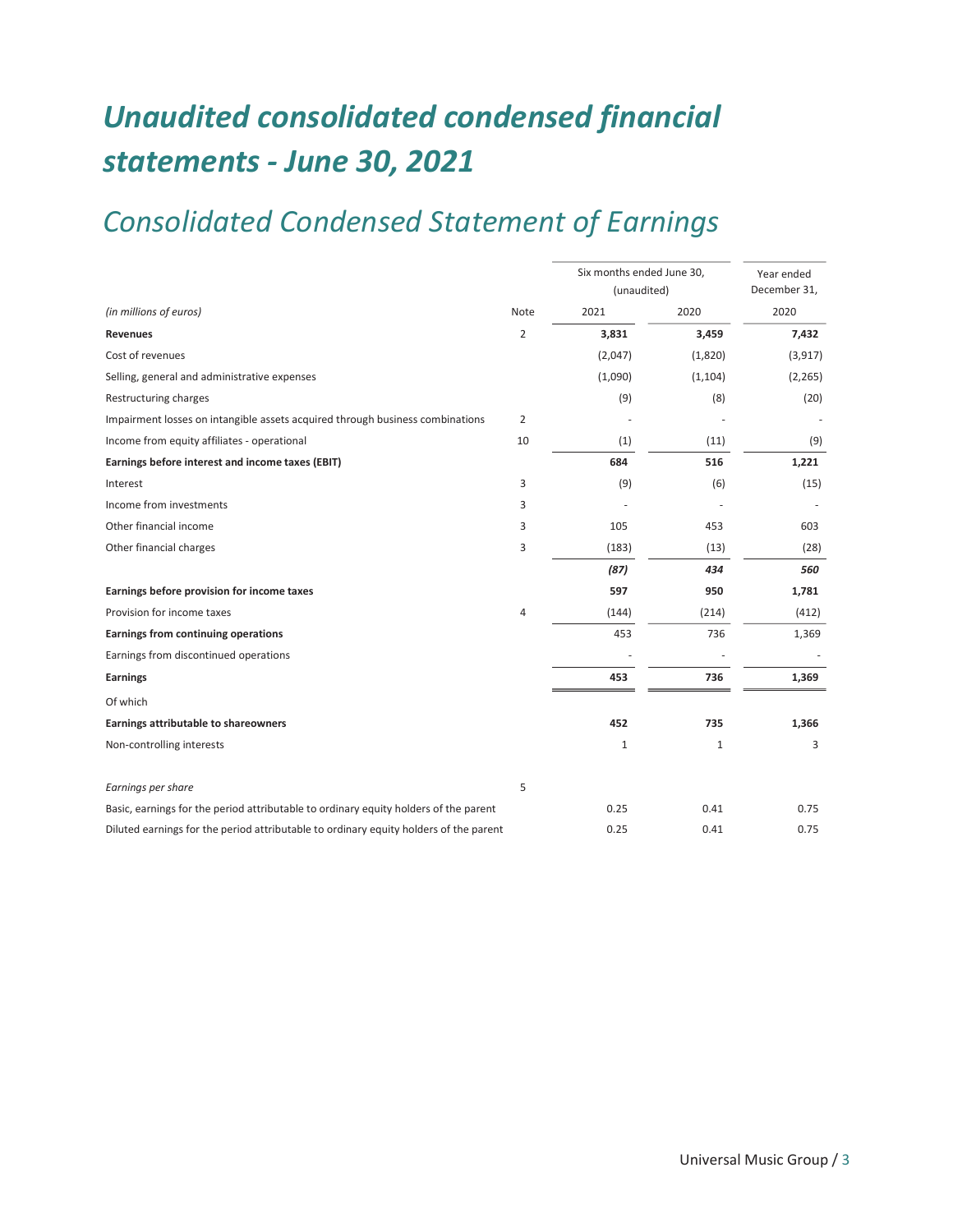# *Consolidated Condensed Statement of Comprehensive Income*

|                                                                         |      | For the six months ended June 30,<br>(unaudited) | Year ended<br>December 31, |       |
|-------------------------------------------------------------------------|------|--------------------------------------------------|----------------------------|-------|
| (in millions of euros)                                                  | Note | 2021                                             | 2020                       | 2020  |
| Earnings                                                                |      | 453                                              | 736                        | 1,369 |
| Actuarial gains/(losses) related to employee defined benefit plans, net |      |                                                  | 1                          | 6     |
| Financial assets at fair value through other comprehensive income       |      |                                                  |                            | 2     |
| Comprehensive income from equity affiliates, net                        |      |                                                  |                            |       |
| Items not subsequently reclassified to profit or loss                   |      |                                                  | 1                          | 8     |
| Foreign currency translation adjustments                                |      | 24                                               | (24)                       | (194) |
| Comprehensive income from equity affiliates, net                        | 10   | 1                                                | (1)                        | (6)   |
| Other impacts, net                                                      |      |                                                  |                            |       |
| Items to be subsequently reclassified to profit or loss                 |      | 25                                               | (25)                       | (200) |
| Charges and income directly recognized in equity                        | 6    | 25                                               | (24)                       | (192) |
| <b>Total comprehensive income</b>                                       |      | 478                                              | 712                        | 1,177 |
| Of which                                                                |      |                                                  |                            |       |
| Total comprehensive income attributable to shareowners                  |      | 477                                              | 711                        | 1,174 |
| Total comprehensive income attributable to non-controlling interests    |      | $\mathbf{1}$                                     | 1                          | 2     |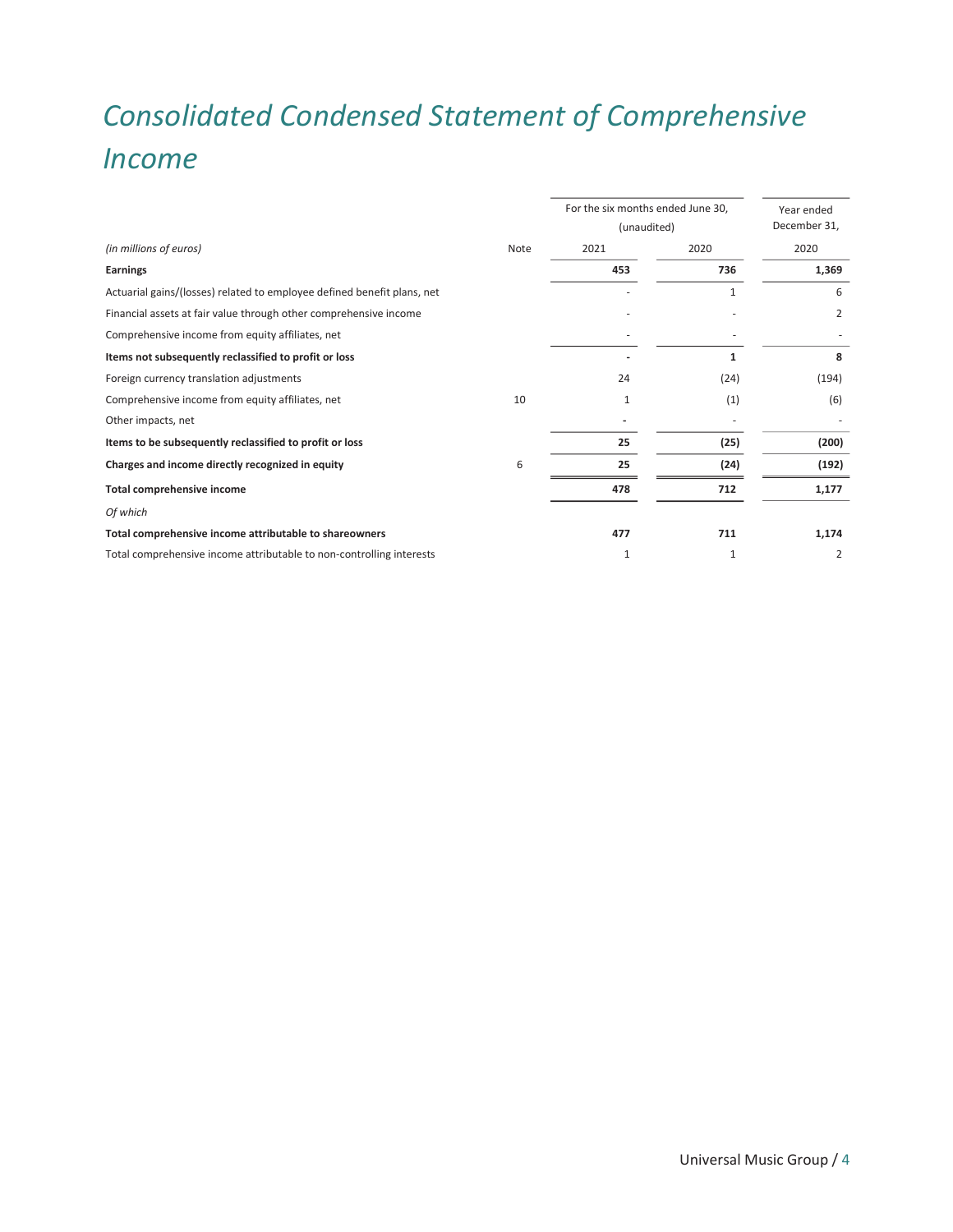# *Consolidated Condensed Statement of Financial Position*

| 2020<br>(unaudited)<br>(in millions of euros)<br>Note<br><b>ASSETS</b><br>7<br>Goodwill<br>1,386<br>1,369<br>8<br>3,523<br>3,512<br>Non-current content assets<br>Other intangible assets<br>1<br>Property, plant and equipment<br>247<br>254<br>9<br>Rights-of-use relating to leases<br>406<br>416<br>Investments in equity affiliates<br>10<br>95<br>72<br>Non-current financial assets<br>11<br>1,782<br>1,962<br>Deferred tax assets<br>369<br>414<br><b>Non-current assets</b><br>7,808<br>8,000<br>85<br>79<br>Inventories<br>3<br>Current tax receivables<br>1<br>8<br>729<br>Current content assets<br>677<br>Trade accounts receivable and other<br>1,112<br>1,088<br>Current financial assets<br>35<br>$\mathbf{1}$<br>12<br>901<br>Cash and cash equivalents<br>1,141<br>2,865<br>2,987<br><b>Current assets</b><br>10,987<br><b>TOTAL ASSETS</b><br>10,673<br><b>EQUITY AND LIABILITIES</b><br>Share capital<br>18,132<br>na<br>Additional paid-in capital<br>14,868<br>na<br>Retained earnings<br>(31, 513)<br>1,432<br>Of which earnings attributable to shareowners<br>452<br>1,366<br>Non-controlling interests<br><b>Total equity</b><br>1, 13<br>1,487<br>1,432<br>14<br>342<br>Non-current provisions<br>335<br>12<br>Long-term borrowings and other financial liabilities<br>1<br>$\mathbf{1}$<br>Shareowners borrowings<br>12,16<br>2,368<br>÷.<br>Deferred tax liabilities<br>774<br>828<br>447<br>Long-term lease liabilities<br>440<br>751<br>Other non-current liabilities<br>851<br><b>Non-current liabilities</b><br>2,308<br>4,830<br>Current provisions<br>14<br>98<br>137<br>Short-term borrowings and other financial liabilities<br>12<br>549<br>640<br>Short-term borrowings with Vivendi SE<br>12, 16<br>2,368<br>3,741<br>3,843<br>Trade accounts payable and other<br>9<br>Short-term lease liabilities<br>78<br>78<br>27<br>Current tax payables<br>44<br><b>Current liabilities</b><br>6,878<br>4,725<br><b>Total liabilities</b><br>9,186<br>9,555<br><b>TOTAL EQUITY AND LIABILITIES</b><br>10,673<br>10,987 |  | June 30, 2021 | December 31, |
|-------------------------------------------------------------------------------------------------------------------------------------------------------------------------------------------------------------------------------------------------------------------------------------------------------------------------------------------------------------------------------------------------------------------------------------------------------------------------------------------------------------------------------------------------------------------------------------------------------------------------------------------------------------------------------------------------------------------------------------------------------------------------------------------------------------------------------------------------------------------------------------------------------------------------------------------------------------------------------------------------------------------------------------------------------------------------------------------------------------------------------------------------------------------------------------------------------------------------------------------------------------------------------------------------------------------------------------------------------------------------------------------------------------------------------------------------------------------------------------------------------------------------------------------------------------------------------------------------------------------------------------------------------------------------------------------------------------------------------------------------------------------------------------------------------------------------------------------------------------------------------------------------------------------------------------------------------------------------------------------------------------------------------------------------------|--|---------------|--------------|
|                                                                                                                                                                                                                                                                                                                                                                                                                                                                                                                                                                                                                                                                                                                                                                                                                                                                                                                                                                                                                                                                                                                                                                                                                                                                                                                                                                                                                                                                                                                                                                                                                                                                                                                                                                                                                                                                                                                                                                                                                                                       |  |               |              |
|                                                                                                                                                                                                                                                                                                                                                                                                                                                                                                                                                                                                                                                                                                                                                                                                                                                                                                                                                                                                                                                                                                                                                                                                                                                                                                                                                                                                                                                                                                                                                                                                                                                                                                                                                                                                                                                                                                                                                                                                                                                       |  |               |              |
|                                                                                                                                                                                                                                                                                                                                                                                                                                                                                                                                                                                                                                                                                                                                                                                                                                                                                                                                                                                                                                                                                                                                                                                                                                                                                                                                                                                                                                                                                                                                                                                                                                                                                                                                                                                                                                                                                                                                                                                                                                                       |  |               |              |
|                                                                                                                                                                                                                                                                                                                                                                                                                                                                                                                                                                                                                                                                                                                                                                                                                                                                                                                                                                                                                                                                                                                                                                                                                                                                                                                                                                                                                                                                                                                                                                                                                                                                                                                                                                                                                                                                                                                                                                                                                                                       |  |               |              |
|                                                                                                                                                                                                                                                                                                                                                                                                                                                                                                                                                                                                                                                                                                                                                                                                                                                                                                                                                                                                                                                                                                                                                                                                                                                                                                                                                                                                                                                                                                                                                                                                                                                                                                                                                                                                                                                                                                                                                                                                                                                       |  |               |              |
|                                                                                                                                                                                                                                                                                                                                                                                                                                                                                                                                                                                                                                                                                                                                                                                                                                                                                                                                                                                                                                                                                                                                                                                                                                                                                                                                                                                                                                                                                                                                                                                                                                                                                                                                                                                                                                                                                                                                                                                                                                                       |  |               |              |
|                                                                                                                                                                                                                                                                                                                                                                                                                                                                                                                                                                                                                                                                                                                                                                                                                                                                                                                                                                                                                                                                                                                                                                                                                                                                                                                                                                                                                                                                                                                                                                                                                                                                                                                                                                                                                                                                                                                                                                                                                                                       |  |               |              |
|                                                                                                                                                                                                                                                                                                                                                                                                                                                                                                                                                                                                                                                                                                                                                                                                                                                                                                                                                                                                                                                                                                                                                                                                                                                                                                                                                                                                                                                                                                                                                                                                                                                                                                                                                                                                                                                                                                                                                                                                                                                       |  |               |              |
|                                                                                                                                                                                                                                                                                                                                                                                                                                                                                                                                                                                                                                                                                                                                                                                                                                                                                                                                                                                                                                                                                                                                                                                                                                                                                                                                                                                                                                                                                                                                                                                                                                                                                                                                                                                                                                                                                                                                                                                                                                                       |  |               |              |
|                                                                                                                                                                                                                                                                                                                                                                                                                                                                                                                                                                                                                                                                                                                                                                                                                                                                                                                                                                                                                                                                                                                                                                                                                                                                                                                                                                                                                                                                                                                                                                                                                                                                                                                                                                                                                                                                                                                                                                                                                                                       |  |               |              |
|                                                                                                                                                                                                                                                                                                                                                                                                                                                                                                                                                                                                                                                                                                                                                                                                                                                                                                                                                                                                                                                                                                                                                                                                                                                                                                                                                                                                                                                                                                                                                                                                                                                                                                                                                                                                                                                                                                                                                                                                                                                       |  |               |              |
|                                                                                                                                                                                                                                                                                                                                                                                                                                                                                                                                                                                                                                                                                                                                                                                                                                                                                                                                                                                                                                                                                                                                                                                                                                                                                                                                                                                                                                                                                                                                                                                                                                                                                                                                                                                                                                                                                                                                                                                                                                                       |  |               |              |
|                                                                                                                                                                                                                                                                                                                                                                                                                                                                                                                                                                                                                                                                                                                                                                                                                                                                                                                                                                                                                                                                                                                                                                                                                                                                                                                                                                                                                                                                                                                                                                                                                                                                                                                                                                                                                                                                                                                                                                                                                                                       |  |               |              |
|                                                                                                                                                                                                                                                                                                                                                                                                                                                                                                                                                                                                                                                                                                                                                                                                                                                                                                                                                                                                                                                                                                                                                                                                                                                                                                                                                                                                                                                                                                                                                                                                                                                                                                                                                                                                                                                                                                                                                                                                                                                       |  |               |              |
|                                                                                                                                                                                                                                                                                                                                                                                                                                                                                                                                                                                                                                                                                                                                                                                                                                                                                                                                                                                                                                                                                                                                                                                                                                                                                                                                                                                                                                                                                                                                                                                                                                                                                                                                                                                                                                                                                                                                                                                                                                                       |  |               |              |
|                                                                                                                                                                                                                                                                                                                                                                                                                                                                                                                                                                                                                                                                                                                                                                                                                                                                                                                                                                                                                                                                                                                                                                                                                                                                                                                                                                                                                                                                                                                                                                                                                                                                                                                                                                                                                                                                                                                                                                                                                                                       |  |               |              |
|                                                                                                                                                                                                                                                                                                                                                                                                                                                                                                                                                                                                                                                                                                                                                                                                                                                                                                                                                                                                                                                                                                                                                                                                                                                                                                                                                                                                                                                                                                                                                                                                                                                                                                                                                                                                                                                                                                                                                                                                                                                       |  |               |              |
|                                                                                                                                                                                                                                                                                                                                                                                                                                                                                                                                                                                                                                                                                                                                                                                                                                                                                                                                                                                                                                                                                                                                                                                                                                                                                                                                                                                                                                                                                                                                                                                                                                                                                                                                                                                                                                                                                                                                                                                                                                                       |  |               |              |
|                                                                                                                                                                                                                                                                                                                                                                                                                                                                                                                                                                                                                                                                                                                                                                                                                                                                                                                                                                                                                                                                                                                                                                                                                                                                                                                                                                                                                                                                                                                                                                                                                                                                                                                                                                                                                                                                                                                                                                                                                                                       |  |               |              |
|                                                                                                                                                                                                                                                                                                                                                                                                                                                                                                                                                                                                                                                                                                                                                                                                                                                                                                                                                                                                                                                                                                                                                                                                                                                                                                                                                                                                                                                                                                                                                                                                                                                                                                                                                                                                                                                                                                                                                                                                                                                       |  |               |              |
|                                                                                                                                                                                                                                                                                                                                                                                                                                                                                                                                                                                                                                                                                                                                                                                                                                                                                                                                                                                                                                                                                                                                                                                                                                                                                                                                                                                                                                                                                                                                                                                                                                                                                                                                                                                                                                                                                                                                                                                                                                                       |  |               |              |
|                                                                                                                                                                                                                                                                                                                                                                                                                                                                                                                                                                                                                                                                                                                                                                                                                                                                                                                                                                                                                                                                                                                                                                                                                                                                                                                                                                                                                                                                                                                                                                                                                                                                                                                                                                                                                                                                                                                                                                                                                                                       |  |               |              |
|                                                                                                                                                                                                                                                                                                                                                                                                                                                                                                                                                                                                                                                                                                                                                                                                                                                                                                                                                                                                                                                                                                                                                                                                                                                                                                                                                                                                                                                                                                                                                                                                                                                                                                                                                                                                                                                                                                                                                                                                                                                       |  |               |              |
|                                                                                                                                                                                                                                                                                                                                                                                                                                                                                                                                                                                                                                                                                                                                                                                                                                                                                                                                                                                                                                                                                                                                                                                                                                                                                                                                                                                                                                                                                                                                                                                                                                                                                                                                                                                                                                                                                                                                                                                                                                                       |  |               |              |
|                                                                                                                                                                                                                                                                                                                                                                                                                                                                                                                                                                                                                                                                                                                                                                                                                                                                                                                                                                                                                                                                                                                                                                                                                                                                                                                                                                                                                                                                                                                                                                                                                                                                                                                                                                                                                                                                                                                                                                                                                                                       |  |               |              |
|                                                                                                                                                                                                                                                                                                                                                                                                                                                                                                                                                                                                                                                                                                                                                                                                                                                                                                                                                                                                                                                                                                                                                                                                                                                                                                                                                                                                                                                                                                                                                                                                                                                                                                                                                                                                                                                                                                                                                                                                                                                       |  |               |              |
|                                                                                                                                                                                                                                                                                                                                                                                                                                                                                                                                                                                                                                                                                                                                                                                                                                                                                                                                                                                                                                                                                                                                                                                                                                                                                                                                                                                                                                                                                                                                                                                                                                                                                                                                                                                                                                                                                                                                                                                                                                                       |  |               |              |
|                                                                                                                                                                                                                                                                                                                                                                                                                                                                                                                                                                                                                                                                                                                                                                                                                                                                                                                                                                                                                                                                                                                                                                                                                                                                                                                                                                                                                                                                                                                                                                                                                                                                                                                                                                                                                                                                                                                                                                                                                                                       |  |               |              |
|                                                                                                                                                                                                                                                                                                                                                                                                                                                                                                                                                                                                                                                                                                                                                                                                                                                                                                                                                                                                                                                                                                                                                                                                                                                                                                                                                                                                                                                                                                                                                                                                                                                                                                                                                                                                                                                                                                                                                                                                                                                       |  |               |              |
|                                                                                                                                                                                                                                                                                                                                                                                                                                                                                                                                                                                                                                                                                                                                                                                                                                                                                                                                                                                                                                                                                                                                                                                                                                                                                                                                                                                                                                                                                                                                                                                                                                                                                                                                                                                                                                                                                                                                                                                                                                                       |  |               |              |
|                                                                                                                                                                                                                                                                                                                                                                                                                                                                                                                                                                                                                                                                                                                                                                                                                                                                                                                                                                                                                                                                                                                                                                                                                                                                                                                                                                                                                                                                                                                                                                                                                                                                                                                                                                                                                                                                                                                                                                                                                                                       |  |               |              |
|                                                                                                                                                                                                                                                                                                                                                                                                                                                                                                                                                                                                                                                                                                                                                                                                                                                                                                                                                                                                                                                                                                                                                                                                                                                                                                                                                                                                                                                                                                                                                                                                                                                                                                                                                                                                                                                                                                                                                                                                                                                       |  |               |              |
|                                                                                                                                                                                                                                                                                                                                                                                                                                                                                                                                                                                                                                                                                                                                                                                                                                                                                                                                                                                                                                                                                                                                                                                                                                                                                                                                                                                                                                                                                                                                                                                                                                                                                                                                                                                                                                                                                                                                                                                                                                                       |  |               |              |
|                                                                                                                                                                                                                                                                                                                                                                                                                                                                                                                                                                                                                                                                                                                                                                                                                                                                                                                                                                                                                                                                                                                                                                                                                                                                                                                                                                                                                                                                                                                                                                                                                                                                                                                                                                                                                                                                                                                                                                                                                                                       |  |               |              |
|                                                                                                                                                                                                                                                                                                                                                                                                                                                                                                                                                                                                                                                                                                                                                                                                                                                                                                                                                                                                                                                                                                                                                                                                                                                                                                                                                                                                                                                                                                                                                                                                                                                                                                                                                                                                                                                                                                                                                                                                                                                       |  |               |              |
|                                                                                                                                                                                                                                                                                                                                                                                                                                                                                                                                                                                                                                                                                                                                                                                                                                                                                                                                                                                                                                                                                                                                                                                                                                                                                                                                                                                                                                                                                                                                                                                                                                                                                                                                                                                                                                                                                                                                                                                                                                                       |  |               |              |
|                                                                                                                                                                                                                                                                                                                                                                                                                                                                                                                                                                                                                                                                                                                                                                                                                                                                                                                                                                                                                                                                                                                                                                                                                                                                                                                                                                                                                                                                                                                                                                                                                                                                                                                                                                                                                                                                                                                                                                                                                                                       |  |               |              |
|                                                                                                                                                                                                                                                                                                                                                                                                                                                                                                                                                                                                                                                                                                                                                                                                                                                                                                                                                                                                                                                                                                                                                                                                                                                                                                                                                                                                                                                                                                                                                                                                                                                                                                                                                                                                                                                                                                                                                                                                                                                       |  |               |              |
|                                                                                                                                                                                                                                                                                                                                                                                                                                                                                                                                                                                                                                                                                                                                                                                                                                                                                                                                                                                                                                                                                                                                                                                                                                                                                                                                                                                                                                                                                                                                                                                                                                                                                                                                                                                                                                                                                                                                                                                                                                                       |  |               |              |
|                                                                                                                                                                                                                                                                                                                                                                                                                                                                                                                                                                                                                                                                                                                                                                                                                                                                                                                                                                                                                                                                                                                                                                                                                                                                                                                                                                                                                                                                                                                                                                                                                                                                                                                                                                                                                                                                                                                                                                                                                                                       |  |               |              |
|                                                                                                                                                                                                                                                                                                                                                                                                                                                                                                                                                                                                                                                                                                                                                                                                                                                                                                                                                                                                                                                                                                                                                                                                                                                                                                                                                                                                                                                                                                                                                                                                                                                                                                                                                                                                                                                                                                                                                                                                                                                       |  |               |              |
|                                                                                                                                                                                                                                                                                                                                                                                                                                                                                                                                                                                                                                                                                                                                                                                                                                                                                                                                                                                                                                                                                                                                                                                                                                                                                                                                                                                                                                                                                                                                                                                                                                                                                                                                                                                                                                                                                                                                                                                                                                                       |  |               |              |
|                                                                                                                                                                                                                                                                                                                                                                                                                                                                                                                                                                                                                                                                                                                                                                                                                                                                                                                                                                                                                                                                                                                                                                                                                                                                                                                                                                                                                                                                                                                                                                                                                                                                                                                                                                                                                                                                                                                                                                                                                                                       |  |               |              |
|                                                                                                                                                                                                                                                                                                                                                                                                                                                                                                                                                                                                                                                                                                                                                                                                                                                                                                                                                                                                                                                                                                                                                                                                                                                                                                                                                                                                                                                                                                                                                                                                                                                                                                                                                                                                                                                                                                                                                                                                                                                       |  |               |              |
|                                                                                                                                                                                                                                                                                                                                                                                                                                                                                                                                                                                                                                                                                                                                                                                                                                                                                                                                                                                                                                                                                                                                                                                                                                                                                                                                                                                                                                                                                                                                                                                                                                                                                                                                                                                                                                                                                                                                                                                                                                                       |  |               |              |

na: not applicable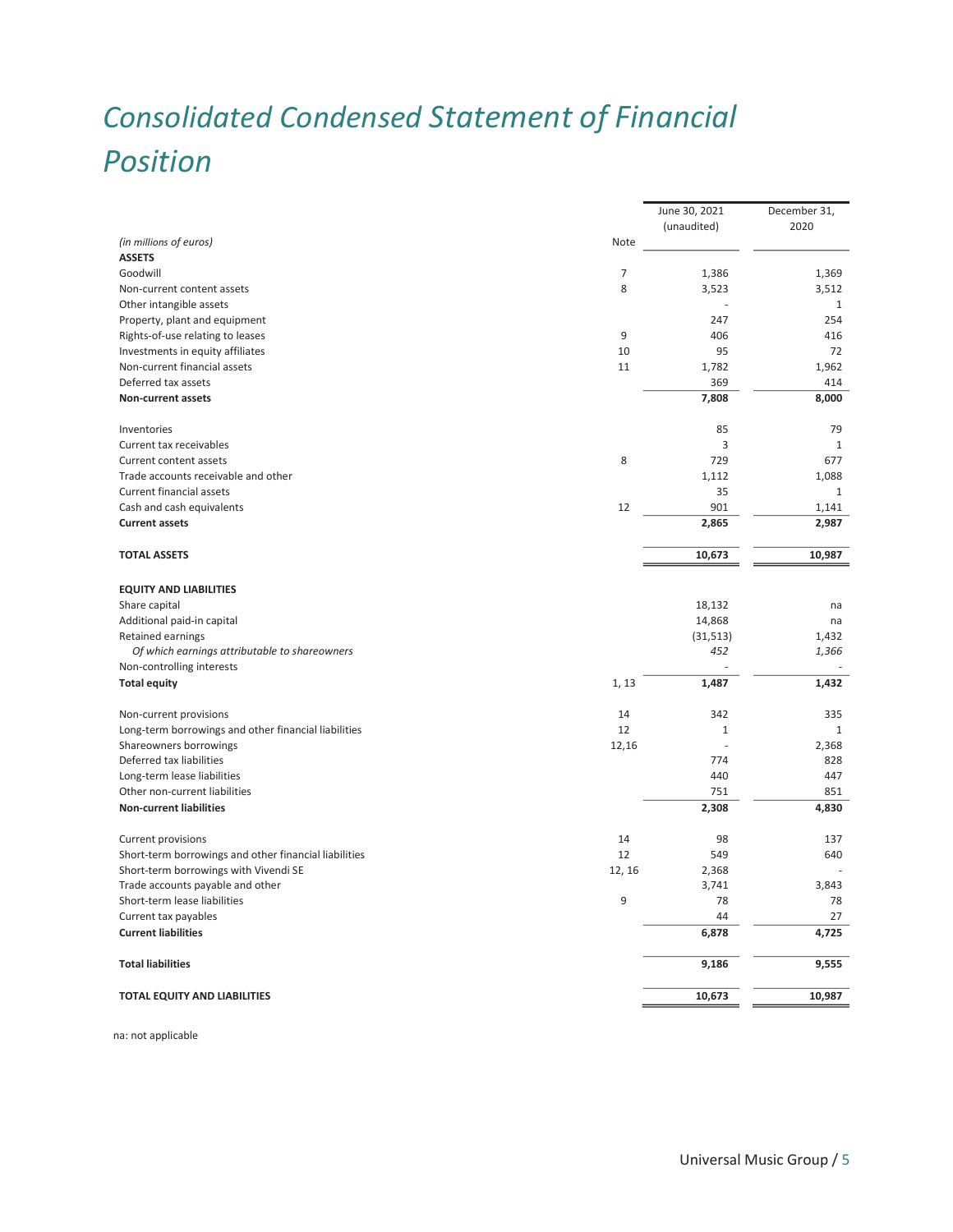## *Consolidated Condensed Statement of Cash Flows*

|                                                                                          |      | For the six months ended June 30, |              | For the year<br>ended<br>December 31, |
|------------------------------------------------------------------------------------------|------|-----------------------------------|--------------|---------------------------------------|
|                                                                                          |      | (unaudited)                       |              |                                       |
| (in millions of euros)                                                                   | Note | 2021                              | 2020         | 2020                                  |
| <b>Operating activities</b>                                                              |      |                                   |              |                                       |
| <b>EBIT</b>                                                                              |      | 684                               | 516          | 1,221                                 |
| Adjustments                                                                              |      | 88                                | 94           | 213                                   |
| Content investments, net                                                                 | 8    | (173)                             | (352)        | (1, 517)                              |
| Gross cash provided by operating activities before income tax paid                       |      | 599                               | 258          | (83)                                  |
| Other changes in net working capital                                                     |      | (172)                             | (118)        | 287                                   |
| Net cash provided by operating activities before income tax paid                         |      | 427                               | 140          | 204                                   |
| Income tax (paid)/received, net                                                          |      | (118)                             | (64)         | (207)                                 |
| Net cash provided by operating activities                                                |      | 309                               | 76           | (3)                                   |
| <b>Investing activities</b>                                                              |      |                                   |              |                                       |
| Capital expenditures                                                                     |      | (23)                              | (37)         | (66)                                  |
| Purchases of consolidated companies, after acquired cash                                 |      | (2)                               | (1)          | (4)                                   |
| Investments in equity affiliates                                                         | 10   | (23)                              | (1)          | (2)                                   |
| Increase in financial assets                                                             | 11   | (47)                              |              | (3)                                   |
| <b>Investments</b>                                                                       |      | (95)                              | (39)         | (75)                                  |
| Proceeds from sales of property, plant, equipment and intangible assets                  |      | 5                                 |              |                                       |
| Proceeds from sales of consolidated companies, after divested cash                       | 3    | 117                               |              | 11                                    |
| Disposal of equity affiliates                                                            |      |                                   | 1            | $\mathbf{1}$                          |
| Decrease in financial assets                                                             | 11   |                                   | $\sim$       | 15                                    |
| <b>Divestitures</b>                                                                      |      | 122                               | $\mathbf{1}$ | 27                                    |
| Dividends received from equity affiliates                                                | 10   | $\mathbf{1}$                      | ÷,           | $\overline{2}$                        |
| Dividends received from unconsolidated companies                                         |      | $1\,$                             | $\mathbf{1}$ |                                       |
| Net cash provided by/(used for) investing activities                                     |      | 29                                | (37)         | (46)                                  |
| <b>Financing activities</b>                                                              |      |                                   |              |                                       |
| Distributions to shareowners                                                             | 13   | (422)                             |              | (283)                                 |
| Other transactions with shareowners                                                      |      |                                   | (11)         | (11)                                  |
| Dividends paid by consolidated companies to their non-controlling interests              |      | (1)                               | (3)          | (5)                                   |
| <b>Transactions with shareowners</b>                                                     |      | (423)                             | (14)         | (299)                                 |
| Setting up of long-term borrowings and increase in other long-term financial liabilities |      |                                   |              |                                       |
| Principal payment on long-term borrowings and decrease in other long-term financial      |      |                                   |              |                                       |
| liabilities                                                                              |      |                                   |              |                                       |
| Principal payment on short-term borrowings                                               |      |                                   |              |                                       |
| Other changes in short-term borrowings and other financial liabilities                   | 12   | (103)                             | 149          | 625                                   |
| Interest paid, net                                                                       |      | (9)                               | (6)          | (15)                                  |
| Other cash items related to financial activities                                         |      | (9)                               | (1)          | (3)                                   |
| Transactions on borrowings and other financial liabilities                               |      | (121)                             | 142          | 607                                   |
| Repayment of lease liabilities and related interest expenses                             | 3, 9 | (40)                              | (43)         | (91)                                  |
| Net cash provided by/(used for) financing activities                                     |      | (584)                             | 85           | 217                                   |
|                                                                                          |      |                                   |              |                                       |
| Foreign currency translation adjustments of continuing operations                        |      | 6                                 | (20)         | (35)                                  |
| Change in cash and cash equivalents                                                      |      | (240)                             | 104          | 133                                   |
| Cash and cash equivalents                                                                |      |                                   |              |                                       |
| At beginning of the period                                                               | 12   | 1,141                             | 1,008        | 1,008                                 |
| At end of the period                                                                     | 12   | 901                               | 1,112        | 1,141                                 |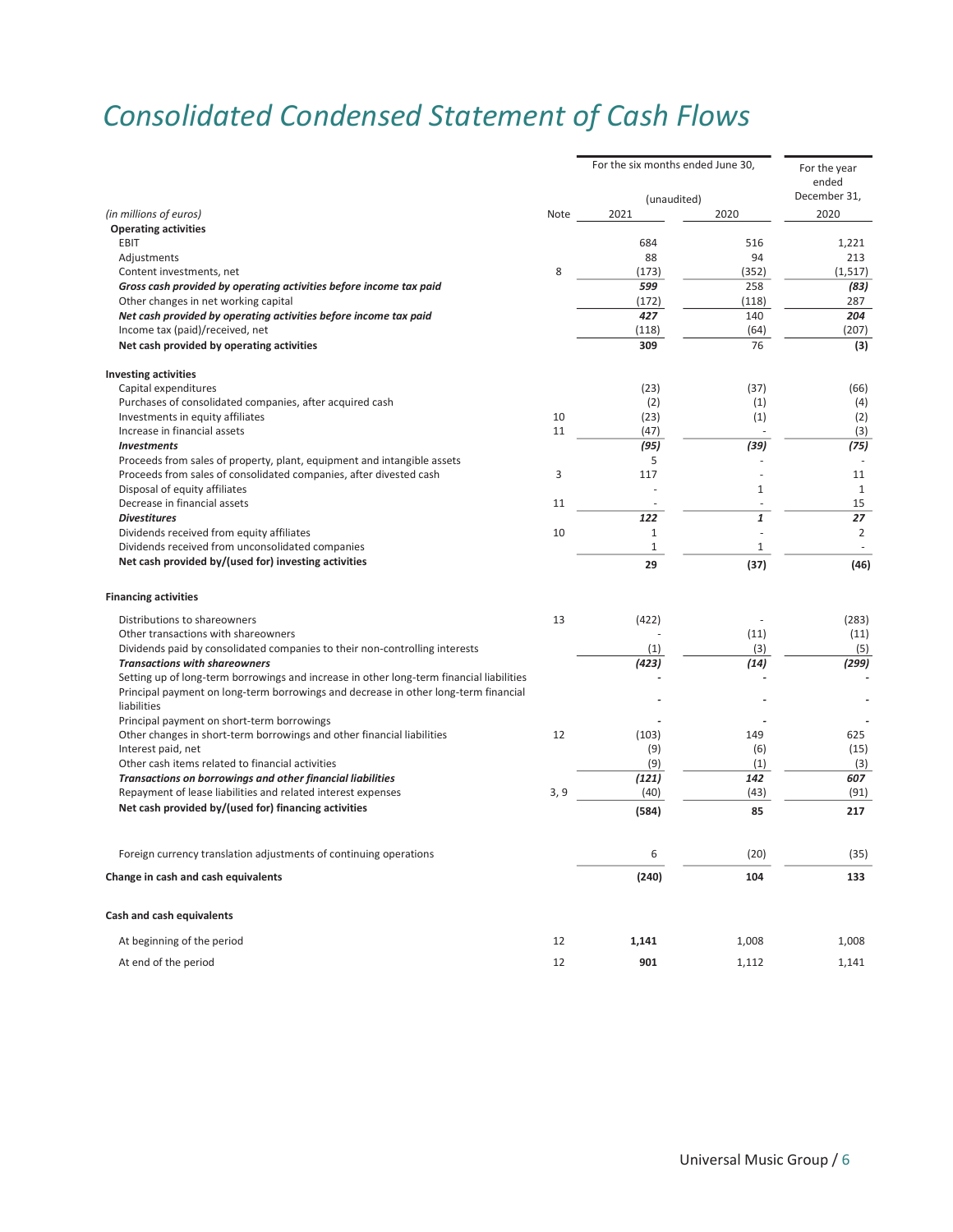## *Consolidated Condensed Statement of Changes in Equity*

| Six months ended June 30, 2021 (unaudited)                                                    |                                       | Capital                  |                                  |          |                      | Retained earnings and other      |           |                     |
|-----------------------------------------------------------------------------------------------|---------------------------------------|--------------------------|----------------------------------|----------|----------------------|----------------------------------|-----------|---------------------|
| (in millions of euros, except number of shares)                                               | Number of<br>shares (in<br>thousands) | Share capital            | Additional<br>paid-in<br>capital | Subtotal | Retained<br>earnings | Other<br>comprehensive<br>income | Subtotal  | <b>Total equity</b> |
| BALANCE AS OF DECEMBER 31, 2020                                                               |                                       | $\overline{\phantom{m}}$ |                                  |          | 1,915                | (483)                            | 1,432     | 1,432               |
| Attributable to Universal Music Group                                                         |                                       |                          |                                  |          | 1,914                | (482)                            | 1,432     | 1,432               |
| Attributable to non-controlling interests                                                     |                                       |                          |                                  |          | $\mathbf{1}$         | (1)                              |           |                     |
| Contributions by/distributions to shareowners                                                 | 1,813,241                             | 18,132                   | 14,868                           | 33,000   | (33, 422)            |                                  | (33, 422) | (422)               |
| Dividends paid by UMG B.V. - Vivendi SE                                                       |                                       |                          |                                  |          | (338)                |                                  | (338)     | (338)               |
| Dividends paid by UMG B.V. - Concerto and Scherzo                                             |                                       |                          |                                  |          | (84)                 |                                  | (84)      | (84)                |
| Contributions by shareowners of their UIM B.V. and UMG Inc. shares to UMG B.V. (refer Note 1) | 1,847,874                             | 18,479                   | 14,521                           | 33,000   | (33,000)             |                                  | (33,000)  |                     |
| Reduction in number of shares and effective capital contribution                              | (34, 633)                             | (346)                    | 346                              |          |                      |                                  |           |                     |
| Changes in UMG ownership interest in subsidiaries that do not result in a loss of control     |                                       |                          |                                  |          |                      |                                  |           |                     |
| CHANGES IN EQUITY ATTRIBUTABLE TO UNIVERSAL MUSIC GROUP (A)                                   | 1,813,241                             | 18,132                   | 14,868                           | 33,000   | (33, 422)            |                                  | (33, 422) | (422)               |
| Contributions by (distributions to) non-controlling interests                                 |                                       |                          |                                  |          | (1)                  |                                  | (1)       | (1)                 |
| Dividends paid by subsidiaries to non-controlling interests                                   |                                       |                          |                                  |          | (1)                  |                                  | (1)       | (1)                 |
| CHANGES IN EQUITY ATTRIBUTABLE TO NON-CONTROLLING INTERESTS (B)                               |                                       |                          |                                  |          | (1)                  |                                  | (1)       | (1)                 |
| Earnings                                                                                      |                                       |                          |                                  |          | 453                  |                                  | 453       | 453                 |
| Charges and income directly recognized in equity                                              |                                       |                          |                                  |          |                      | 25                               | 25        | 25                  |
| TOTAL COMPREHENSIVE INCOME (C)                                                                |                                       |                          |                                  |          | 453                  | 25                               | 478       | 478                 |
| TOTAL CHANGES OVER THE PERIOD (A+B+C)                                                         | 1,813,241                             | 18,132                   | 14.868                           | 33.000   | (32, 970)            | 25                               | (32, 945) | 55                  |
| Attributable to Universal Music Group Shareowners                                             | 1,813,241                             | 18,132                   | 14,868                           | 33,000   | (32, 970)            | 25                               | (32, 945) | 55                  |
| Attributable to non-controlling interests                                                     |                                       |                          |                                  |          |                      |                                  |           |                     |
| BALANCE AS OF JUNE 30, 2021                                                                   | 1,813,241                             | 18,132                   | 14,868                           | 33,000   | (31,055)             | (458)                            | (31, 513) | 1,487               |
| Attributable to Universal Music Group Shareowners                                             | 1,813,241                             | 18,132                   | 14,868                           | 33,000   | (31,056)             | (457)                            | (31, 513) | 1,487               |
| Attributable to non-controlling interests                                                     |                                       |                          |                                  |          | $\mathbf{1}$         | (1)                              |           |                     |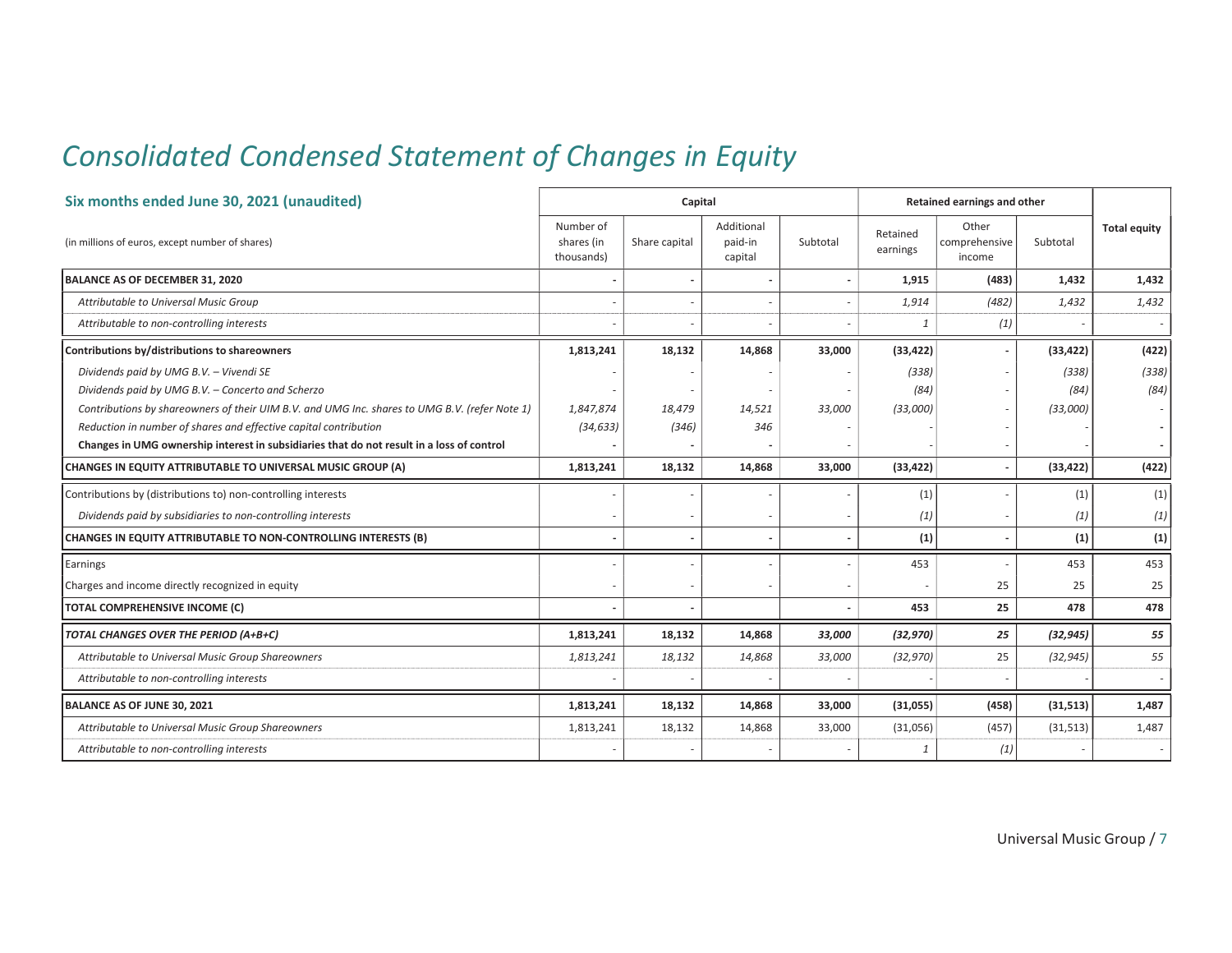| Six months ended June 30, 2020 (unaudited)                                                |                                       | Capital       |                                  |                          |                      | Retained earnings and other      |          |                     |
|-------------------------------------------------------------------------------------------|---------------------------------------|---------------|----------------------------------|--------------------------|----------------------|----------------------------------|----------|---------------------|
| (in millions of euros, except number of shares)                                           | Number of<br>shares (in<br>thousands) | Share capital | Additional<br>paid-in<br>capital | Subtotal                 | Retained<br>earnings | Other<br>comprehensive<br>income | Subtotal | <b>Total equity</b> |
| BALANCE AS OF DECEMBER 31, 2019                                                           |                                       |               |                                  | ٠                        | 3,275                | (291)                            | 2,984    | 2,984               |
| Attributable to Universal Music Group                                                     |                                       |               |                                  | ۰                        | 3,272                | (290)                            | 2,982    | 2,982               |
| Attributable to non-controlling interests                                                 |                                       |               |                                  | ٠                        | 3                    | (1)                              | 2        | $\overline{2}$      |
| Contributions by/distributions to shareowners                                             |                                       |               |                                  |                          | (2, 428)             |                                  | (2, 428) | (2,428)             |
| Universal Music Group S.A.S. transferred to Vivendi SE                                    |                                       |               |                                  |                          | (2, 428)             |                                  | (2, 428) | (2, 428)            |
| Changes in UMG ownership interest in subsidiaries that do not result in a loss of control |                                       |               |                                  | ٠                        | (12)                 |                                  | (12)     | (12)                |
| CHANGES IN EQUITY ATTRIBUTABLE TO UNIVERSAL MUSIC GROUP (A)                               |                                       |               |                                  | $\overline{a}$           | (2, 440)             |                                  | (2, 440) | (2,440)             |
| Contributions by (distributions to) non-controlling interests                             |                                       |               |                                  |                          | (3)                  |                                  | (3)      | (3)                 |
| Dividends paid by subsidiaries to non-controlling interests                               |                                       |               |                                  | ٠                        | (3)                  |                                  | (3)      | (3)                 |
| CHANGES IN EQUITY ATTRIBUTABLE TO NON-CONTROLLING INTERESTS (B)                           |                                       |               |                                  | ٠                        | (3)                  |                                  | (3)      | (3)                 |
| Earnings                                                                                  |                                       |               |                                  |                          | 736                  |                                  | 736      | 736                 |
| Charges and income directly recognized in equity                                          |                                       |               |                                  |                          |                      | (24)                             | (24)     | (24)                |
| <b>TOTAL COMPREHENSIVE INCOME (C)</b>                                                     |                                       |               |                                  | $\overline{\phantom{m}}$ | 736                  | (24)                             | 712      | 712                 |
| TOTAL CHANGES OVER THE PERIOD (A+B+C)                                                     |                                       |               |                                  | $\overline{\phantom{a}}$ | (1,707)              | (24)                             | (1, 731) | (1, 731)            |
| Attributable to Universal Music Group Shareowners                                         |                                       |               |                                  | $\overline{\phantom{m}}$ | (1,705)              | (24)                             | (1, 729) | (1, 729)            |
| Attributable to non-controlling interests                                                 |                                       |               |                                  | $\sim$                   | (2)                  |                                  | (2)      | (2)                 |
| BALANCE AS OF JUNE 30, 2020                                                               |                                       |               |                                  | $\blacksquare$           | 1,568                | (315)                            | 1,253    | 1,253               |
| Attributable to Universal Music Group Shareowners                                         |                                       |               |                                  |                          | 1,567                | (314)                            | 1,253    | 1,253               |
| Attributable to non-controlling interests                                                 |                                       |               |                                  |                          | $\mathbf{1}$         | (1)                              |          | $\sim$              |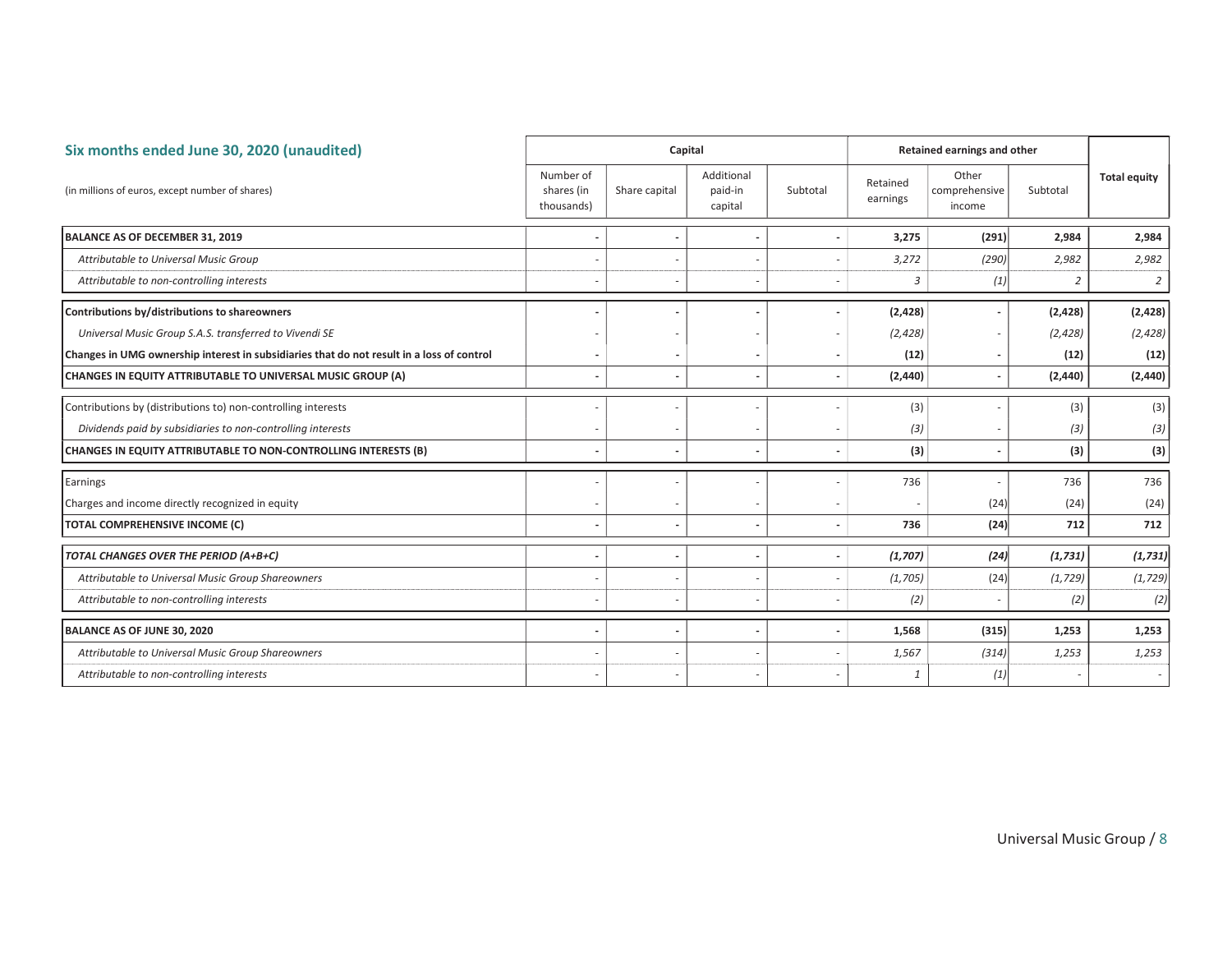| Year ended December 31, 2020                                                              |                                       | Capital       |                                  |                          |                      | Retained earnings and other      |                |                     |
|-------------------------------------------------------------------------------------------|---------------------------------------|---------------|----------------------------------|--------------------------|----------------------|----------------------------------|----------------|---------------------|
| (in millions of euros, except number of shares)                                           | Number of<br>shares (in<br>thousands) | Share capital | Additional<br>paid-in<br>capital | Subtotal                 | Retained<br>earnings | Other<br>comprehensive<br>income | Subtotal       | <b>Total equity</b> |
| <b>BALANCE AS OF DECEMBER 31, 2019</b>                                                    |                                       |               |                                  | $\overline{\phantom{a}}$ | 3,275                | (291)                            | 2,984          | 2,984               |
| Attributable to Universal Music Group                                                     |                                       |               |                                  |                          | 3,272                | (290)                            | 2,982          | 2,982               |
| Attributable to non-controlling interests                                                 |                                       |               |                                  |                          | 3                    | (1)                              | $\overline{2}$ | $\overline{2}$      |
| Contributions by/distributions to shareowners                                             |                                       |               |                                  |                          | (2,711)              |                                  | (2,711)        | (2,711)             |
| Universal Music Group S.A.S. transferred to Vivendi SE                                    |                                       |               |                                  |                          | (2, 428)             |                                  | (2, 428)       | (2, 428)            |
| Distribution by Universal International Music B.V. paid to shareowners                    |                                       |               |                                  |                          | (283)                |                                  | (283)          | (283)               |
| Changes in UMG ownership interest in subsidiaries that do not result in a loss of control |                                       | -             |                                  | $\overline{\phantom{a}}$ | (13)                 |                                  | (13)           | (13)                |
| CHANGES IN EQUITY ATTRIBUTABLE TO UNIVERSAL MUSIC GROUP (A)                               |                                       | ٠             |                                  | $\overline{\phantom{a}}$ | (2,734)              |                                  | (2,724)        | (2,724)             |
| Contributions by (distributions to) non-controlling interests                             |                                       |               |                                  |                          | (5)                  |                                  | (5)            | (5)                 |
| Dividends paid by subsidiaries to non-controlling interests                               |                                       |               |                                  | $\overline{\phantom{a}}$ | (5)                  |                                  | (5)            | (5)                 |
| CHANGES IN EQUITY ATTRIBUTABLE TO NON-CONTROLLING INTERESTS (B)                           |                                       |               |                                  |                          | (5)                  |                                  | (5)            | (5)                 |
| Earnings                                                                                  |                                       |               |                                  |                          | 1,369                |                                  | 1,369          | 1,369               |
| Charges and income directly recognized in equity                                          |                                       |               |                                  |                          |                      | (192)                            | (192)          | (192)               |
| <b>TOTAL COMPREHENSIVE INCOME (C)</b>                                                     |                                       |               |                                  | $\overline{\phantom{a}}$ | 1,369                | (192)                            | 1,177          | 1,177               |
| TOTAL CHANGES OVER THE PERIOD (A+B+C)                                                     |                                       |               |                                  | $\overline{\phantom{a}}$ | (1, 360)             | (192)                            | (1, 552)       | (1, 552)            |
| Attributable to Universal Music Group Shareowners                                         |                                       |               |                                  |                          | (1, 358)             | (192)                            | (1, 550)       | (1, 550)            |
| Attributable to non-controlling interests                                                 |                                       |               |                                  |                          | (2)                  |                                  | (2)            | (2)                 |
| BALANCE AS OF DECEMBER 31, 2020                                                           |                                       |               |                                  | $\overline{\phantom{a}}$ | 1,915                | (483)                            | 1,432          | 1,432               |
| Attributable to Universal Music Group Shareowners                                         |                                       |               |                                  |                          | 1,914                | (482)                            | 1,432          | 1,432               |
| Attributable to non-controlling interests                                                 |                                       |               |                                  |                          | $\mathbf{1}$         | (1)                              |                | $\sim$              |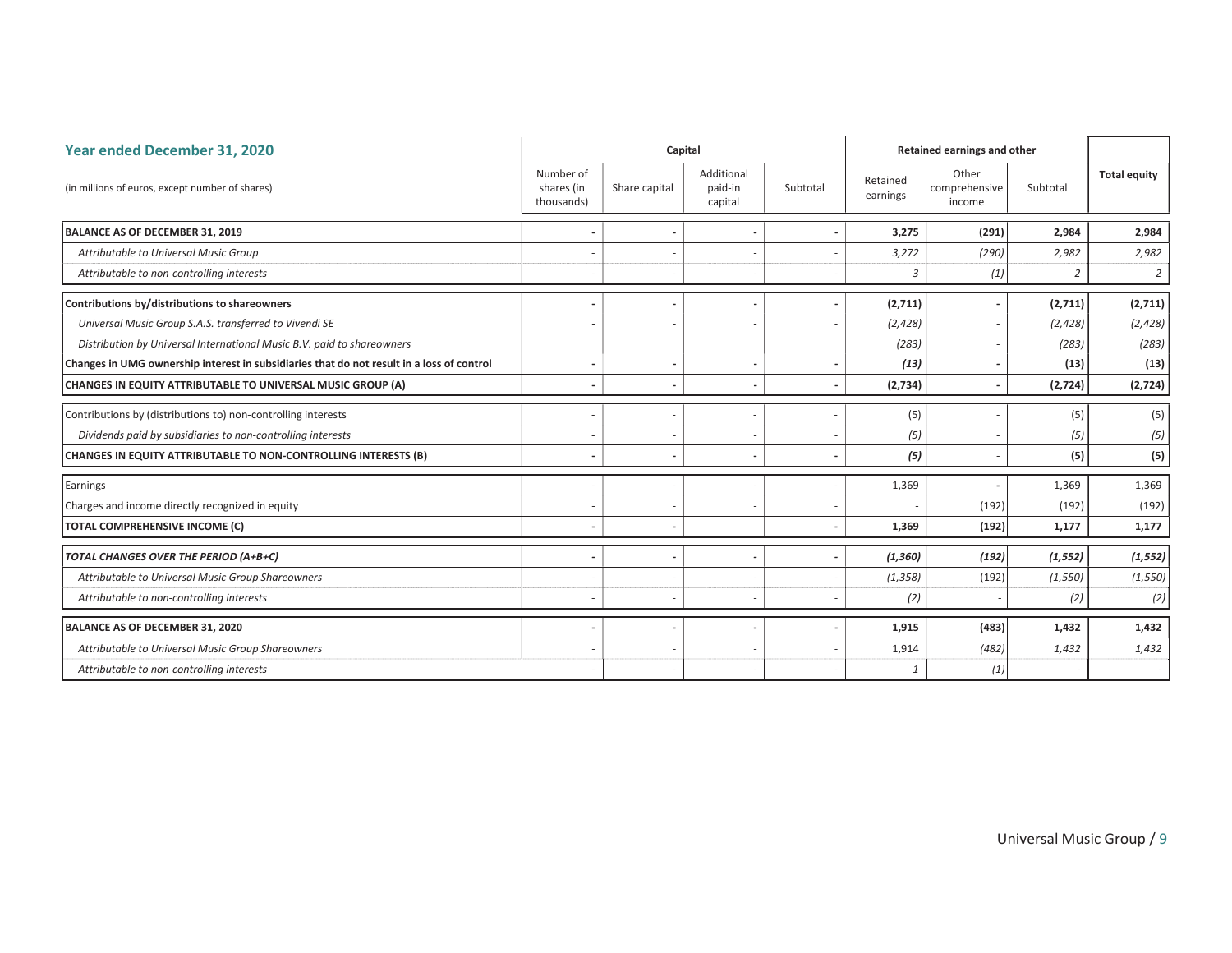# *Notes to the Consolidated Condensed Financial Statements*

## Note 1 Accounting policies and valuation methods

#### 1.1 Basis of preparation of the Unaudited Consolidated Condensed Financial Statements

The Unaudited Consolidated Condensed Financial Statements of Universal Music Group (as defined below) for the half-year ended June 30, 2021 have been prepared by Universal Music Group B.V. ("UMG B.V.").

On February 26, 2021, Vivendi and the consortium led by Tencent contributed their respective 80% and 20% shares in both UMG Inc. and UIM B.V. share capital to UMG B.V. Following this contribution, Vivendi and Tencent respectively own 80% and 20% of UMG B.V., which owns 100% of UIM B.V. and 100% of UMG Inc.

The Consolidated Condensed Financial Statements of UMG have been drawn up based on the accounting data of UMG B.V. and its subsidiaries for the half-year ended June 30, 2021. They are presented and have been prepared in accordance with IAS 34 – *Interim Financial Reporting* as endorsed by the European Union (EU) and published by the IASB, with mandatory application as of June 30, 2021.

Amendments to IFRS standards applicable as from January 1, 2021, had no material impact on UMG's Consolidated Condensed Financial Statements, notably the amendments to the IFRS 9 – *Financial* Instruments, IFRS 7 – *Financial Instruments: Disclosures*, and IFRS 16 – *Leases* standards which relate to the Interest Rate Benchmark Reform (Phase 2).

As a reminder, UMG applied IFRS 16 with retrospective effect as from January 1, 2019 without restating comparative periods in the combined financial statements. In accordance with IFRS 16, the impact of the change of accounting standard was recorded by UMG in the opening balance sheet as of January 1, 2019; moreover, UMG applied this change of accounting standard to the Statement of Financial Position, Statement of Earnings and Statement of Cash Flows in 2019.

As a reminder, in 2018, UMG applied two new accounting standards:

- x IFRS 15 *Revenue from contracts with customers:* in accordance with IFRS 15, as from 2017, UMG applied this change of accounting standard to revenues; and
- x IFRS 9 *Financial instruments:* in accordance with IFRS 9, as from 2018, UMG applied this change of accounting standard to the Statement of Earnings and Statement of Comprehensive Income restating its opening balance sheet as of January 1, 2018.

UMG B.V. is a private limited company having its official seat in the Netherlands, which since February 26, 2021, is subject to the provisions of the Dutch commercial company law that are applicable to it in the Netherlands.

#### **Context**

#### *Sale of 20% of Universal Music Group's share capital to a Tencent-led consortium*

On December 31, 2019, Vivendi and a Tencent-led consortium, which includes Tencent Music Entertainment and other financial co-investors, entered into an agreement for a planned equity investment in Universal Music Group (UMG). This agreement provides for:

• the purchase by this consortium of 10% of UMG's share capital, based on an enterprise value of €30 billion for 100% of UMG's share capital; and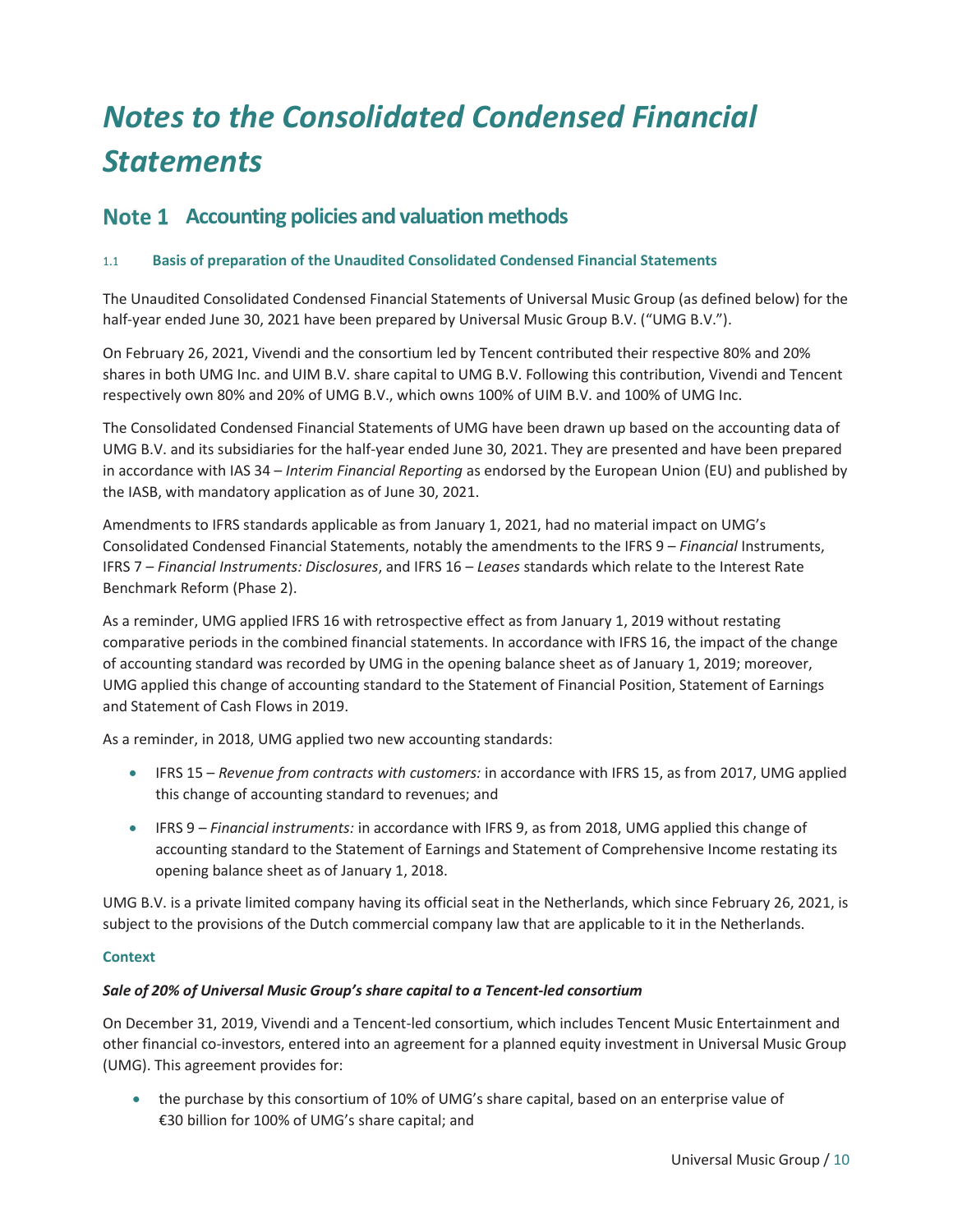• an option for this consortium to acquire, on the same valuation basis, an additional interest of up to 10% of UMG's share capital until January 15, 2021.

On March 31, 2020, Vivendi completed the sale of 10% of UMG's share capital to a Tencent-led consortium.

On December 17, 2020, the consortium decided to exercise the option to acquire an additional 10% of UMG.

On January 29, 2021, Vivendi completed the sale of the additional 10% of UMG's share capital to a Tencent-led consortium, based on an enterprise value of €30 billion for 100% of UMG's share capital.

As from this date, the Tencent-led consortium owns 20% of UMG. In addition, a separate agreement was entered into on March 31, 2020, enabling Tencent Music Entertainment to acquire a minority interest in the share capital of the UMG's subsidiary that owns its operations China.

#### *Planned sale of 10% of Universal Music Group's share capital to Pershing Square investment funds*

On June 4, 2021, Vivendi and Pershing Square Tontine Holdings, Ltd. (PSTH) entered into discussions regarding the sale by Vivendi of 10% UMG's share capital to PSTH, prior to the distribution of 60% of UMG's share capital and its stock market listing.

This transaction would be based on an enterprise value of €35 billion for 100% of UMG's share capital, following the authorization given by Vivendi's shareholders at the General Shareholders' Meeting held on June 22, 2021, to distribute 60% of UMG's share capital and list the company.

On June 20, 2021, Vivendi announced that it had entered into an agreement with PSTH for the sale of 10% of the share capital of Universal Music Group B.V. (UMG B.V.). Closing of this transaction is subject to the non-exercise of withdrawal rights by PSTH shareholders and completion of U.S regulatory processes. The transaction was expected to be completed in the coming weeks, by September 15, 2021 at the latest.

On July 19, 2021, Pershing Square Tontine Holdings Ltd. (PSTH) informed Vivendi that it intends to assign its rights and obligations to acquire 10% of the share capital of Universal Music Group (UMG) under the agreements announced on June 20, 2021 to investment funds with significant economic interests or management positions held by Mr. William Ackman ("Pershing Square investment funds"). Vivendi decided to approve such request. The condition regarding the exercise by PSTH shareholders of their redemption rights is no longer applicable to the amended transaction, which will only be contingent on the approval of US regulatory authorizations.

The equity interest in UMG eventually acquired will now be between 5 and 10%. Should it be less than 10%, Vivendi intends to sell the shortfall to other investors before the distribution of 60% of the share capital of UMG to Vivendi's shareholders, the payment of which is expected to occur on September 23, 2021.

#### *Planned distribution of 60% of Universal Music Group's share capital and its listing on the stock market*

On February 13, 2021, Vivendi announced that it will study the planned distribution of 60% of UMG's share capital and its listing by the end of 2021. This distribution, exclusively in kind, would take the form of an exceptional distribution ("special dividend"). The listing of UMG's shares, issued by its holding company, would be applied for on the regulated market of Euronext NV in Amsterdam, in a country that has been one of UMG's historical homes.

On February 26, 2021, Vivendi and the consortium led by Tencent contributed their respective 80% and 20% shares in both UIM B.V. and UMG Inc. to a unique holding UMG B.V., based on an equity value of €33 billion for 100% of UMG. This internal reorganization of the shareholding structure of UMG was scheduled as part of the agreement signed in December 2019 by Vivendi and the Tencent-led consortium, a prerequisite for the company's planned listing on the stock market. On March 29, 2021, a Vivendi Extraordinary Shareholders' Meeting was called to modify the company's by-laws and make this distribution in kind possible and pursue this project. Following the approval by 99.98% positive votes at the Vivendi's Extraordinary General Meeting of March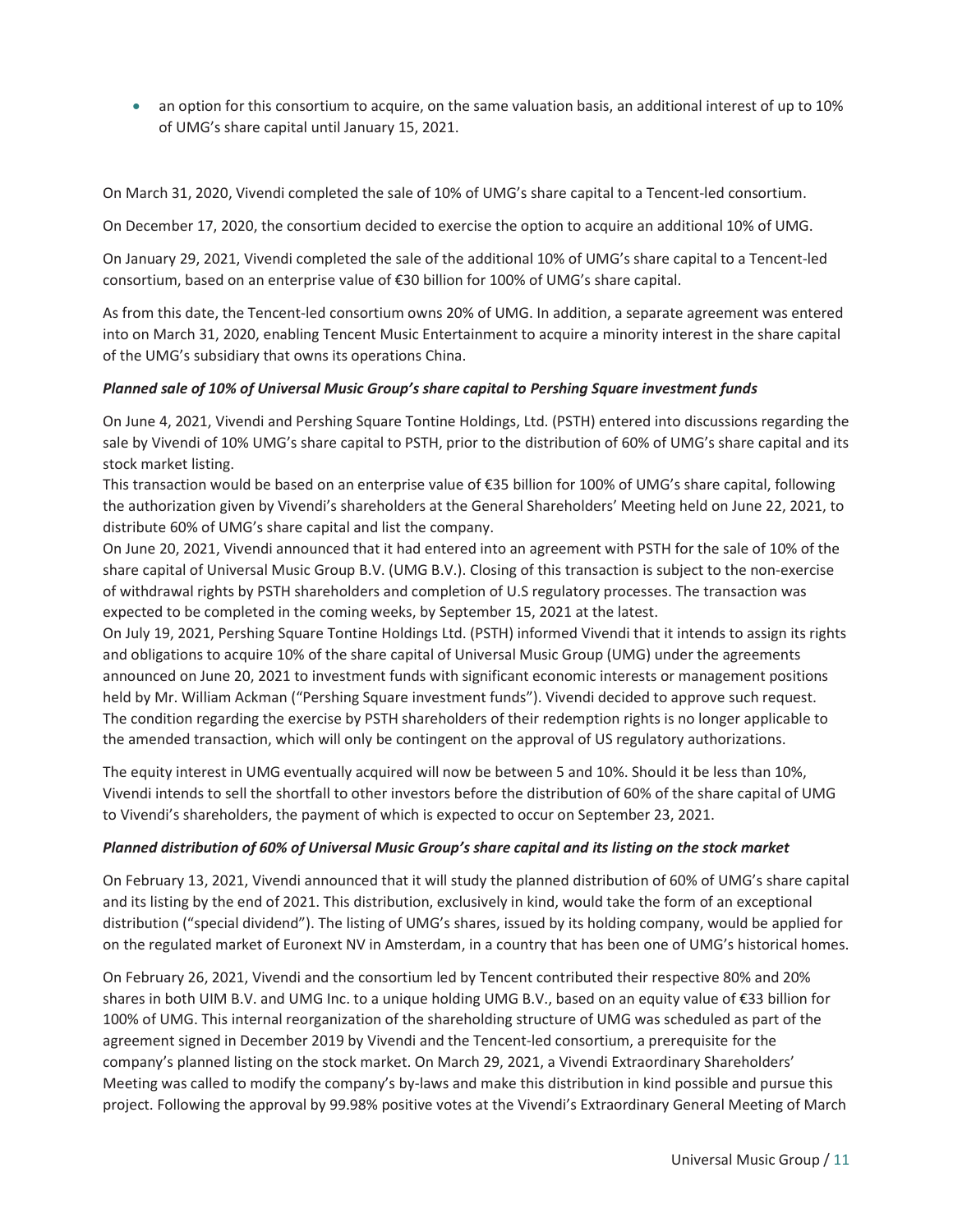29, 2021, of an amendment to the company's by-laws, which now allows Vivendi to distribute dividends or interim dividends, reserves or premiums by way of the delivery of assets in kind, including financial securities.

On May 18, 2021, Vivendi announced that it will propose to set up a governance structure for Universal Music Group (UMG) N.V., which could be expected to list its shares on the Euronext Amsterdam stock exchange, consistent with the best policies and standards.

On June 22, 2021, in accordance with the recommendation of the *Autorité des marchés financiers* ("AMF", the French securities regulator) on the sale and acquisition of significant assets and of the AFEP-MEDEF Code, Vivendi's General Shareholders' Meeting was asked and issued a favorable opinion on the planned special distribution in kind of 60% of UMG's share capital to Vivendi's shareholders.

On June 22, 2021, the General Shareholders' Meeting approved in principle, the planned distribution of 60% of UMG and UMG N.V.'s listing on the Euronext Amsterdam stock exchange.

#### Scope of combination/consolidation

Until February 26, 2021, the arrangement that constituted the combined UMG group was not a legal entity in its own right and was made up of entities under the common control of Vivendi. Until this date, UMG's scope of combination principally comprised the entities held directly and indirectly by UMG Inc. and UIM B.V.

On February 26, 2021, Vivendi and the consortium led by Tencent contributed their respective 80% and 20% shares in both. UMG Inc. and UIM B.V. share capital to UMG B.V. based on an equity value of €33 billion for 100% of UMG. Following this contribution, Vivendi and the consortium led by Tencent respectively own 80% and 20% of UMG B.V. share capital, which owns 100% of UMG Inc. and 100% of UIM B.V. share capital without any change on UMG's scope of combination/consolidation.

The reorganization of its shareholding structure having no impact on UMG's scope of combination/consolidation, starting with the first quarter ended March 31, 2021, UMG's consolidated financial statements combine the same like items of assets, liabilities, equity, income, expenses and cash flows of the parent with those of its subsidiaries in both the combined financial statements before this transaction and the consolidated financial statements after this transaction, in accordance with IFRS 10.B86(a).

Therefore, UMG's net equity remains unchanged before and after the contribution. As such, following the principle of continuity of financial statements, on February 26, 2021, in UMG B.V.'s consolidated financial statements, the contribution of €33 billion was directly recorded as an increase in equity attributable to UMG B.V. shareowners (€18.5 billion in share capital and €14.5 billion in additional paid-in capital), and the contribution of €33 billion was fully neutralized in UMG B.V.'s retained earnings.

The combination/consolidation scope is presented in Note 19 "List of combined entities".

#### Core Business

UMG is the worldwide leader in music, engaged in recorded music, music publishing and merchandising. It owns more than 50 labels covering all music genres. UMG is home to the greatest local and international artists of all time, including The Beatles, Rolling Stones, U2, Andrea Bocelli, Lady Gaga, Helene Fischer and more, as well as many of the biggest artists of the year, such as The Weeknd, Billie Eilish, Post Malone, and Taylor Swift.

• The recorded music business discovers and develops recording artists, marketing and promoting their music across a wide array of formats and platforms. Its activities also extend to other areas, such as live events, sponsorship, film and television.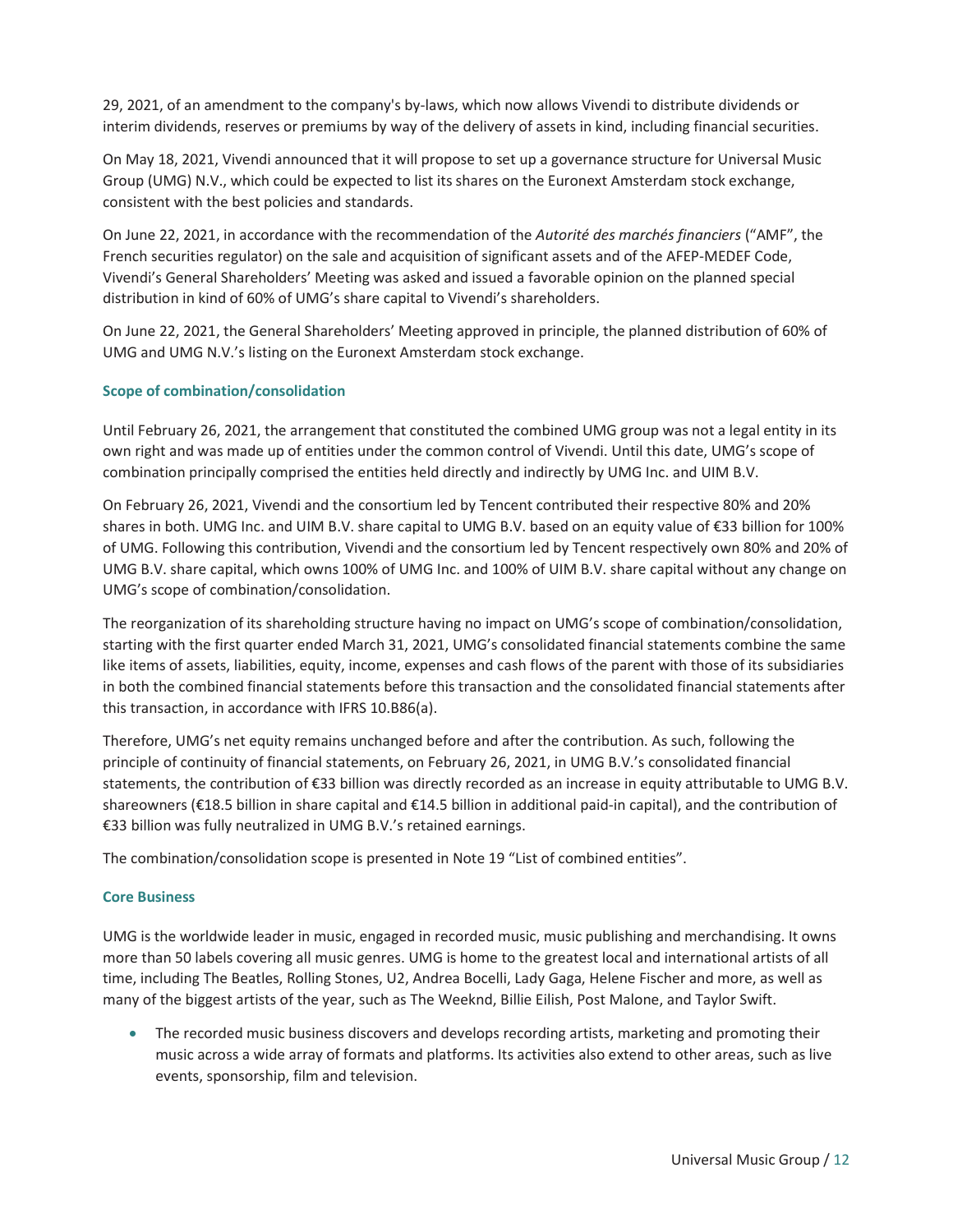- The music publishing business discovers and develops songwriters and owns and administers the copyright for musical compositions used in recordings, public performances and related uses, such as films and advertisements.
- The merchandising business produces and sells artist-branded and other branded products through multiple sales channels, including fashion retail, concert touring and the Internet. Its activities also extend to other areas, such as brand rights management.

#### Accounting conventions used when preparing the historical combined financial statements

As a reminder, as a first-time adopter, Combined Financial Statements were prepared for UMG for the fiscal years ended December 31, 2018, 2017 and 2016 in accordance with IFRS 1 – *First-Time Adoption of International Financial Reporting Standards*. In accordance with IFRS 1.D16, if a subsidiary adopts IFRS later than its parent company, the assets and liabilities in the subsidiary's opening balance sheet may be measured as either:

- the carrying amounts based on the subsidiary's contribution to the parent company's historical consolidated financial statements, after restating adjustments relating to the consolidation procedures and to the accounting for the business combination in which the parent acquired the subsidiary; or
- the carrying amounts as determined in accordance with IFRS 1, applied at the date of the subsidiary's transition to IFRS. In this case, the options in IFRS 1 applied by the subsidiary may differ from those applied by the parent.

Pursuant to the option provided in IFRS 1, UMG's first IFRS combined financial statements were prepared by measuring its assets and liabilities at the carrying amounts, based on UMG's contribution to Vivendi's historical financial statements, after eliminating adjustments relating to its consolidation by the Vivendi Group and to the impacts of accounting for the business combinations pursuant to which Vivendi acquired interests in UMG Inc. and UIM B.V. and their subsidiaries. As of January 1, 2016, the net book value of the goodwill arising from Vivendi's acquisition of UMG in December 2000 (€3,756 million) as well as the related cumulative translation adjustment (CTA) as of December 31, 2016, 2017 and 2018 (+€177 million, -€328 million and -€156 million, respectively), and as of December 31, 2019 and 2020 (-€70 million and -€417 million, respectively) and as of June 30, 2020 and 2021 (-€119 million and -€387 million, respectively), were reversed through adjustments to retained earnings.

The scope of combination excludes as from January 1, 2016 Vivendi Holding I LLC ("VH I"), which was whollyowned by UMG Inc. until the end of 2018 but had no impact on UMG's contribution to Vivendi's Statement of Financial Position. Therefore, these Combined Financial Statements eliminate the statement of income impacts for the years ended December 31, 2018, and 2017 relating to:

- the interest expense on a borrowing granted by VH I to UMG Inc.; and
- $\bullet$  the related income tax effects, if any.

The scope of combination also excludes as from March 19, 2020 Universal Music Group S.A.S. ("UMG S.A.S."), which was merged into Vivendi S.E. as of that date.

Regarding the treatment of the change from combined group to consolidated group, the requirement of IAS 33.64 is applicable. The new legal entity represents the combination for all periods presented, as if it has always existed. Combined Financial Statements become retrospectively Consolidated Financial Statements for all period presented.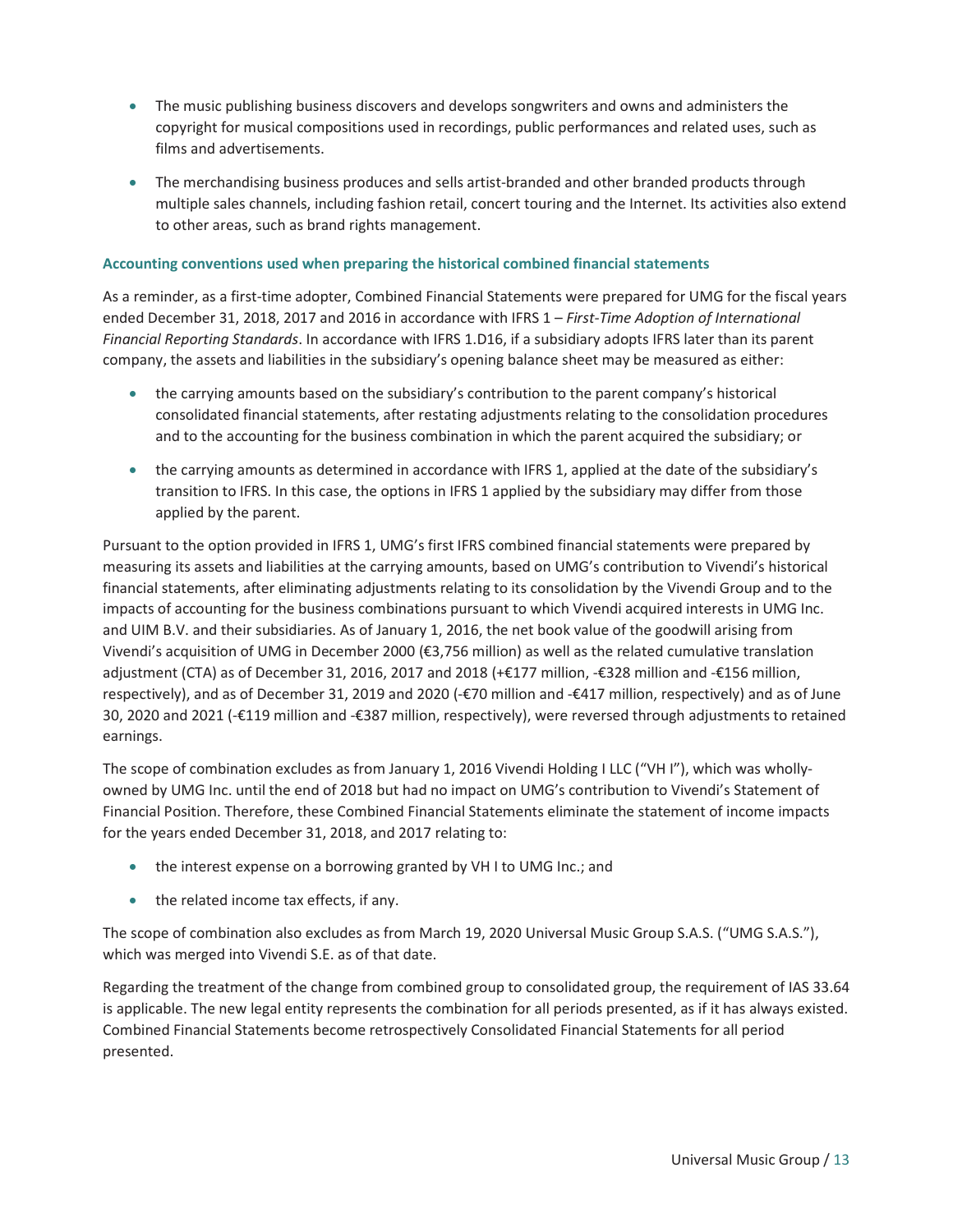#### *Intercompany transactions between UMG and other Vivendi Group's entities*

Balances pertaining to current transactions between UMG entities and other entities in the Vivendi Group have been presented on the balance sheet as third-party assets or liabilities in the Consolidated Condensed Financial Statements. All loans and borrowings between UMG entities and other Vivendi Group entities have been presented as financial assets or liabilities in the Consolidated Condensed Financial Statements.

In accordance with IAS 24 – *Related Party Disclosures*, transactions between UMG and other Vivendi Group entities are presented in Note 16 "Related parties".

#### *Earnings per share*

Until February 26, 2021, as the combined group was not a legal entity, the number of shares outstanding was not determinable. Consequently, no earning per share data was presented.

Following the contribution by Vivendi and the consortium led by Tencent to UMG B.V on February 26, 2021, the number of shares outstanding is determinable.

In accordance with IAS 33.64, the number of ordinary or potential ordinary shares outstanding increasing as a result of the contribution, the calculation of basic and diluted earnings per share shall be adjusted retrospectively, for all periods presented. The calculation of earnings per share is presented in Note 5 "Earnings per share".

#### *Translation of financial statements of foreign companies*

Pursuant to IFRS 1.D13, in the Combined Financial Statements, the cumulative translation adjustment (CTA) accounted for in other comprehensive income (to be subsequently reclassified to profit or loss) was set to zero as of January 1, 2016. Therefore, the gain or loss on a subsequent disposal of any foreign operation of the consolidated UMG only includes translation differences recorded since January 1, 2016.

Except as described above, no adjustment was made in UMG's Consolidated Condensed Financial Statements to UMG's contribution to Vivendi's historical financial statements.

#### 1.2 Compliance with accounting standards

The Consolidated Condensed Financial Statements of UMG for the half-year ended June 30, 2021 have been prepared in accordance with IAS 34 – *Interim Financial Reporting* as endorsed by the European Union (EU) and published by the IASB, with mandatory application as of June 30, 2021. As a result, the following provisions were applied:

- provisions for income taxes have been calculated on the basis of the estimated effective annual tax rate applied to pre-tax earnings; and
- compensation costs recorded for share-based compensation plans, employee benefits and profit-sharing have been included on a pro-rata basis of the estimated cost for the year, adjusted, if necessary, for any nonrecurring events which occurred over the period.

Amendments to IFRS standards applicable as from January 1, 2021, had no material impact on UMG's Consolidated Condensed Financial Statements, notably the amendments to the IFRS 9 – *Financial* Instruments, IFRS 7 – *Financial Instruments: Disclosures*, and IFRS 16 – *Leases* standards which relate to the Interest Rate Benchmark Reform (Phase 2).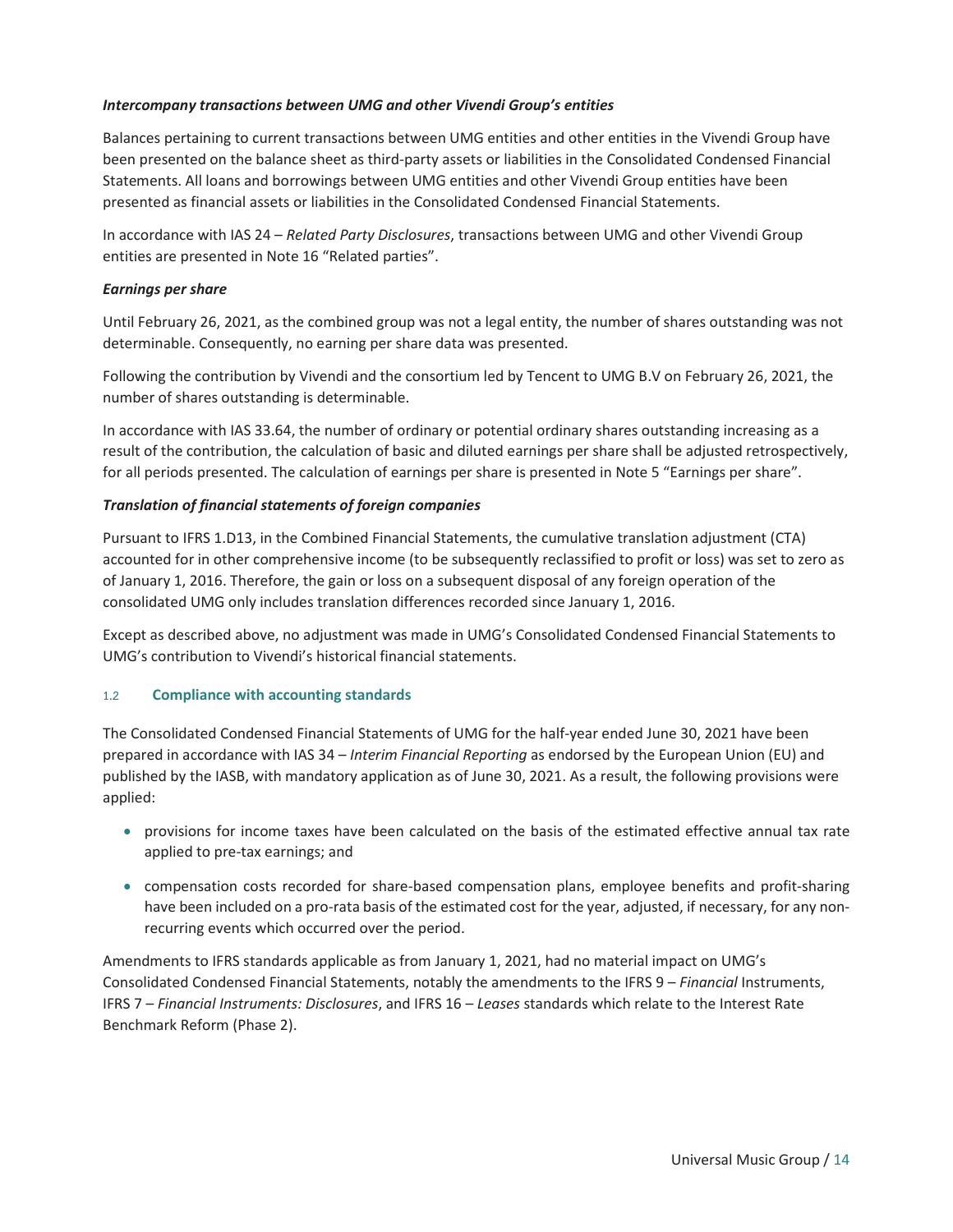#### 1.3 Presentation of the Consolidated Financial Statements

#### 1.3.1 Consolidated condensed Statement of Earnings

The main line items presented in UMG's Consolidated Condensed Statement of Earnings are revenues, income from equity affiliates, interest, provision for income taxes, net earnings from discontinued or held for sale operations, and net earnings. The Consolidated Statement of Earnings presents a subtotal of Earnings Before Interest and Tax (EBIT) equal to the difference between charges and income (excluding financing activities, discontinued or held for sale operations, and income taxes).

The charges and income relating to financing activities consist of interest, income from investments, as well as other financial charges and income as presented in Note 3.

#### 1.3.2 Consolidated condensed Statement of Cash Flows

#### Net cash provided by operating activities

Net cash provided by operating activities is calculated using the indirect method based on EBIT. EBIT is adjusted for non-cash items and changes in net working capital. Net cash provided by operating activities excludes the cash impact of financial charges and income and net changes in working capital related to property, plant and equipment, and intangible assets.

#### Net cash used for investing activities

Net cash used for investing activities includes changes in net working capital related to property, plant and equipment, and intangible assets as well as cash from investments (particularly dividends received from equity affiliates). It also includes any cash flows arising from the gain or loss of control of subsidiaries.

#### Net cash used for financing activities

Net cash used for financing activities includes net interest paid on borrowings, cash and cash equivalents, bank overdrafts, the cash impact of other items related to financing activities such as premiums from the early redemption of borrowings and the settlement of derivative instruments, as well as the cash payments for the principal amount of the lease liability and any interest thereon. It also includes cash flows from changes in ownership interests in a subsidiary that do not result in a loss of control (including increases in ownership interests).

#### 1.3.3 Operating performance of each operating segment and the group

UMG considers Adjusted Earnings Before Interest and Tax (EBITA), Earnings Before Interest and Tax, Depreciation and Amortization (EBITDA) and Cash Flow From Operations (CFFO), all non-GAAP measures, to be relevant indicators of the group's operating and financial performance.

#### EBITA

UMG considers EBITA, a non-GAAP measure, to be a relevant measure to assess the performance of its operating segments as reported in the segment data. It enables UMG to compare the operating performance of operating segments regardless of whether their performance is driven by the operating segment's organic growth or by acquisitions. To calculate EBITA, the accounting impact of the following items is excluded from the income from EBIT:

• the amortization of intangible assets acquired through business combinations as well as other rights catalogs acquired;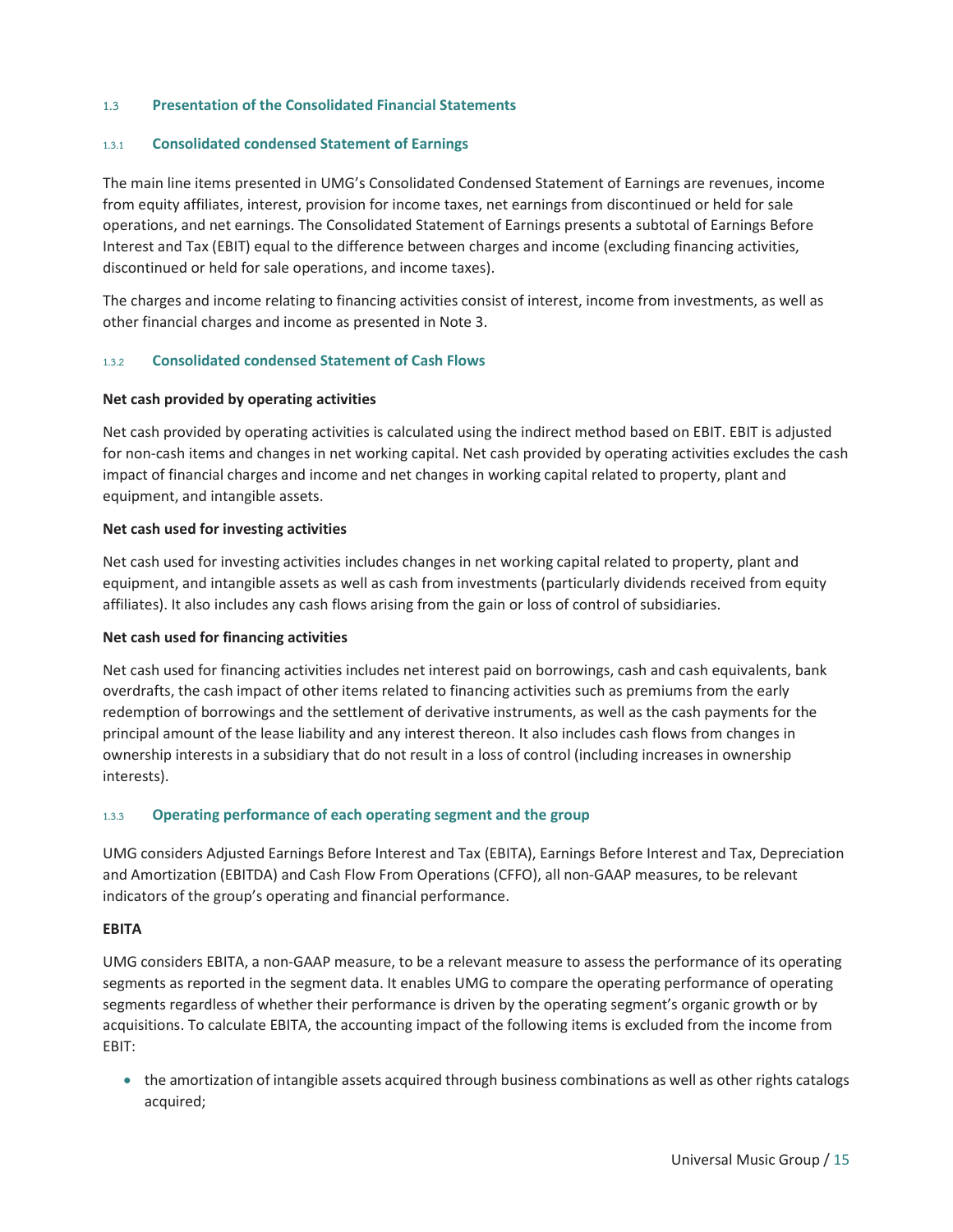- impairment losses on goodwill, other intangibles acquired through business combinations and other rights catalogs acquired; and
- other income and charges related to transactions with shareowners (except when directly recognized in equity).

#### EBITDA

UMG considers EBITDA, a non-GAAP measure, to be a relevant measure to assess the performance of its operating segments as reported in the segment data. It enables UMG to compare the operating performance of operating segments regardless of whether their performance is driven by the operating segment's organic growth or by acquisitions. To calculate EBITDA, the accounting impact of the following items is excluded from the income from EBIT:

- the depreciation of tangible, intangible and right of use assets;
- gains/(losses) on the sale of tangible, intangible and right of use assets;
- the amortization of intangible assets acquired through business combinations as well as other rights catalogs acquired;
- impairment losses on goodwill, other intangibles acquired through business combinations and other rights catalogs acquired;
- income from equity affiliates having similar operating activities; and
- restructuring charges, and other non-recurring items.

#### EBIT

UMG defines EBIT, as earnings, excluding taxes, interest, income from investments, and other financial income or expenses. EBIT is shown on the face of the Statement of Earnings.

#### Cash Flow from Operations (CFFO)

UMG considers cash flow from operations (CFFO), a non-GAAP measure, to be a relevant measure to assess the group's operating and financial performance. CFFO includes net cash provided by operating activities, before income tax paid, as presented in the Statement of Cash Flows, dividends received from equity affiliates and unconsolidated companies, as well as cash payments for the principal of the lease liability and any interest thereon, which are presented as financing activities in the consolidated statement of cash flows. It also includes capital expenditures, net that relate to cash used for capital expenditures, net of proceeds from sales of property, plant and equipment, and intangible assets, which are included in net cash used for investing activities, as well as income tax paid.

Net cash provided by operating activities of discontinued operations are excluded from CFFO.

#### Net Working Capital

UMG defines net working capital, as the movement in inventories, trade accounts and other receivables, trade accounts and other payables (including royalty payables) and other non-current liabilities. Net working capital excludes any content investments. Net Working Capital is shown on the face of the Statement of Cash Flows.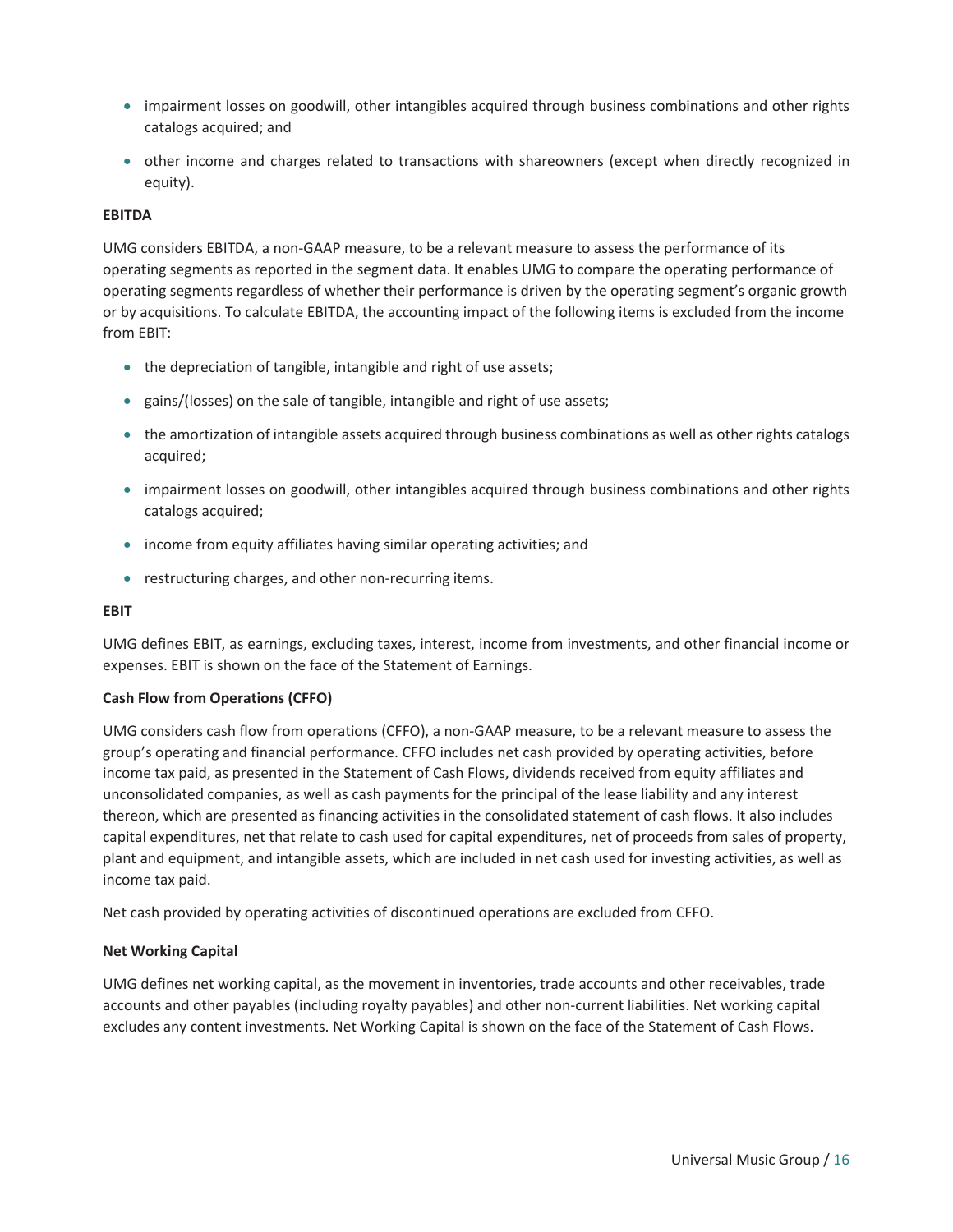#### 1.3.4 Consolidated Condensed Statement of Financial Position

Assets and liabilities that are expected to be realized, or intended for sale or consumption, within the entity's normal operating cycle (generally 12 months), are recorded as current assets or liabilities. If their maturity exceeds this period, they are recorded as non-current assets or liabilities.

#### 1.4 Principles governing the preparation of the Consolidated Condensed Financial Statements

Pursuant to IFRS principles, the Consolidated Condensed Financial Statements have been prepared on a going concern basis, and on a historical cost basis, with the exception of certain assets and liabilities, for which IFRS 13 – *Fair Value Measurement* relating to measurement and disclosures applies. Relevant categories are detailed below.

The Consolidated Condensed Financial Statements include the financial statements of UMG and its subsidiaries after eliminating intragroup items and transactions.

Acquired subsidiaries are included in the Consolidated Condensed Financial Statements of the group as of the date of acquisition.

#### 1.4.1 Use of estimates

The preparation of Consolidated Condensed Financial Statements in compliance with IFRS requires the group's management to make certain estimates and assumptions that they consider reasonable and realistic. Although these estimates and assumptions are regularly reviewed by Management, based, in particular, on past or anticipated achievements, facts and circumstances may lead to changes in these estimates and assumptions which could have an impact on the reported amount of group assets, liabilities, equity or earnings.

The main estimates and assumptions relate to the measurement of:

- revenue: estimates of provisions for returns and price guarantees (please refer to Note 14);
- goodwill and other intangible assets: valuation methods used to identify intangible assets acquired through business combinations (please refer to Note 7);
- goodwill, intangible assets with indefinite useful lives and assets in progress: assumptions relating to impairment tests performed on each of the group's cash-generating units (CGUs), future cash flows and discount rates are updated annually (please refer to Note 7);
- UMG content assets: estimates of the future performance of beneficiaries who received advances are recognized in the Statement of Financial Position (please refer to Note 8);
- provisions: risk estimates, performed on an individual basis, noting that the occurrence of events during the course of procedures may lead to a risk reassessment at any time (please refer to Note 14);
- share-based compensation: assumptions are updated annually, such as the estimated term, volatility and the estimated dividend yield (please refer to Note 15);
- lease liabilities and right-of-use assets, at the commencement date of each lease contract (please refer to Note 9):
	- assessing the lease term that relates to the non-cancellable period of the lease, taking into account all options to extend the lease that UMG is reasonably certain to exercise and all options to terminate the lease that UMG is reasonably certain not to exercise; and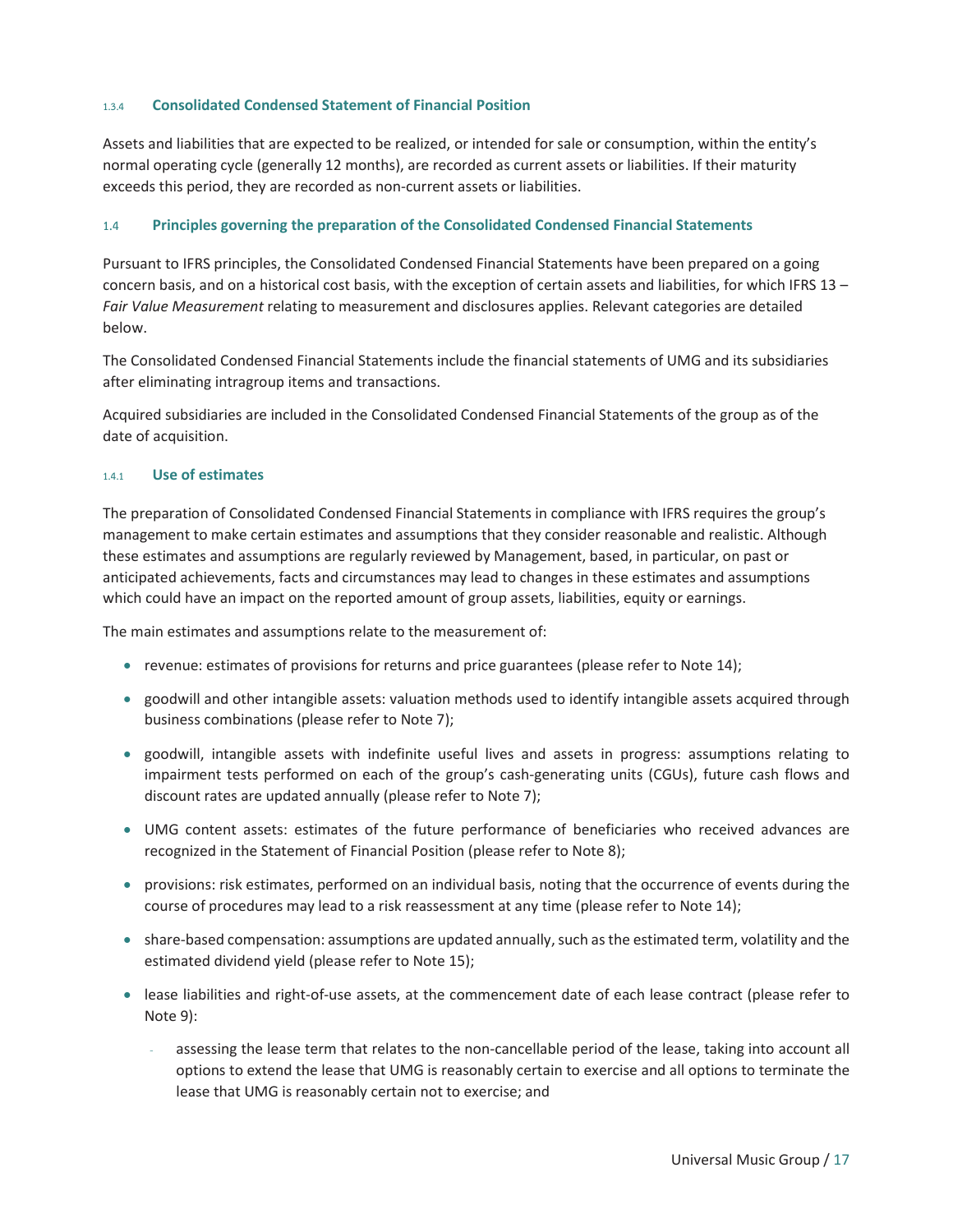- estimating the lessee's incremental borrowing rate, taking into account their residual lease term and their duration to reflect the interest rate of a loan with a similar payment profile to the lease payments.
- deferred taxes: estimates used for the recognition of deferred tax assets are updated annually with factors such as expected tax rates and future tax results of the group (please refer to Note 4); and
- certain financial instruments: valuation method at fair value is defined according to the three following classification levels (please refer to Note 11):
	- Level 1: fair value measurement based on quoted prices in active markets for identical assets or liabilities;
	- Level 2: fair value measurement based on observable market data (other than quoted prices included under Level 1); and
	- Level 3: fair value measurement based on valuation techniques using inputs for the asset or liability that are not based on observable market data.

The fair value of trade accounts receivable and other, cash and cash equivalents, and trade accounts payable is a reasonable estimate of fair value, due to the short maturity of these instruments.

#### 1.4.2 Principles of consolidation

For a list of UMG's major subsidiaries, joint ventures and associated entities, please refer to Note 19.

#### **Consolidation**

All companies in which UMG has a controlling interest, namely those in which it has the power to govern financial and operational policies to obtain benefits from their operations, are fully consolidated.

Control, as defined by IFRS 10 – *Consolidated Financial Statements*, is based on the three criteria below to be fulfilled cumulatively to assess if the parent company exercises control:

- a parent company has power over a subsidiary when the parent company has existing rights that give it the current ability to direct the relevant activities of the subsidiary, i.e., the activities that significantly affect the subsidiary's returns. Power may arise from existing or potential voting rights or contractual arrangements. Voting rights must be substantial, i.e., exercisable at any time without limitation, particularly during decisionmaking processes related to significant activities. Assessment of the exercise of power depends on the nature of the subsidiary's relevant activities, the internal decision-making process, and the allocation of rights among the subsidiary's other shareowners;
- the parent company is exposed, or has rights, to variable returns from its involvement with the subsidiary which may vary as a result of the subsidiary's performance. The concept of returns is broadly defined and includes, among other things, dividends and other economic benefit distributions, changes in the value of the investment in the subsidiary, economies of scale, and business synergies; and
- the parent company has the ability to use its power to affect the returns. Exercising power without having any impact on returns does not qualify as control.

Consolidated Financial Statements of a group are presented as if the group was a single economic entity with two categories of owners: (i) the owners of the parent company (UMG shareowners) and (ii) the owners of noncontrolling interests (minority shareholders of the subsidiaries). A non-controlling interest is defined as the interest in a subsidiary that is not attributable, whether directly or indirectly, to a parent company. As a result, changes to a parent company's ownership interest in a subsidiary that do not result in a loss of control only impact equity, as control of the economic entity does not change. Hence, in the event of the acquisition of an additional interest in a consolidated entity after January 1, 2009, UMG recognizes the difference between the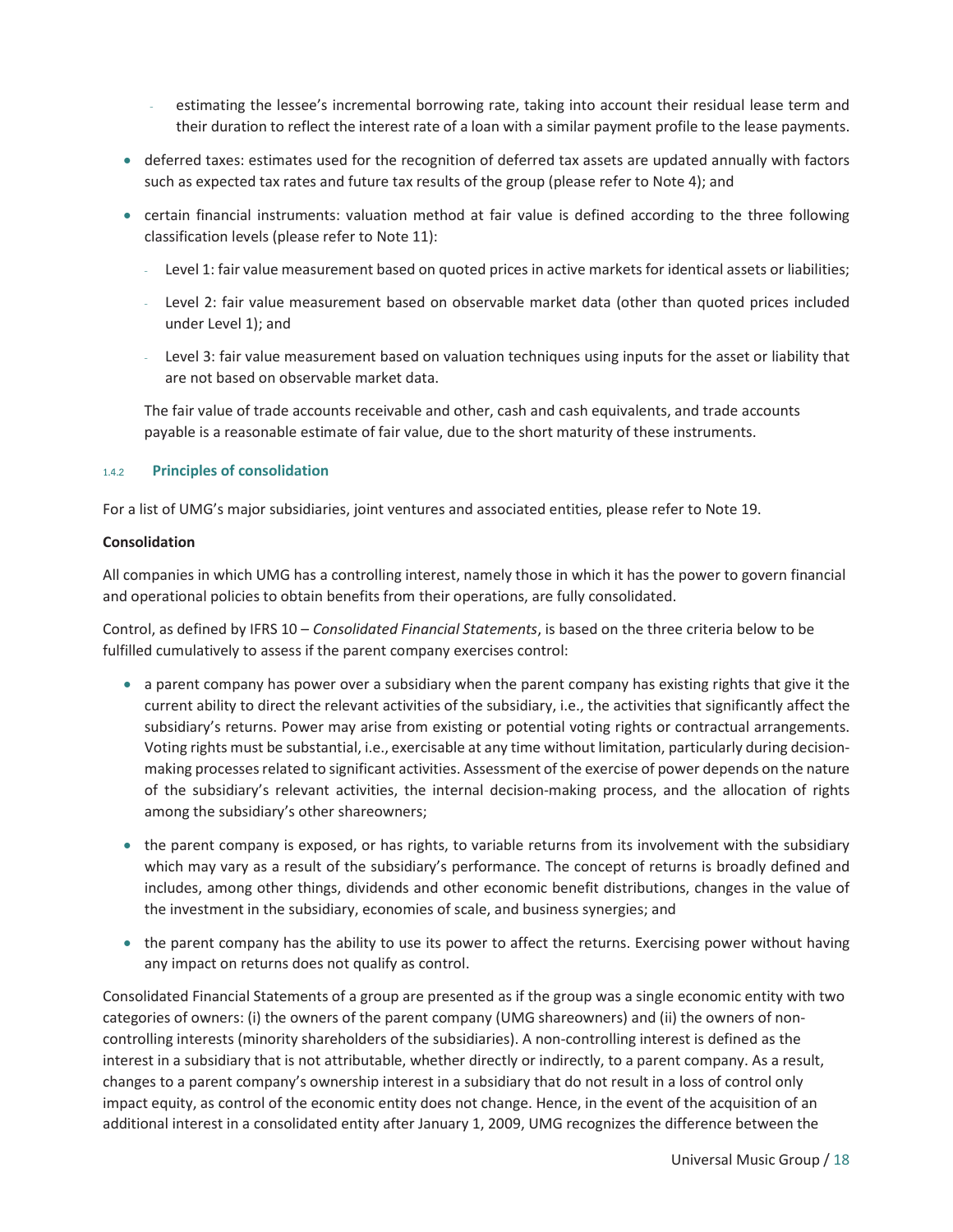acquisition price and the carrying value of non-controlling interests acquired as a change in equity attributable to UMG shareowners. Conversely, any acquisition of control achieved in stages or a loss of control gives rise to profit or loss in the statement of earnings.

#### Accounting for joint arrangements

IFRS 11 – *Joint Arrangements* establishes principles for financial reporting by parties to a joint arrangement.

In a joint arrangement, parties are bound by a contractual arrangement giving these parties joint control of the arrangement. An entity that is a party to an arrangement shall assess whether the contractual arrangement gives all the parties or a group of the parties control of the arrangement collectively. Once it has been established that all the parties or a group of the parties collectively control the arrangement, joint control exists only when decisions about the relevant activities require the unanimous consent of the parties that collectively control the arrangement.

Joint arrangements are classified into two categories:

- joint operations: these are joint arrangements whereby the parties that have joint control of the arrangement have rights to the assets, and obligations for the liabilities, relating to the arrangement. Those parties are called joint operators. A joint operator shall recognize 100% of wholly-owned assets/liabilities, expenses/revenues of the joint operation, and its share of any of those items held jointly; and
- joint ventures: these are joint arrangements whereby the parties that have joint control of the arrangement have rights to the net assets of the arrangement. Those parties are called joint venturers. Each joint venturer shall recognize its interest in a joint venture as an investment and shall account for that investment using the equity method in accordance with IAS 28 – Investments in Associates and Joint Ventures (please refer below).

#### Equity accounting

Entities over which UMG exercises significant influence as well as joint ventures are accounted for under the equity method.

Significant influence is deemed to exist when UMG holds, whether directly or indirectly, at least 20% of the voting rights in an entity unless it can be clearly established that UMG does not exercise a significant influence. Significant influence can be evidenced through further criteria, such as representation on the entity's board of directors or equivalent governing body, participation in policy-making of financial and operational processes, material transactions with the entity or the interchange of managerial personnel.

#### 1.4.3 Foreign currency translation

The Consolidated Condensed Financial Statements are presented in millions of euros. The presentation currency of UMG is the euro.

#### Foreign currency transactions

Foreign currency transactions are initially recorded in the functional currency of the entity at the exchange rate prevailing at the date of the transaction. At the closing date, foreign currency monetary assets and liabilities are translated into the entity's functional currency at the exchange rate prevailing on that date. All foreign currency differences are expensed, with the exception of differences resulting from borrowings in foreign currencies, which constitute a hedge of the net investment in a foreign entity. These differences are allocated directly to charges and income directly recognized in equity until the divestiture of the net investment.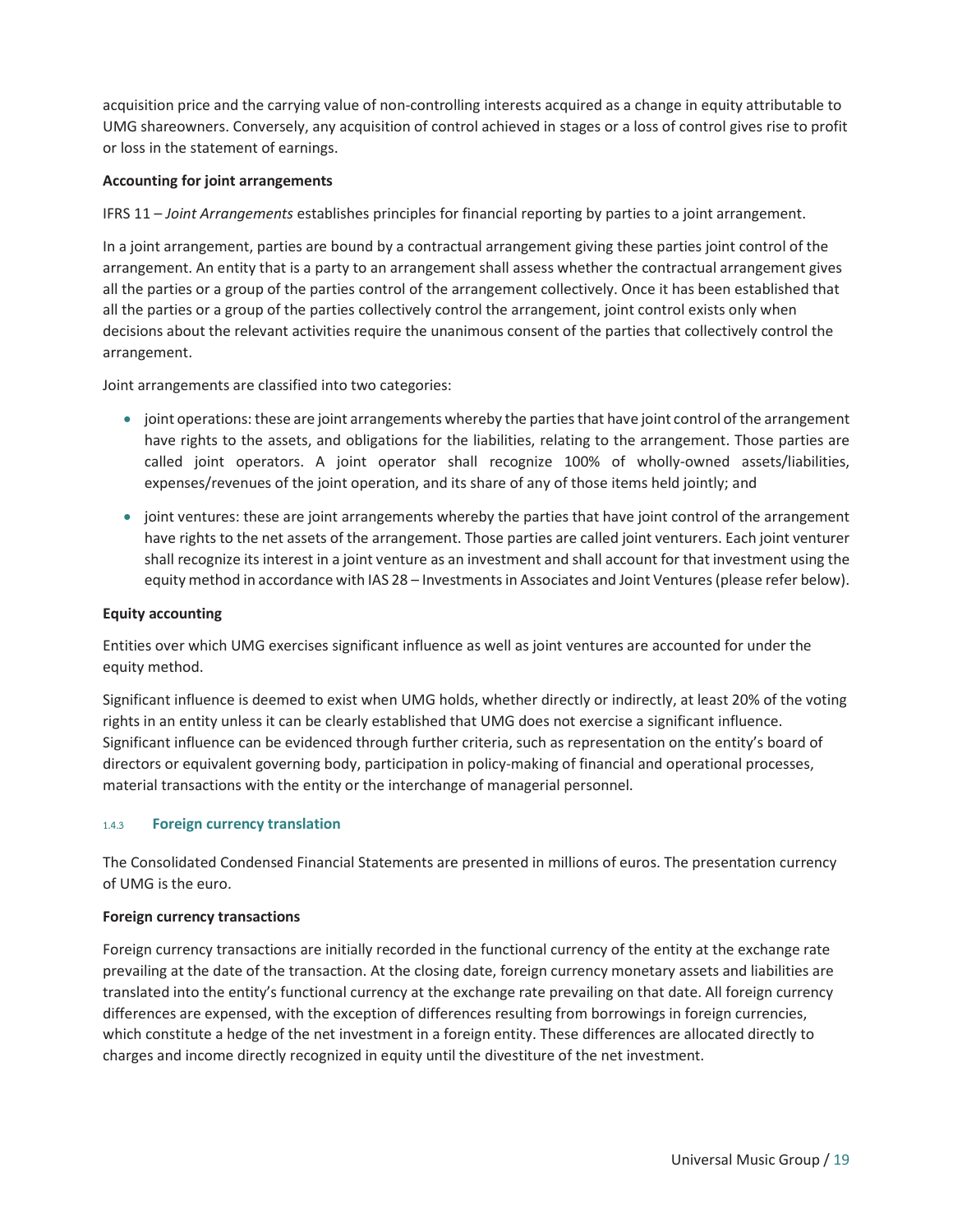#### Financial statements denominated in a foreign currency

Except in cases of significant exchange rate fluctuation, financial statements of subsidiaries, joint ventures or other associated entities for which the functional currency is not the euro are translated into euros as follows: the Consolidated Statement of Financial Position is translated at the exchange rate at the end of the period, and the Consolidated Statement of Earnings and the Consolidated Statement of Cash Flows are translated using average monthly exchange rates for the period. The resulting translation gains and losses are recorded as foreign currency translation differences in charges and income directly recognized in equity. In accordance with IFRS 1, UMG elected to reverse the accumulated foreign currency translation differences against retained earnings as of January 1, 2016. These foreign currency translation differences resulted from the translation into euros of the financial statements of subsidiaries that use foreign currencies as their functional currencies. Consequently, these adjustments are not applied to earnings on the subsequent divestiture of subsidiaries, joint ventures or associates whose functional currency is not the euro.

#### 1.4.4 Revenues and associated costs

Revenues from contracts with customers are recorded when performance obligations promised in the contract are satisfied, and for an amount for which it is highly probable that a significant reversal in the amount of cumulative revenue recognized will not occur. Revenues are reported net of discounts.

UMG has made the accounting of intellectual property licensing revenues a major point of attention.

#### Intellectual property licensing (musical works)

These licenses transfer to a customer either a right to use an entity's intellectual property as it exists at the point in time at which the license is granted (static license), or a right to access an entity's intellectual property as it exists throughout the license period (dynamic license).

Revenues are accounted for when the performance obligation promised in the contract is satisfied (static license) or over time upon satisfaction (dynamic license), i.e., when the seller transfers the risks and rewards of the right to use/access the intellectual property and the customer obtains control of the use/access of that license. Consequently, revenues from static licenses are recognized at the point in time when the license is transferred and the customer is able to use and benefit from the license. Revenues from dynamic licenses are accounted for over time, over the license period from the date the customer is able to use and benefit from the license.

#### Analysis of the Agent/Principal relationship in sales transactions involving a third party

If the nature of the entity's undertaking is a performance obligation to provide the specified goods or services itself, then the entity acts on its own behalf and it is "principal" in the sale transaction: it accounts for revenue the gross amount of consideration to which it expects to be entitled in exchange for the goods or services provided, and the commission due to the third-party as cost of revenues. If the entity arranges for a third-party to provide the goods or services specified in the contract, then it recognizes as revenues the net amount of consideration to which it expects to be entitled in exchange for the goods or services provided.

#### 1.4.4.1 Revenue recognition by business segment

#### Recorded Music

The sales of recorded music (physical, digital downloading or streaming) are intellectual property licenses granted by UMG to distributors or digital platforms and which give them certain rights over the company's musical works. In its relationship with the distributor/digital platform and the end customer, UMG cannot be "principal", as the distributor or the digital platform is responsible for setting the transfer of control conditions of the right of use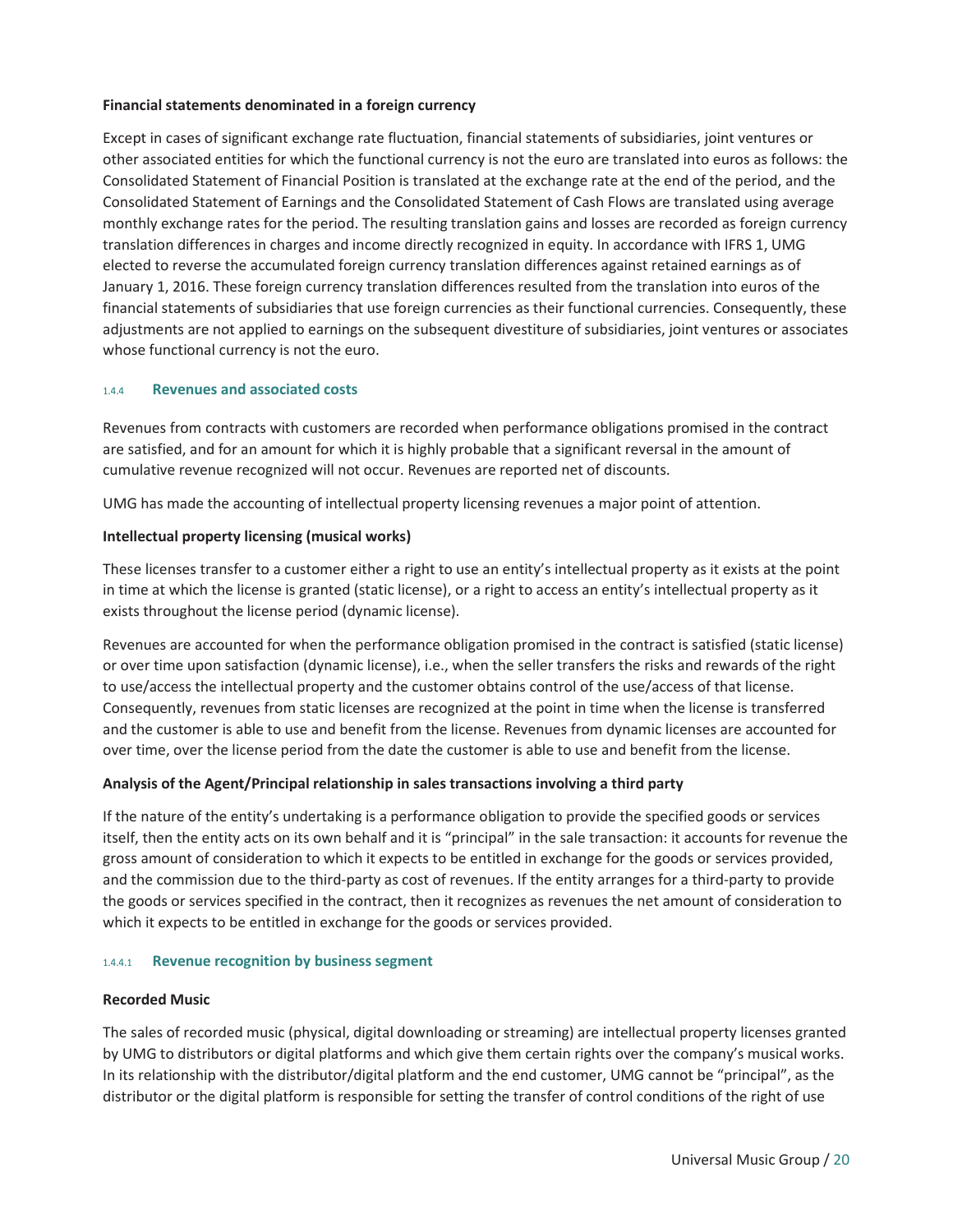granted by the license to the end customer (broadcasting, price setting and conditions for reselling the physical devices).

#### *Physical sales of recorded music (CDs, DVDs and Vinyls)*

These intellectual property licenses are static licenses transferring to the customer a right to use UMG's recordings as they exist at the point in time at which the license is granted, i.e., on the physical device sold.

Revenues from the physical sales of recorded music, net of a provision for estimated returns (please refer to Note 1.4.4.2) and rebates, if any, are accounted for, either: (i) upon the sale to the distributor, at the shipping point for products sold free on board (FOB) or on delivery for products sold free on destination; or (ii) upon the sale to the final customer for consignment sales.

#### *Digital sales of recorded music, via downloading or streaming by subscription or free of charge*

These intellectual property licenses are generally dynamic licenses providing a right to access the entire catalog of recorded music as it exists throughout the license period considering potential add-ons to, or withdrawals from, the catalog during that period.

The consideration paid by the digital platform is variable in the form of a sales-based or a usage-based royalty. Revenues are then accounted for when these subsequent sales or usages occur. Revenues from digital sales of recorded music, for which UMG has sufficient, accurate, and reliable data from digital platforms, are recognized at the end of the month in which the sale or usage is made by the end customer. If such data is not available, revenues are recognized when the digital platform notifies UMG of the sale or usage by the end customer.

For digital sales of recorded music streaming by subscription or free of charge, certain contracts may include a non-refundable minimum guarantee which is generally recoupable and is in substance an advance payment. In the case of a dynamic license, the minimum guarantee is spread over the period to which it relates and takes into account the amount of royalties that are actually recoupable. The minimum guarantee is hence apportioned in accordance with the accounting for these royalties.

#### Music publishing

Music publishing relates to the use by a third party of the copyrights on musical works owned or administered by UMG, which are intellectual property licenses that UMG grants to the third party and which provides a right to access a catalog of recorded music, as these intellectual property licenses are dynamic licenses.

The consideration paid by the third-party, notably a collection society (e.g., a company for the collective management of intellectual property rights) is variable in the form of a royalty based on the usage by the third party. The variable consideration being accounted for when these subsequent usages occur, revenues from music publishing are accounted for when the collection society notifies UMG of the usage by the end customer and collectability is assured.

#### Merchandising

Revenues from merchandising are recognized either upon sale to the end customer, from direct sales during touring, concessions and over the internet; on delivery for sales by a third-party distributor; when a contract is signed; or when an invoice has been issued and the collectability is assured for sales of rights attached to merchandising products.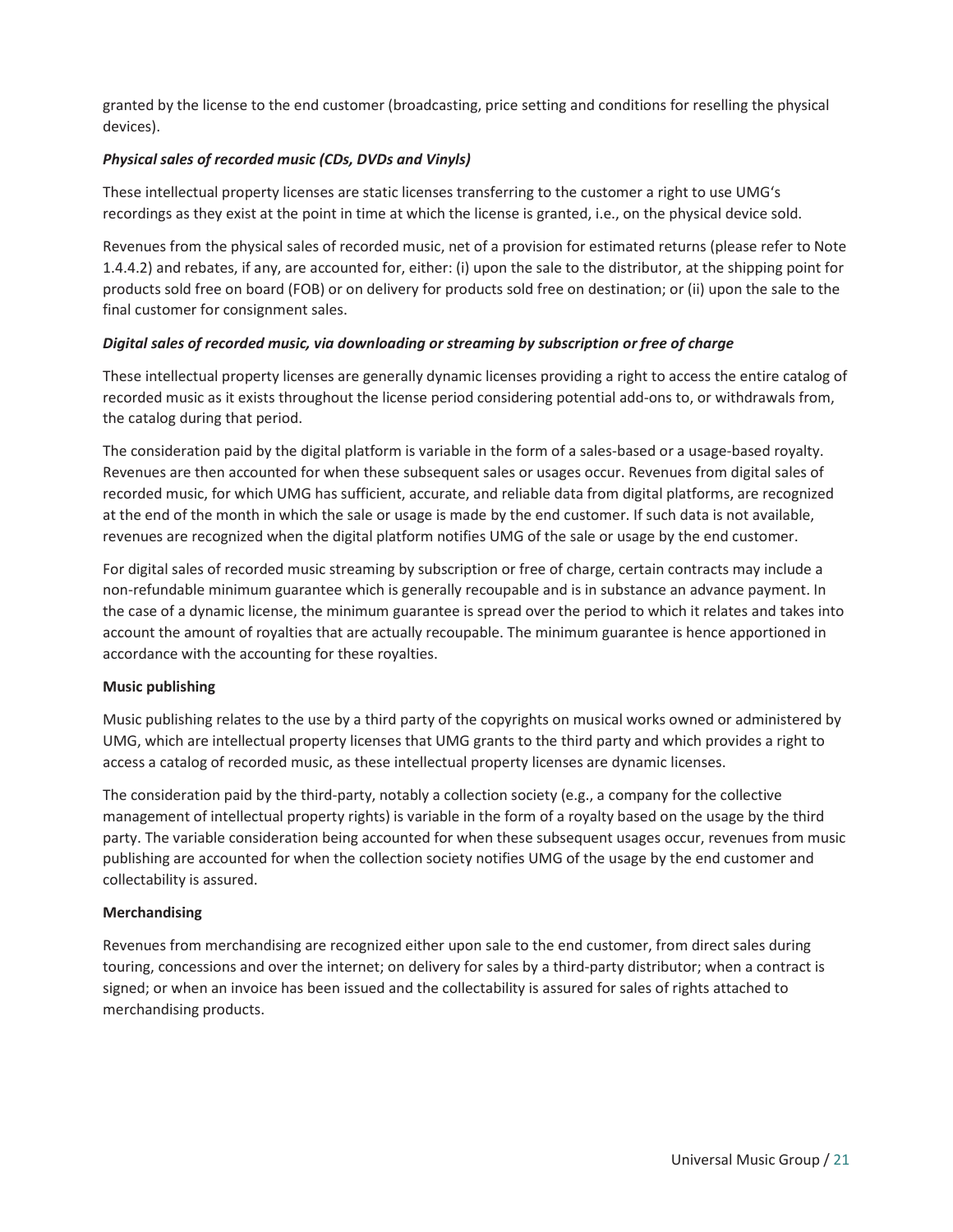#### 1.4.4.2 Other

Provisions for estimated returns and price guarantees are deducted from sales of products to customers through distributors. The provisions are estimated based on past sales statistics and take into account the economic environment and product sales forecast to final customers.

Selling, general and administrative expenses primarily include salaries and employee benefits, consulting and service fees, insurance costs, travel and entertainment expenses, administrative department costs, provisions for receivables and other operating expenses.

Advertising costs are expensed when incurred.

Slotting fees and cooperative advertising expenses are recorded as a reduction in revenues. However, cooperative advertising is treated as a marketing expense and expensed when its expected benefit is individualized and can be estimated.

#### 1.4.5 Assets

#### 1.4.5.1 Goodwill and business combinations

Pursuant to IFRS 1, UMG elected not to restate business combinations that occurred prior to January 1, 2016. Business combinations are recorded using the acquisition method. Under this method, upon the initial consolidation of an entity over which the group has acquired exclusive control:

- the identifiable assets acquired, and the liabilities assumed are recognized at their fair value on the acquisition date; and
- non-controlling interests are measured either at fair value or at the non-controlling interest's proportionate share of the acquiree's net identifiable assets. This option is available on a transaction-by-transaction basis.

On the acquisition date, goodwill is initially measured as the difference between:

(i) the fair value of the consideration transferred, plus the amount of non-controlling interests in the acquiree and, in a business combination achieved in stages, the acquisition-date fair value of the previously held equity interest in the acquiree; and

(ii) the net fair value of the identifiable assets and liabilities assumed on the acquisition date.

The measurement of non-controlling interests at fair value results in an increase in goodwill up to the extent attributable to these interests, thereby leading to the recognition of a "full goodwill". The purchase price allocation shall be performed within 12 months after the acquisition date. If goodwill is negative, it is recognized in the Statement of Earnings. Subsequent to the acquisition date, goodwill is measured at its initial amount less recorded accumulated impairment losses (please refer to Note 7).

In addition, the following principles are applied to business combinations:

- on the acquisition date, to the extent possible, goodwill is allocated to each cash-generating unit likely to benefit from the business combination;
- contingent consideration in a business combination is recorded at fair value on the acquisition date, and any subsequent adjustment occurring after the purchase price allocation period is recognized in the Statements of Earnings;
- acquisition-related costs are recognized as expenses when incurred;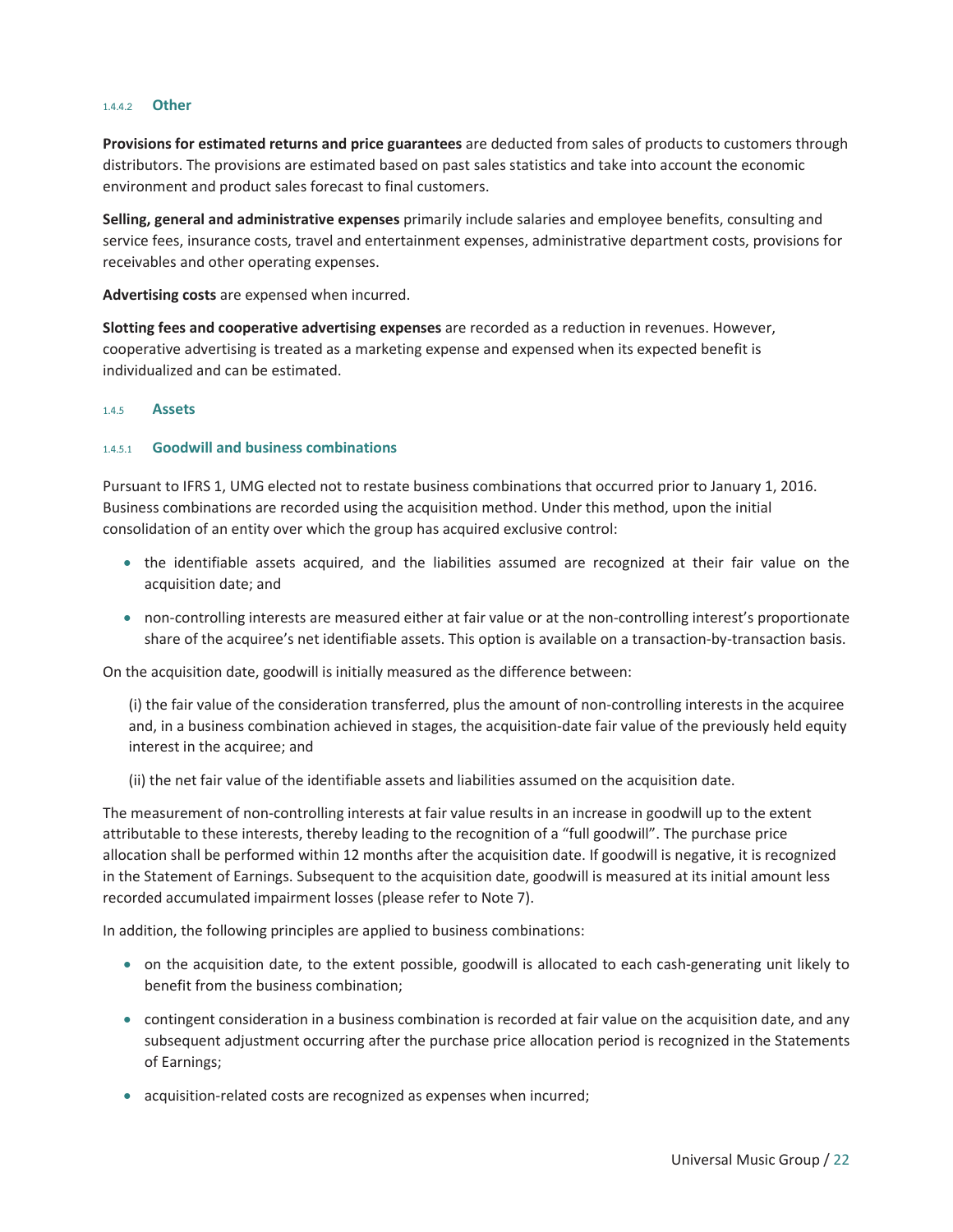- in the event of the acquisition of an additional interest in a subsidiary, UMG recognizes the difference between the acquisition price and the carrying value of non-controlling interests acquired as a change in equity attributable to UMG shareowners; and
- goodwill is not amortized.

#### 1.4.5.2 Content assets

Royalty advances to artists, songwriters, and co-publishers are capitalized as an asset when their current popularity and past performances provide a reasonable basis to conclude that the probable future recoupment of such royalty advances against earnings otherwise payable to them is reasonably assured. Royalty advances are recognized as an expense as subsequent royalties are earned by the artist, songwriter or co-publisher. Any portion of capitalized royalty advances not deemed to be recoverable against future royalties is expensed during the period in which the loss becomes evident. These expenses are recorded in cost of revenues.

Royalties earned by artists, songwriters, and co-publishers are recognized as an expense in the period during which the sale of the product occurs, less a provision for estimated returns.

#### 1.4.5.3 Research and development costs

Research costs are expensed when incurred. Development expenses are capitalized when the feasibility and, in particular, profitability of the project can reasonably be considered certain.

#### Cost of internal use software

Direct internal and external costs incurred for the development of computer software for internal use, including website development costs, are capitalized during the application development stage. Application development stage costs generally include software configuration, coding, installation and testing. Costs of significant upgrades and enhancements resulting in additional functionality are also capitalized. These capitalized costs are amortized over 5 to 10 years. Maintenance, minor upgrades, and enhancement costs are expensed as they are incurred.

#### 1.4.5.4 Other intangible assets

Intangible assets separately acquired are recorded at cost, and intangible assets acquired in connection with a business combination are recorded at their fair value at the acquisition date. The historical cost model is applied to intangible assets after they have been recognized. Assets with an indefinite useful life are not amortized but are subject to an annual impairment test. Amortization is accrued for assets with a finite useful life. Useful life is reviewed at the end of each reporting period.

Other intangible assets include trade names, customer bases and licenses. By contrast, music catalogs, trade names, subscribers' bases and market shares generated internally are not recognized as intangible assets.

#### 1.4.5.5 Property, plant and equipment

Property, plant and equipment are carried at historical cost less any accumulated depreciation and impairment losses. Historical cost includes the acquisition cost or production cost, costs directly attributable to transporting an asset to its physical location and preparing it for its operational use, the estimated costs relating to the demolition and the collection of property, plant and equipment, and the rehabilitation of the physical location resulting from the incurred obligation.

When property, plant and equipment include significant components with different useful lives, they are recorded and amortized separately. Amortization is calculated using the straight-line method based on the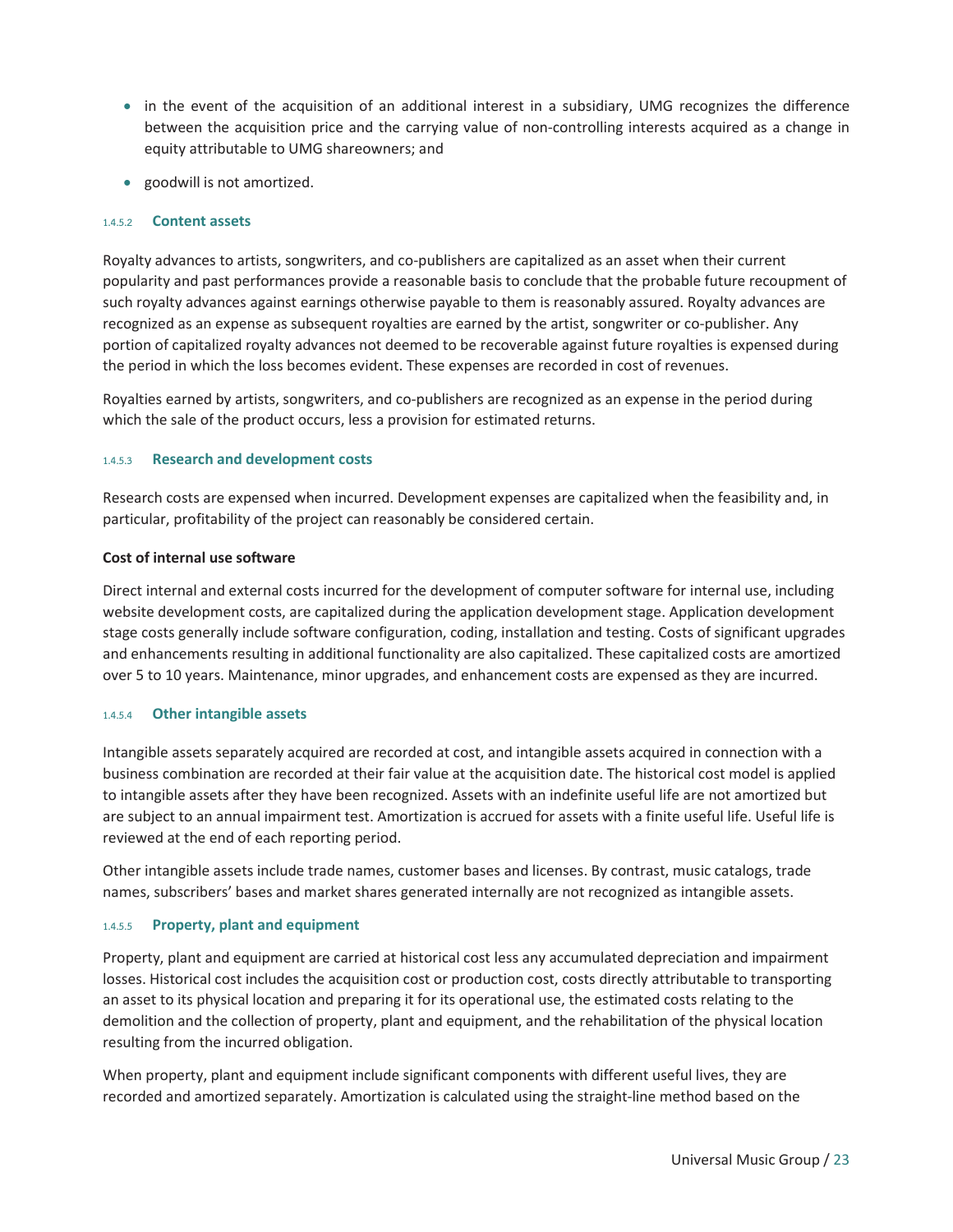estimated useful life of the assets. Useful lives of the main components are reviewed at the end of each reporting period and are as follows:

- $\bullet$  buildings: 5 to 40 years;
- equipment and machinery:  $3$  to 8 years; and
- $\bullet$  other: 2 to 10 years.

After initial recognition, the cost model is applied to property, plant and equipment.

UMG has elected not to apply the option available under IFRS 1, involving the remeasurement of certain property, plant and equipment at their fair value as of January 1, 2016.

#### 1.4.5.6 Leases

UMG applies IFRS 16 with retrospective effect as from January 1, 2019 without restating comparative periods in the consolidated financial statements.

As licenses of intellectual property granted by a lessor and rights held by a lessee under licensing agreements being excluded from the scope of IFRS 16, the main lease contracts for UMG correspond to real estate leases for which UMG is the lessee.

Real estate leases for which UMG is the lessee are recorded at the commencement date and result in the recognition of a lease liability equal to the present value of future lease payments against a right-of-use asset relating to leases.

Please refer to Note 10 'Leases' to UMG's Combined Financial Statements for the years ended December 31, 2020, 2019 and 2018. The determination of the lease liability as of January 1, 2019 was made by:

- 1) analyzing operating leases for which contractual obligations were disclosed as off-balance sheet commitments until December 31, 2018;
- 2) assessing the lease term that relates to the non-cancellable period of the lease, and taking into account all options to extend the lease which UMG is reasonably certain to exercise and all options to terminate the lease which UMG is reasonably certain not to exercise. UMG determined that real estate lease terms in France are generally nine years; and
- 3) estimating the incremental borrowing rate as of January 1, 2019 of each lease contract, taking into account their residual lease term at this date and their duration to reflect the interest rate of a loan with a similar payment profile to the lease payments.

As of January 1, 2019, regarding the main impacts, it is specified that:

- for some leases, as permitted by IFRS 16, at the date of transition, UMG used hindsight; and
- UMG has applied the practical expedient provided by IFRS 16 to exclude initial direct costs from the measurement of the right-of-use asset at the date of initial application.

For each lease, the lease term assessment and incremental borrowing rate estimate are determined at the commencement date.

After initial recognition, the liability is:

- increased by the effect of undiscounting (interest expense on lease liabilities);
- **•** decreased by the cash out for lease payments; and
- **•** reassessed in the event of an amendment to the lease contract.

The right-of-use asset is recognized at cost at the effective date. The cost of the right-of-use asset includes: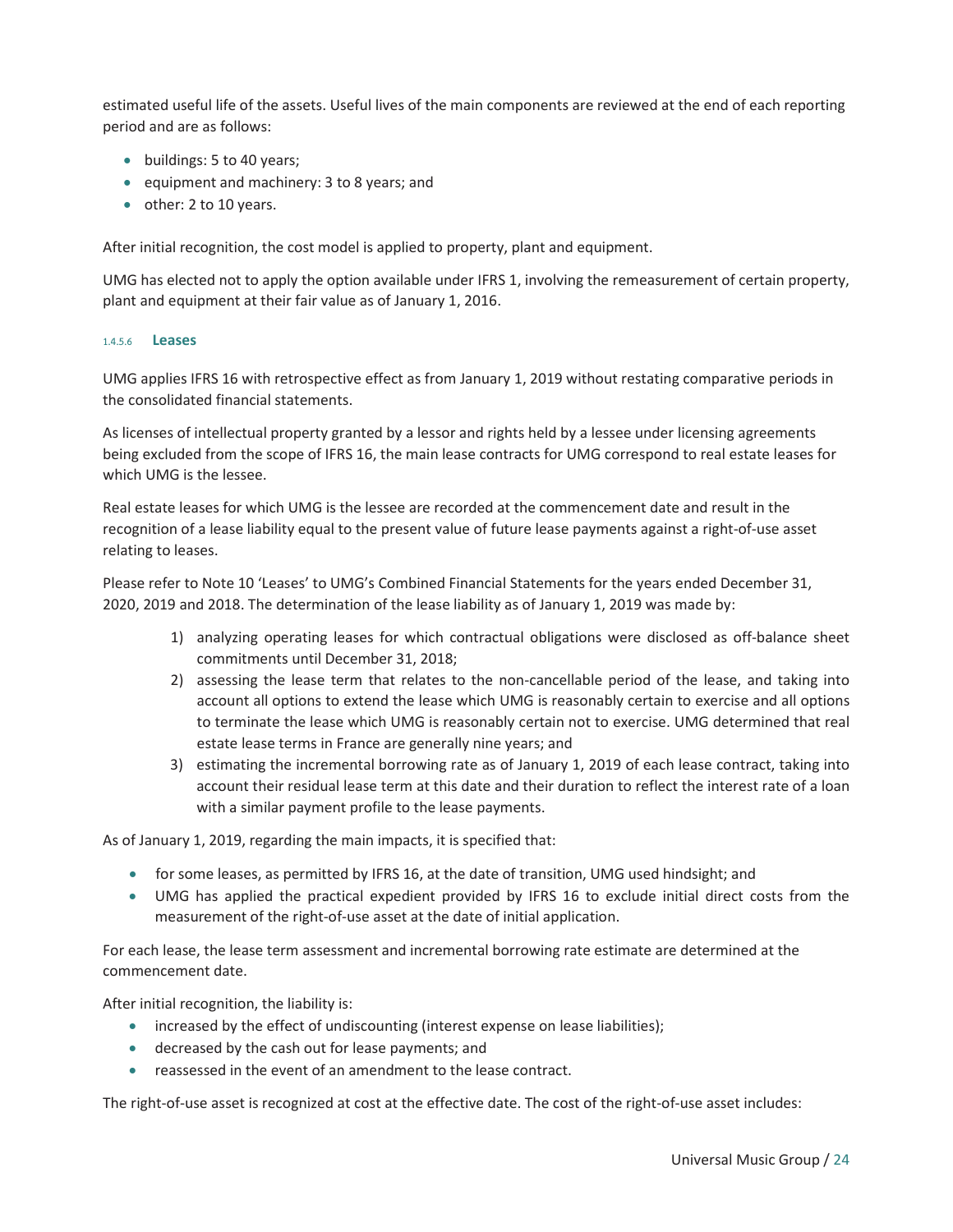- the lease liability;
- the initial direct costs (incremental costs of obtaining the lease);
- payments made prior to the commencement date less lease incentives received from the lessor;
- dismantling and restoration costs (measured and recognized in accordance with IAS 37); and
- $\bullet$  the amortization period used is the lease term.

The lease liability is a current or non-current operating liability excluded from the calculation of Financial Net Debt. Depreciation of right-of-use assets is included in Adjusted Earnings Before Interest and Income Taxes (EBITA) and excluded from earnings before interest and tax depreciation and amortization (EBITDA). The effect of undiscounting the lease liability (interest expense on lease liabilities) is included in other financial charges. Cash payments for the principal of the lease liability and any interest thereon, which are presented as financing activities in the condensed statement of cash flows, impact Cash Flow From Operations (CFFO).

#### 1.4.5.7 Asset impairment

Each time events or changes in the economic environment indicate a risk of impairment of goodwill, other intangible assets, property, plant and equipment, and assets in progress, UMG re-examines the value of these assets. In addition, in accordance with applicable accounting standards, goodwill, other intangible assets with an indefinite useful life, and intangible assets in progress are all subject to an annual impairment test undertaken in the fourth quarter of each fiscal year. This impairment test is performed to compare the recoverable amount of each Cash Generating Unit (CGU) or, if necessary, group of CGUs to the carrying value of the corresponding assets (including goodwill). A CGU is the smallest identifiable group of assets that generates cash inflows that are largely independent of the cash inflows from other assets or groups of assets. UMG operates through different media and content businesses. Each business offers different products and services that are marketed through various channels. CGUs are independently defined at each business level, corresponding to the group operating segments. For a description of UMG's CGUs and groups of CGUs, please refer to Note 7.

The recoverable amount is determined for each individual asset as the higher of: (i) its value in use; and (ii) its fair value (less costs to sell) as described hereafter. If the asset does not generate cash inflows that are largely independent of other assets or groups of assets, the recoverable amount is determined for the group of assets. In particular, an impairment test is performed by UMG for each CGU or group of CGUs, depending on the level at which UMG Management measures return on operations.

The value in use of each asset or group of assets is determined, subject to exceptions, as the discounted value of future cash flows (Discounted Cash Flow method (DCF) by using cash flow projections consistent with the budget of the following year and the most recent forecasts prepared by the operating segments.

Applied discount rates are determined by reference to available external sources of information, usually based on financial institutions' benchmarks, and reflect the current assessment by UMG of the time value of money and risks specific to each asset or group of assets.

Perpetual growth rates used for the evaluation are those used to prepare budgets for each CGU or group of CGUs, and beyond the period covered, are consistent with growth rates estimated by the business by extrapolating growth rates used in the budgets, without exceeding the long-term average growth rate for the markets in which the group operates.

The fair value (less costs to sell) is the price that would be received from the sale of an asset or group of assets in an orderly transaction between market participants at the measurement date, less costs to sell. These values are generally determined based on market data (stock market prices or comparison with similar listed companies, with the value attributed to similar assets or companies in recent transactions) or, in the absence of such data, based on discontinued cash flows.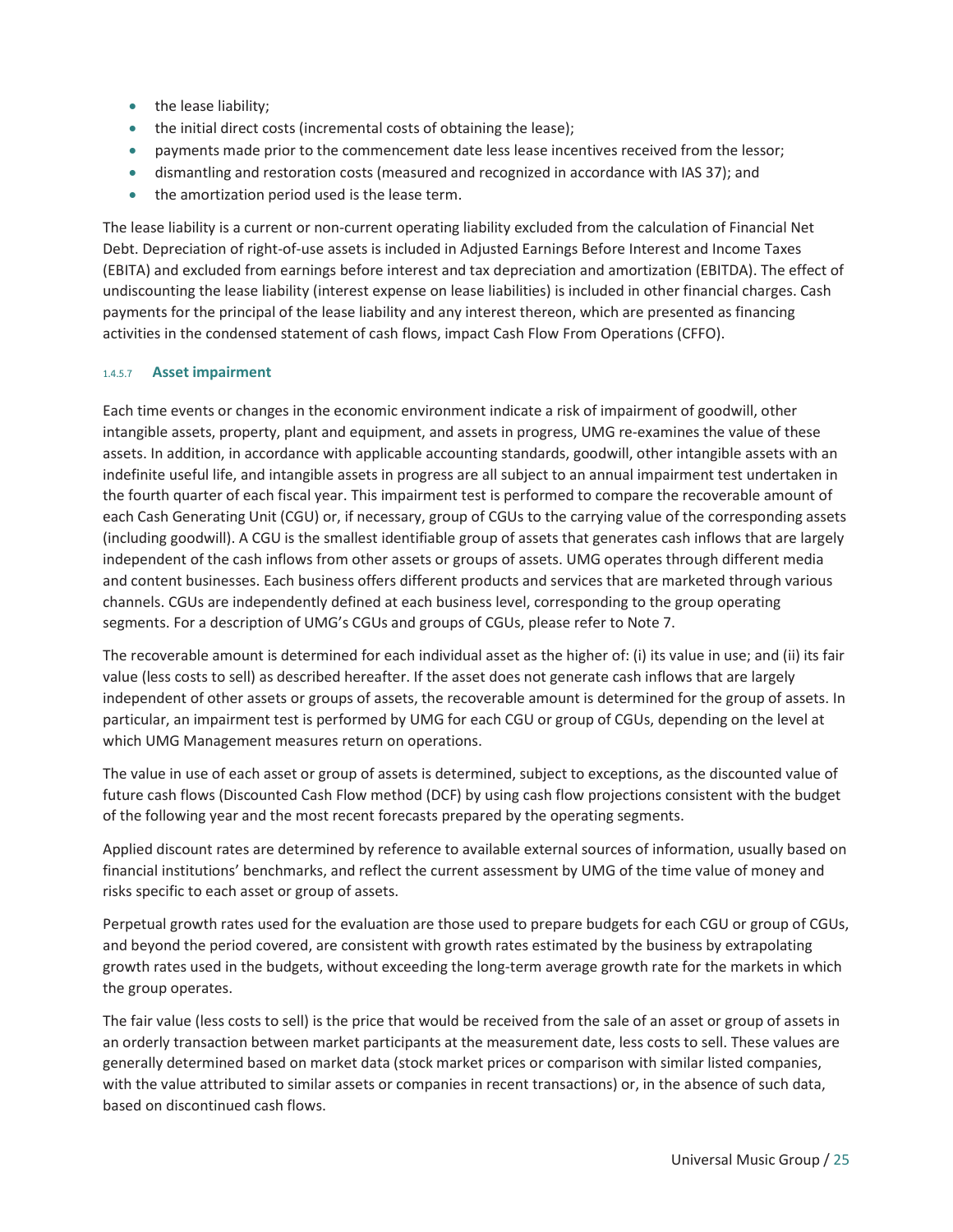If the recoverable amount is lower than the carrying value of an asset or group of assets, an impairment loss equal to the difference is recognized in EBIT. In the case of a group of assets, this impairment loss is first recorded against goodwill.

The impairment losses recognized in respect of property, plant and equipment, and intangible assets (other than goodwill) may be reversed in a later period if the recoverable amount becomes greater than the carrying value, within the limit of impairment losses previously recognized. Impairment losses recognized in respect of goodwill cannot be reversed at a later date.

#### 1.4.5.8 Financial assets

Financial assets are initially recognized at fair value corresponding, in general, to the consideration paid, which is best evidenced by the acquisition cost (including associated acquisition costs, if any). Thereafter, financial assets are measured at fair value or at amortized cost depending on which financial asset category they belong to.

From January 1, 2018, financial assets are classified into the accounting categories "financial assets at amortized cost", "financial assets at fair value through other comprehensive income" and "financial assets at fair value through profit or loss".

This classification depends on the entity's business model for managing the financial assets and on contractual terms enabling to determine whether the cash flows are solely payments of principal and interest (SPPI). The financial assets that contain an embedded derivative should be considered in full to determine whether their cash flows are SPPI.

#### Financial assets at fair value

These include financial assets at fair value through other comprehensive income, derivative financial instruments with a positive value (please refer to Note 11) and other financial assets measured at fair value through profit or loss. Most of these financial assets are actively traded in organized financial markets, as their fair value is calculated by reference to the published market price at the period end. Fair value is estimated for financial assets which do not have a published market price on an active market. As a last resort, when a reliable estimate of fair value cannot be made using valuation techniques in the absence of an active market, the group values financial assets at historical cost, less any impairment losses.

Financial assets at fair value through other comprehensive income include:

- Unconsolidated companies that are not held for trading: UMG elected to classify these into the category "fair value through other comprehensive income". Unrealized gains and losses on financial assets at fair value through other comprehensive income are recognized in charges and income directly recognized in equity until the financial asset is sold, collected or removed from the Statement of Financial Position in another way, at which time the accumulated gain or loss previously reported in charges and income directly recognized in equity is transferred to retained earnings and never reclassified to profit or loss. Dividends and interest received from unconsolidated companies are recognized in profit or loss.
- Debt instruments held within a business model whose objective is achieved by both collecting contractual cash flows and selling financial assets, and whose contractual terms give rise on specified dates to cash flows that are solely payments of principal and interest on the principal amount outstanding. Unrealized gains and losses on financial assets at fair value through other comprehensive income are recognized in charges and income directly recognized in equity until the financial asset is sold, collected or removed from the Statement of Financial Position in other ways, at which time the accumulated gain or loss previously reported in charges and income directly recognized in equity is expensed in other financial charges and income.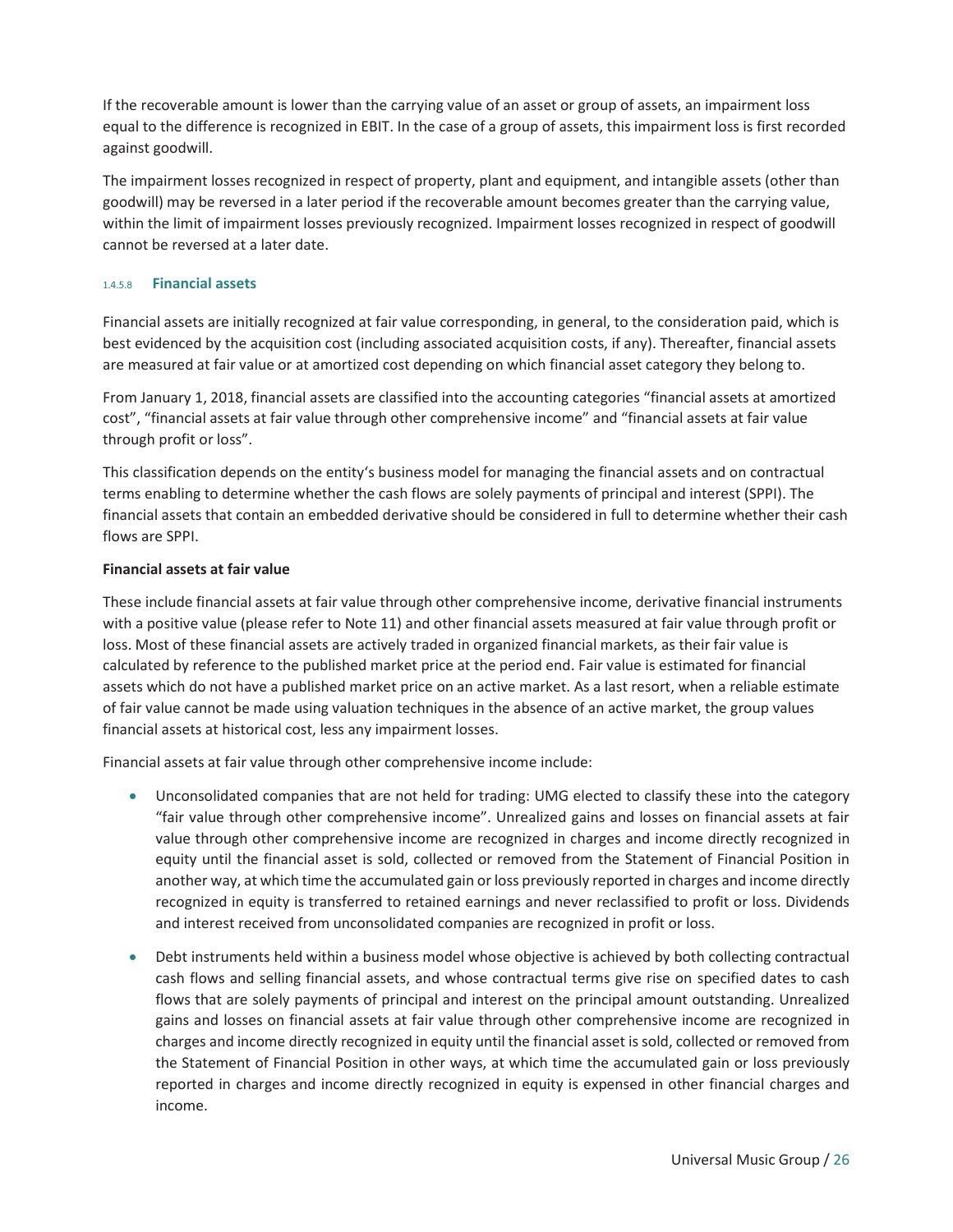Other financial assets measured at fair value through profit or loss mainly consist of assets held for trading which UMG intends to sell in the near future (primarily marketable securities) and other financial assets unless it is measured at amortized cost or at fair value through other comprehensive income. Unrealized gains and losses on these assets are recognized in other financial charges and income.

#### Financial assets at amortized cost

Financial assets at amortized cost consist of debt instruments held within a business model whose objective is to hold financial assets to collect contractual cash flows that are solely payments of principal and interest on the principal amount outstanding. At the end of each period, these assets are measured at amortized cost using the effective interest method. If there is objective evidence that an impairment loss has been incurred, the amount of this loss, measured as the difference between the financial asset's carrying value and its recoverable amount (equal to the present value of estimated future cash flows discounted at the financial asset's initial effective interest rate), is recognized in profit or loss. Impairment losses may be reversed if the recoverable amount of the asset subsequently increases in the future.

#### *Impairment of financial assets*

UMG assesses the expected credit loss associated with its financial assets recognized at amortized cost and debt instruments recognized at fair value through other comprehensive income on a prospective basis. A loss allowance for expected credit loss based on probability of default is recognized at initial recognition. The loss allowance is updated for changes in these expected credit losses at each reporting date to reflect changes in credit risk since initial recognition.

To assess whether there has been a significant increase in credit risk, UMG compares the credit risk at the reporting date with the credit risk at the date of initial recognition based on reasonable forward-looking information and events, including credit ratings if available, significant adverse economic changes (actual or expected), financial or business environment that are expected to result in a material change in the borrower's ability to meet its obligations.

#### 1.4.5.9 Inventories

Inventories are valued at the lower of cost or net realizable value. Cost comprises purchase costs, production costs and other supply and packaging costs. These are usually calculated using the weighted average cost method. Net realizable value is the estimated selling price in the normal course of business, less estimated completion costs and selling costs.

#### 1.4.5.10 Trade accounts receivable

Trade accounts receivable are initially recognized at fair value, which is generally equal to their nominal value. Expected loss rates on trade receivables are calculated by the relevant operating entities over their lifetime from initial recognition and are based on historical data that also incorporates forward-looking information. In addition, account receivables from customers subject to insolvency proceedings or customers with whom UMG is involved in litigation or a dispute are generally impaired in full.

#### 1.4.5.11 Cash and cash equivalents

The "cash and cash equivalents" category, defined in accordance with IAS 7, consists, on the one hand, of cash in banks and remunerated or unremunerated demand deposits which corresponds to cash, and, on the other hand monetary UCITS and other highly liquid investments with initial maturities of generally three months or less which correspond to cash equivalents.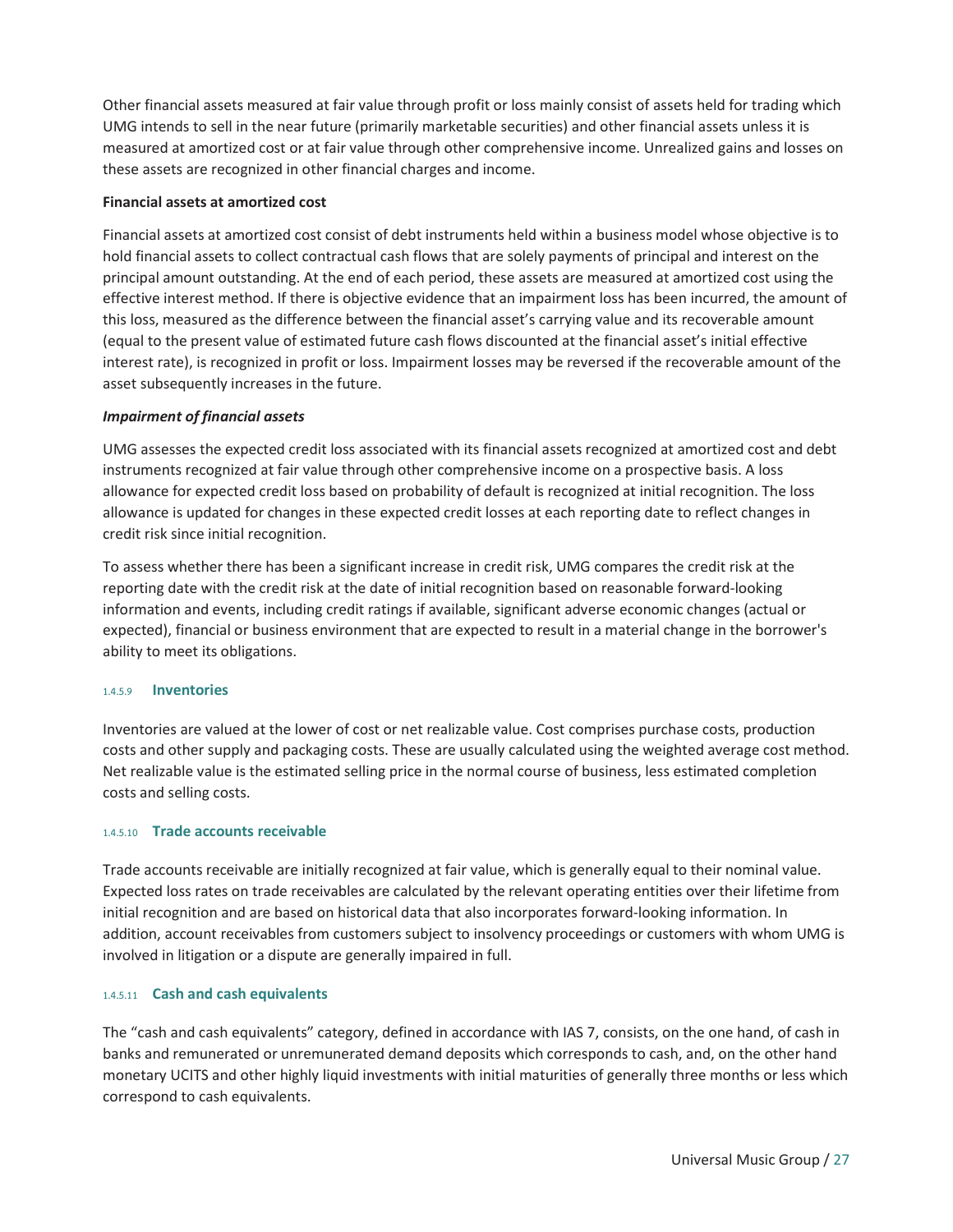Investments in securities, investments with initial maturities of more than three months without an early termination option and bank accounts subject to restrictions (blocked accounts), other than restrictions due to regulations specific to a country or activity sector (e.g., exchange controls), are not classified as cash equivalents but as financial assets.

Moreover, the historical performances of the investments are monitored regularly to confirm their cash equivalents accounting classification.

#### 1.4.6 Assets held for sale and discontinued operations

A non-current asset or a group of assets and liabilities is held for sale when its carrying value may be recovered principally through its divestiture and not by its continued utilization. To meet this definition, the asset must be available for immediate sale and the divestiture must be highly probable. These assets and liabilities are recognized as assets held for sale and liabilities associated with assets held for sale, without offset. The related assets recorded as assets held for sale are valued at the lowest value between the fair value (net of divestiture fees) and the carrying value (i.e., at their cost less accumulated depreciation and impairment losses), and they are no longer depreciated.

An operation is qualified as discontinued when it represents a separate major line of business and the criteria for classification as an asset held for sale have been met or when UMG has sold the asset. Discontinued operations are reported on a single line of the Statement of Earnings for the periods reported, comprising the earnings after tax of discontinued operations until divestiture and the gain or loss after tax on sale or fair value measurement, less costs to divest the assets and liabilities of the discontinued operations. In addition, cash flows generated by discontinued operations are reported on a separate line of the Statement of Consolidated Cash Flows for the relevant periods.

#### 1.4.7 Financial liabilities

Long-term and short-term borrowings and other financial liabilities include:

- bonds and credit facilities, as well as various other borrowings (including commercial paper and debt related to finance leases) and related accrued interest;
- obligations arising out of commitments to purchase non-controlling interests;
- bank overdrafts; and
- the negative value of other derivative financial instruments. Derivatives with positive values are recorded as financial assets in the Statement of Financial Position.

#### Borrowings

All borrowings are initially accounted for at fair value net of transaction costs directly attributable to the borrowing. Borrowings bearing interest are subsequently valued at amortized cost, applying the effective interest method. The effective interest rate is the internal yield rate that discounts future cash flows over the term of the borrowing. In addition, where the borrowing comprises an embedded derivative (e.g., an exchangeable bond) or an equity instrument (e.g., a convertible bond), the amortized cost is calculated for the debt component only, after separation of the embedded derivative or equity instrument. In the event of a change in expected future cash flows (e.g., redemption occurs earlier than initially expected), the amortized cost is adjusted against earnings to reflect the value of the new expected cash flows, discounted at the initial effective interest rate.

#### Derivative financial instruments

UMG uses derivative financial instruments to manage and reduce its exposure to fluctuations in interest rates, and foreign currency exchange rates. All instruments are either listed on organized markets or traded over-the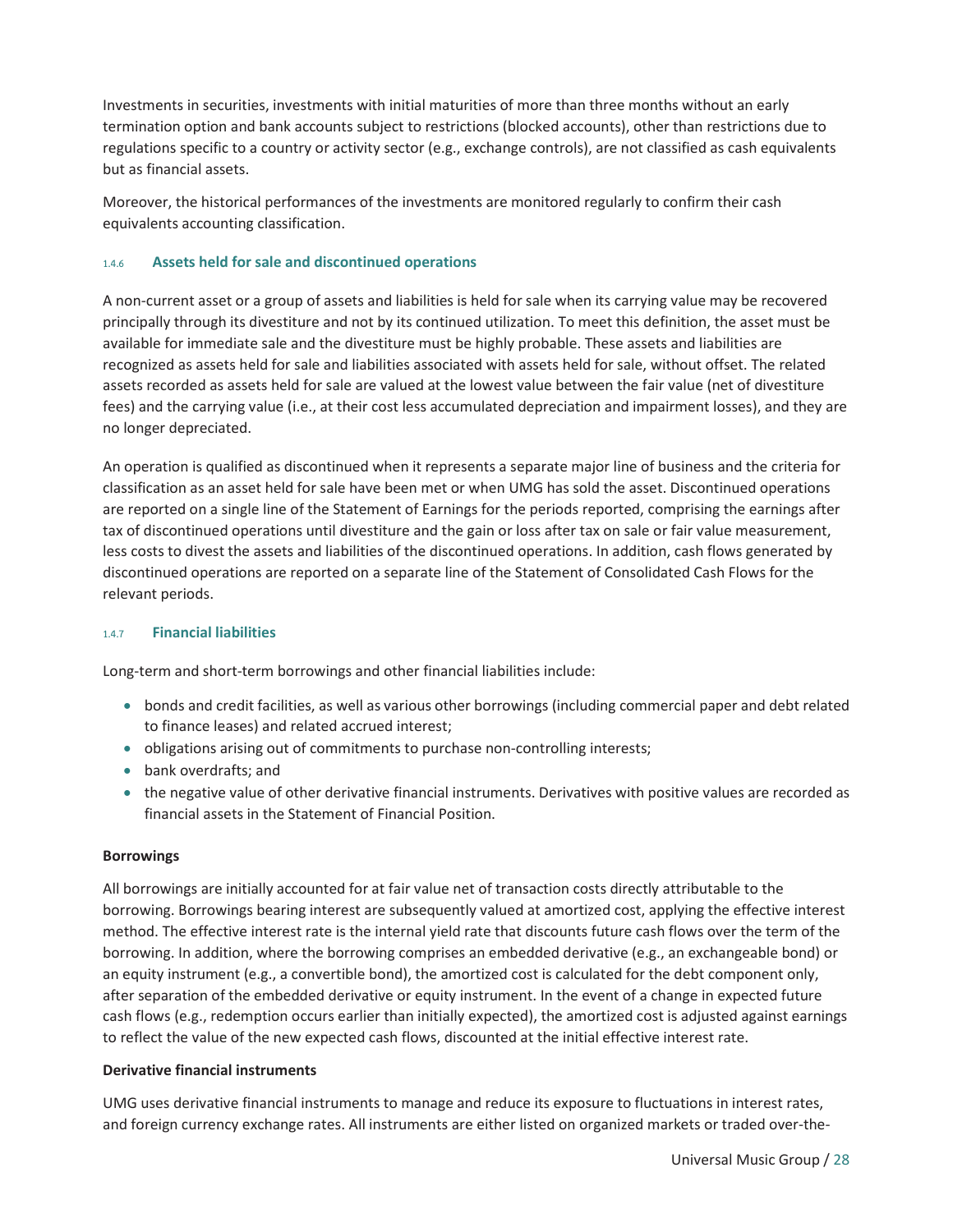counter with highly-rated counterparties. These instruments include interest rate and currency swaps, and forward exchange contracts. All these derivative financial instruments are used for hedging purposes. At the inception of the hedging relationship there is the formal designation and documentation of the hedging relationship and the entity's risk management objective and strategy for undertaking the hedge.

Derivatives are initially measured at fair value on the settlement date and are subsequently remeasured at fair value on each succeeding reporting date. The recognition of subsequent changes in fair value depends on whether the derivative is designated as a hedging instrument and, if applicable, the nature of the hedged item and the type of hedging relationship designated. When these contracts qualify as hedges for accounting purposes, gains and losses arising on these contracts are offset in earnings against the gains and losses relating to the hedged item.

When forward contracts are used as hedging instruments, UMG only qualifies as hedging instruments the change in the fair value of the forward contract related to the variation of the spot exchange rate. Changes in the forward points are excluded from the hedging relationship and are recognized in the financial result.

#### *Fair value hedge*

When the derivative financial instrument hedges exposures to fluctuations in the fair value of an asset or a liability recognized in the Statement of Financial Position or of a firm commitment which is not recognized in the Statement of Financial Position, it is a fair value hedge. The instrument is remeasured at fair value in earnings, with the gains or losses arising on remeasurement of the hedged portion of the hedged item offset on the same line of the Statement of Earnings, or, as part of a forecasted transaction relating to a non-financial asset or liability, at the initial cost of the asset or liability.

#### *Cash flow hedge*

When the derivative financial instrument hedges cash flows, it is a cash flow hedge. The hedging instrument is remeasured at fair value and the portion of the gain or loss that is determined to be an effective hedge is recognized through charges and income directly recognized in equity, whereas its ineffective portion is recognized in earnings; when the hedged item is realized, accumulated gains and losses recognized in equity are released to the Statement of Earnings and recorded on the same line as the hedged item; as part of a forecasted transaction on a non-financial asset or liability, they are recognized at the initial cost of the asset or liability.

#### *Net investment hedge*

When the derivative financial instrument hedges a net investment in a foreign operation, it is recognized in the same way as a cash flow hedge. Derivative financial instruments which do not qualify as a hedge for accounting purposes are remeasured at fair value and resulting gains and losses are recognized directly in earnings, without remeasurement of the underlying instrument.

Furthermore, income and expenses relating to foreign currency instruments used to hedge highly probable budget exposures and firm commitments contracted pursuant to the acquisition of editorial content rights (including sports, audiovisual and film rights) are recognized in EBIT. In all other cases, gains and losses arising on the fair value remeasurement of instruments are recognized in other financial charges and income.

#### 1.4.8 Other liabilities

#### **Provisions**

Provisions are recognized when, at the end of the reporting period, UMG has a legal obligation (statutory, regulatory or contractual) or a constructive obligation, as a result of past events, and it is probable that an outflow of resources embodying economic benefits will be required to settle the obligation and the obligation can be reliably estimated. Where the effect of the time value of money is material, provisions are discounted to their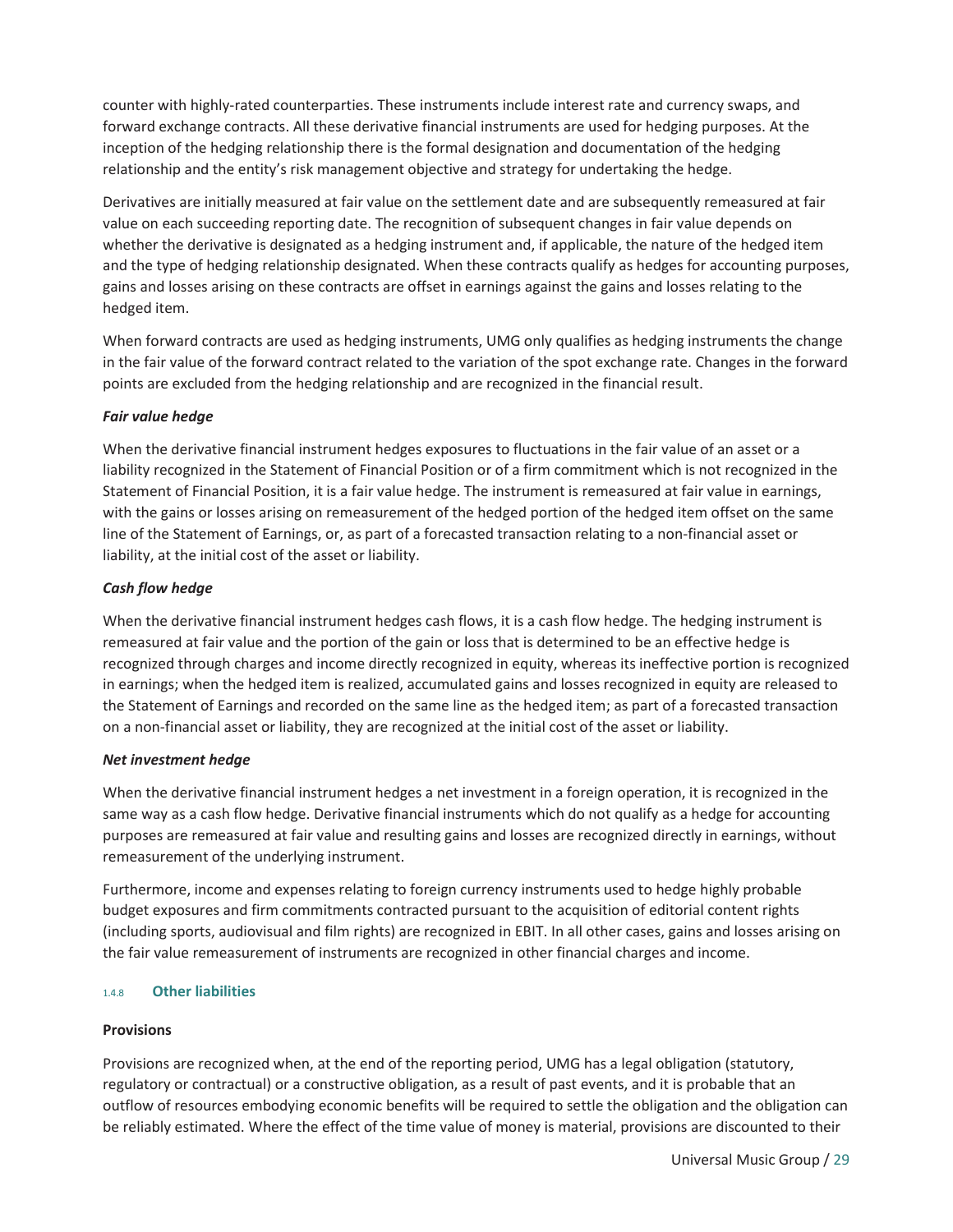present value using a pre-tax discount rate that reflects current market assessments of the time value of money. If the amount of the obligation cannot be reliably estimated, no provision is recorded and a disclosure is made in the Notes to the Consolidated Financial Statements.

#### Employee benefit plans

In accordance with the laws and practices of each country in which it operates, UMG participates in, or maintains, employee benefit plans providing retirement pensions, post-retirement health care, life insurance and postemployment benefits to eligible employees, former employees, retirees and such of their beneficiaries who meet the required conditions. Retirement pensions are provided for substantially all employees through defined contribution plans, which are integrated with local social security and multi-employer plans, or defined benefit plans, which are generally managed via group pension plans. The plan funding policy implemented by the group is consistent with applicable government funding requirements and regulations.

#### *Defined contribution plans*

Contributions to defined contribution and multi-employer plans are expensed during the year.

#### *Defined benefit plans*

Defined benefit plans may be funded by investments in various instruments such as insurance contracts or equity and debt investment securities, excluding shares in any UMG entity or debt instruments.

Pension expenses and defined benefit obligations are calculated by independent actuaries using the projected unit credit method. This method is based on annually updated assumptions, which include the probability of employees remaining with UMG until retirement, expected changes in future compensation and an appropriate discount rate for each country in which UMG maintains a pension plan. The assumptions adopted, and the means of determining these assumptions, are presented in Note 17 of the 2020 Combined Financial Statements. A provision is recorded in the Statement of Financial Position equal to the difference between the actuarial value of the related benefits (actuarial liability) and the fair value of any associated plan assets, and this includes past service costs and actuarial gains and losses.

The cost of defined benefit plans consists of three components recognized as follows:

- the service cost is included in selling, general and administrative expenses. It comprises current service cost, past service cost resulting from a plan amendment or a curtailment, immediately recognized in profit and loss, and gains and losses on settlement;
- the financial component, recorded in other financial charges and income, consists of the undiscounting of the obligation, less the expected return on plan assets determined using the discount rate retained for the valuation of the benefit obligation; and
- the remeasurements of the net defined benefit liability (asset), recognized in items of other comprehensive income not reclassified as profit and loss, mainly consist of actuarial gains and losses, i.e., changes in the present value of the defined benefit obligation and plan assets resulting from changes in actuarial assumptions and experience adjustments (representing the differences between the expected effect of some actuarial assumptions applied to previous valuations and the effective impact).

Where the value of plan assets exceeds benefit obligations, a financial asset is recognized up to the present value of future refunds and the expected reduction in future contributions.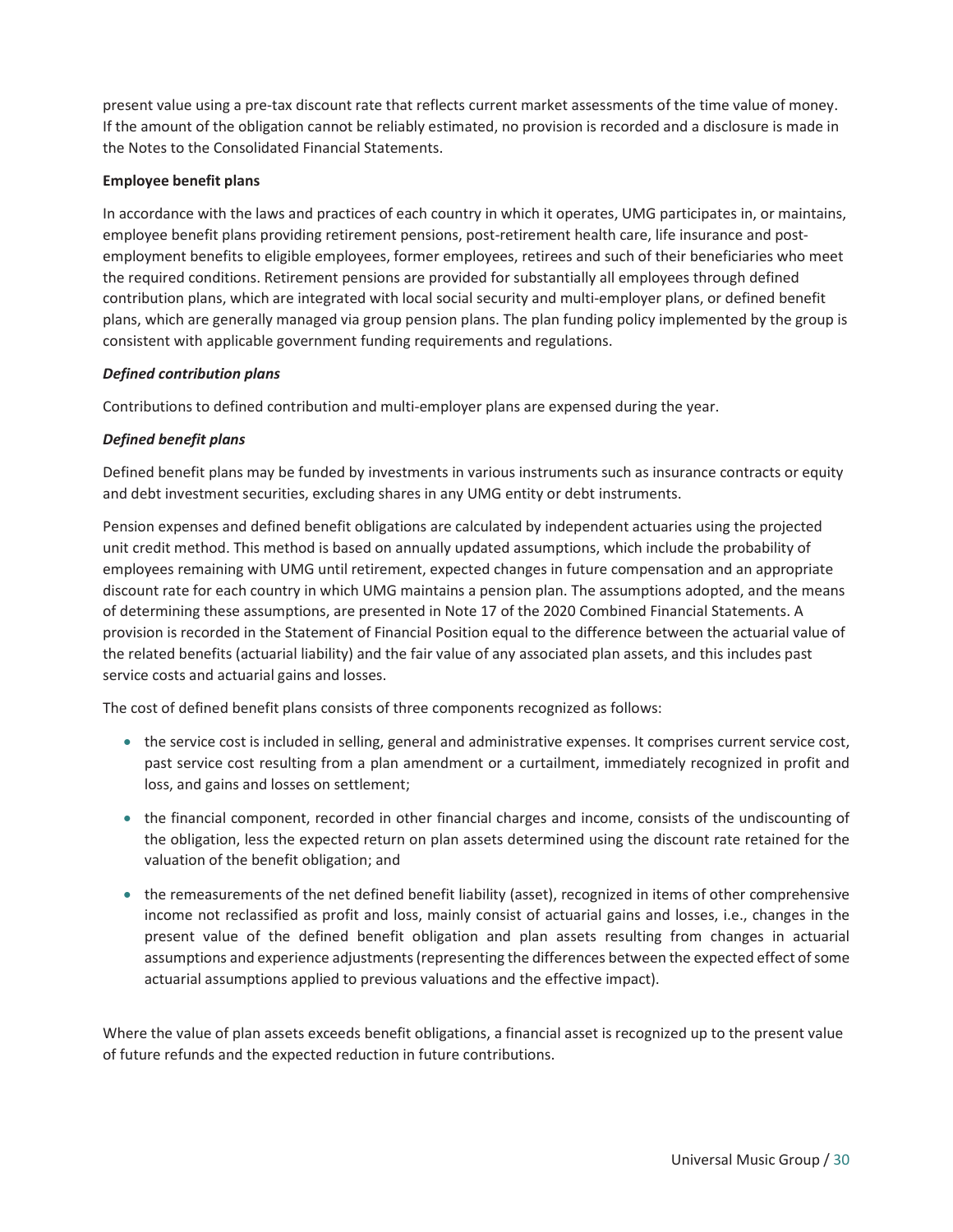Some other post-employment benefits, such as life insurance and medical coverage (mainly in the United States) are subject to provisions which are assessed through an actuarial calculation comparable to the method used for pension provisions.

#### 1.4.9 Deferred taxes

Differences existing at closing between the tax base value of assets and liabilities and their carrying value in the Consolidated Statement of Financial Position give rise to temporary differences. Pursuant to the liability method, these temporary differences result in the accounting of:

- $\bullet$  deferred tax assets, when the tax base value is greater than the carrying value (expected future tax saving); and
- deferred tax liabilities, when the tax base value is lower than the carrying value (expected future tax expense).

Deferred tax assets and liabilities are measured at the expected tax rates for the year during which the asset will be realized or the liability settled, based on tax rates (and tax regulations) enacted or substantially enacted by the closing date. They are reviewed at the end of each year, in line with any changes in applicable tax rates.

Deferred tax assets are recognized for all deductible temporary differences, tax loss carry-forwards and unused tax credits, insofar as it is probable that a taxable profit will be available, or when a current tax liability exists to make use of those deductible temporary differences, tax loss carry-forwards and unused tax credits, except where the deferred tax asset associated with the deductible temporary difference is generated by initial recognition of an asset or liability in a transaction which is not a business combination, and that, at the transaction date, does not impact earnings, nor tax income or loss.

For deductible temporary differences resulting from investments in subsidiaries, joint ventures and other associated entities, deferred tax assets are recorded to the extent that it is probable that the temporary difference will reverse in the foreseeable future and that a taxable profit will be available against which the temporary difference can be utilized.

The carrying value of deferred tax assets is reviewed at each closing date, and revalued or reduced to the extent that it is more or less probable that a taxable profit will be available to allow the deferred tax asset to be utilized. When assessing the probability of a taxable profit being available, account is taken, primarily, of prior years' results, forecasted future results, non-recurring items unlikely to occur in the future and the tax strategy. As such, the assessment of the group's ability to utilize tax losses carried forward is to a large extent judgment-based. If the future taxable results of the group proved to differ significantly from those expected, the group would be required to increase or decrease the carrying value of deferred tax assets with a potentially material impact on the group's Statement of Financial Position and Statement of Earnings.

Deferred tax liabilities are recognized for all taxable temporary differences, except where the deferred tax liability results from goodwill or initial recognition of an asset or liability in a transaction which is not a business combination, and that, at the transaction date, does not impact earnings, tax income or loss.

For taxable temporary differences resulting from investments in subsidiaries, joint ventures and other associated entities, deferred tax liabilities are recorded except to the extent that both of the following conditions are satisfied: the parent, investor or venturer is able to control the timing of the reversal of the temporary difference and it is probable that the temporary difference will not be reversed in the foreseeable future.

Current tax and deferred tax shall be charged or credited directly to equity, and not earnings, if the tax relates to items that ae credited or charged directly to equity.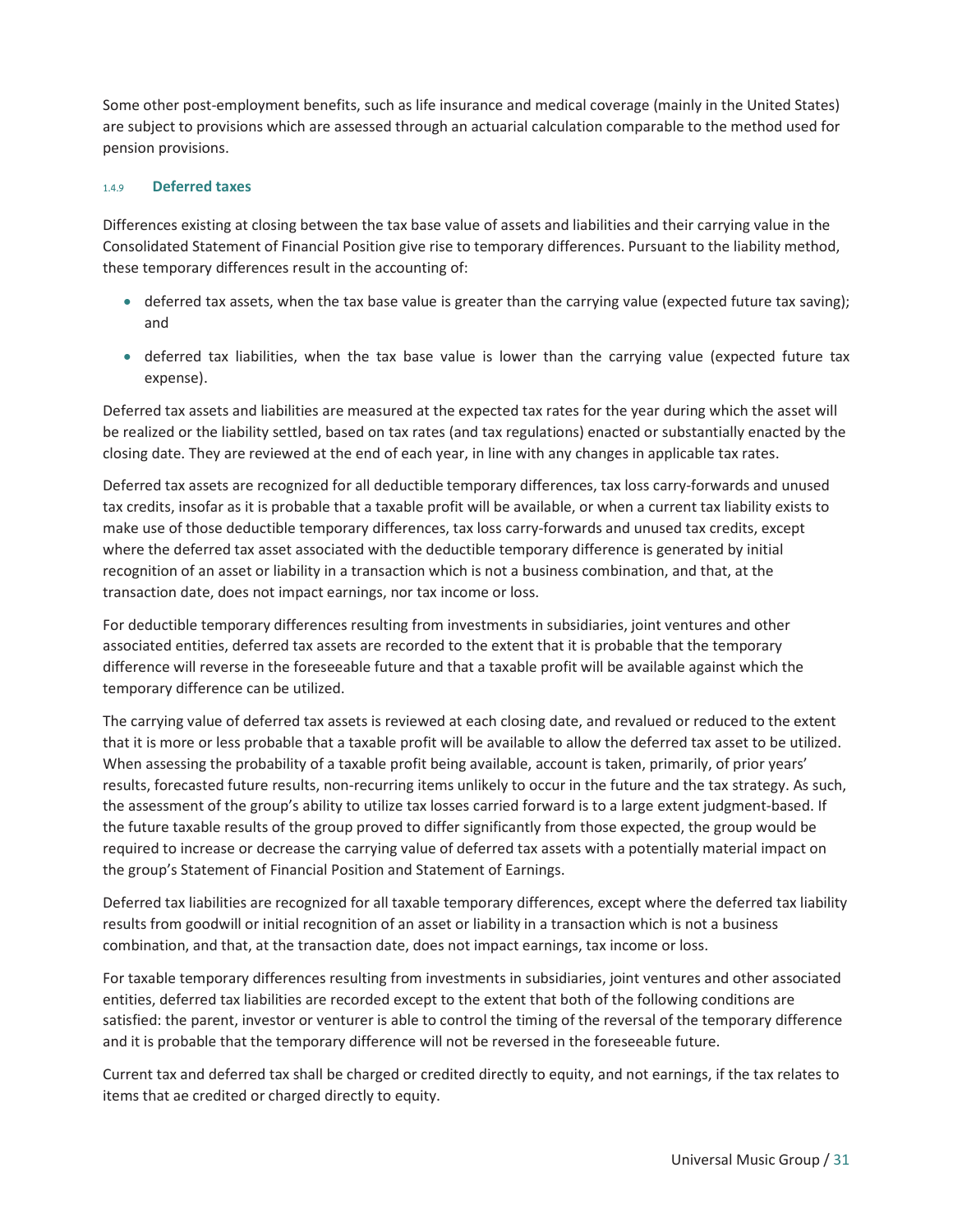#### Share-based compensation

With the aim of aligning the interests of executive management and employees of Vivendi and its subsidiaries, of which some UMG's employees, with its shareholders' interests by providing them with an additional incentive to improve the company's performance and increase its share price on a long-term basis, Vivendi maintains several share-based compensation plans (share purchase plans, performance share plans and bonus share plans) or other equity instruments based on the value of the Vivendi share price (stock options), which are settled either in equity instruments or in cash. Grants under these plans are approved by Vivendi's Management and Supervisory Boards. In addition, the definitive grant of stock options and performance shares is contingent upon the achievement of specific performance objectives set by Vivendi's Management and Supervisory Boards. Moreover, all granted plans are conditional upon active employment at the vesting date.

Share-based compensation is recognized as a personnel cost at the fair value of the equity instruments granted. This expense is spread over the vesting period, i.e., three years for stock option plans and for performance share plans (two years for performance shares granted before June 24, 2014), and two years for Vivendi's bonus share plans, other than in specific cases.

The cost of share-based compensation is allocated to UMG, pro rata to the number of equity instruments or equivalent instruments granted to their employees and recharged by Vivendi.

Vivendi uses a binomial model to assess the fair value of such instruments. This method relies on assumptions updated at the valuation date such as the calculated volatility of the relevant shares, the discount rate corresponding to the risk-free interest rate, the expected dividend yield, and the probability of relevant managers and employees remaining employed within the group until the exercise of their rights.

However, depending on whether the instruments granted are equity-settled or cash-settled, the valuation and recognition of the expense will differ:

#### Equity-settled instruments:

- the expected term of the option granted is deemed to be the mid-point between the vesting date and the end of the contractual term;
- the value of the instruments granted is estimated and fixed at grant date; and
- the expense is recognized with a corresponding increase in equity.

#### Cash-settled instruments:

- the expected term of the instruments granted is deemed to be equal to one-half of the residual contractual term of the instrument for vested rights, and to the average of the residual vesting period at the remeasurement date and the residual contractual term of the instrument for unvested rights;
- the value of instruments granted is initially estimated at grant date and is then re-estimated at each reporting date until the payment date and the expense is adjusted pro rata taking into account the vested rights at each such reporting date;
- the expense is recognized as a provision; and
- moreover, as plans settled in cash are primarily denominated in US dollars, the value fluctuates based on the EUR/USD exchange rate.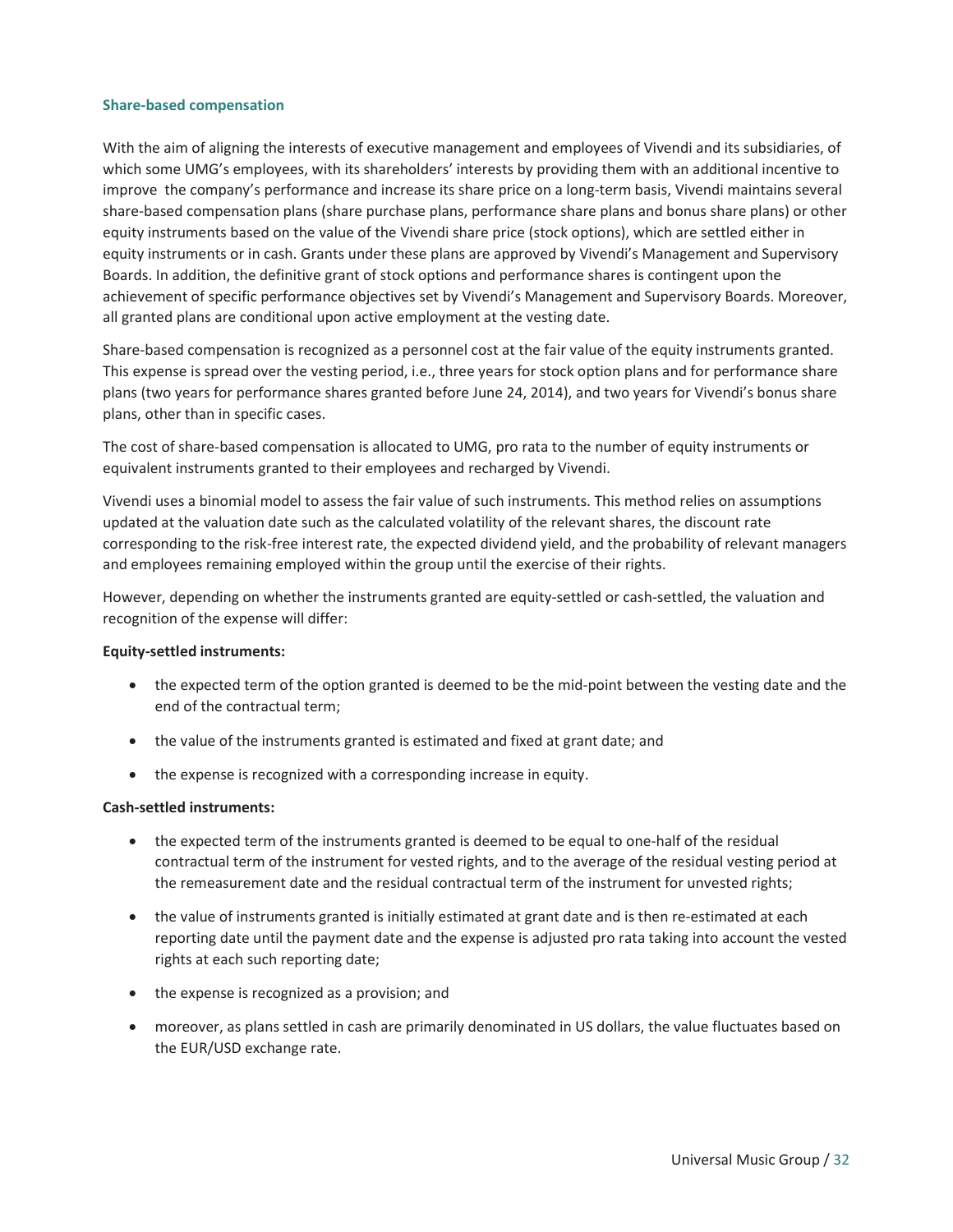#### 1.5 Related parties

UMG's related parties are those companies over which UMG exercises exclusive control, joint control or significant influence, UMG shareowners exercising joint control over joint ventures, non-controlling interests exercising significant influence over UMG subsidiaries, UMG corporate officers, management and directors and companies over which the latter exercise exclusive control, joint control, or significant influence.

The transactions with subsidiaries over which UMG exercises control are eliminated within the intersegment transactions (a list of UMG's major consolidated entities is set out in Note 19). Moreover, commercial relationships among UMG subsidiaries, aggregated in operating segments, are conducted on an arm's length basis on terms and conditions similar to those which would be offered by third parties. A portion of the operating costs of Vivendi SE's headquarters is allocated to UMG.

#### 1.6 Contractual obligations and contingent assets and liabilities

Once a year, UMG and its subsidiaries prepare detailed reports on all contractual obligations, commercial and financial commitments and contingent obligations, for which they are jointly and severally liable and that are material to the group. These detailed reports are updated by the relevant departments and reviewed by senior management on a regular basis. To ensure completeness, accuracy and consistency of these reports, some dedicated internal control procedures are carried out, including (but not limited to) the review of:

- minutes of meetings of the shareholders, board and executive and other relevant committee meetings in respect of matters such as contracts, litigation, and authorizations of asset acquisitions or divestitures;
- pledges and guarantees with banks and financial institutions;
- pending litigation, claims (in dispute) and environmental matters as well as related assessments for unrecorded contingencies with internal and/or external legal counsels;
- tax examiner's reports and, if applicable, notices of reassessments and tax expense analyses for prior years;
- insurance coverage for unrecorded contingencies with the risk management department and insurance agents and brokers with whom the group contracted;
- related-party transactions for guarantees and other given or received commitments; and more generally, major contracts and agreements.

#### 1.7 COVID-19 pandemic impacts

Although the COVID-19 pandemic is having a more significant impact on certain countries or businesses than others, in the first half of 2021, UMG has demonstrated resilience in adapting its activities to continue to best serve and entertain its customers, while reducing costs to preserve its margins.

UMG continually monitors the current and potential consequences of the crisis. It is difficult at this time to determine how it will impact UMG's results in 2021. UMG continues to make every effort to ensure the continuity of its activities, as well as to best serve and entertain its customers and audiences while complying with the guidelines of authorities in each country where it operates.

A review of the value of assets with an indefinite life, in particular the goodwill, was performed. Taking into account the performance achieved during the first half of the year, UMG did not identify any indications of a decrease in the recoverable amount compared to December 31, 2020.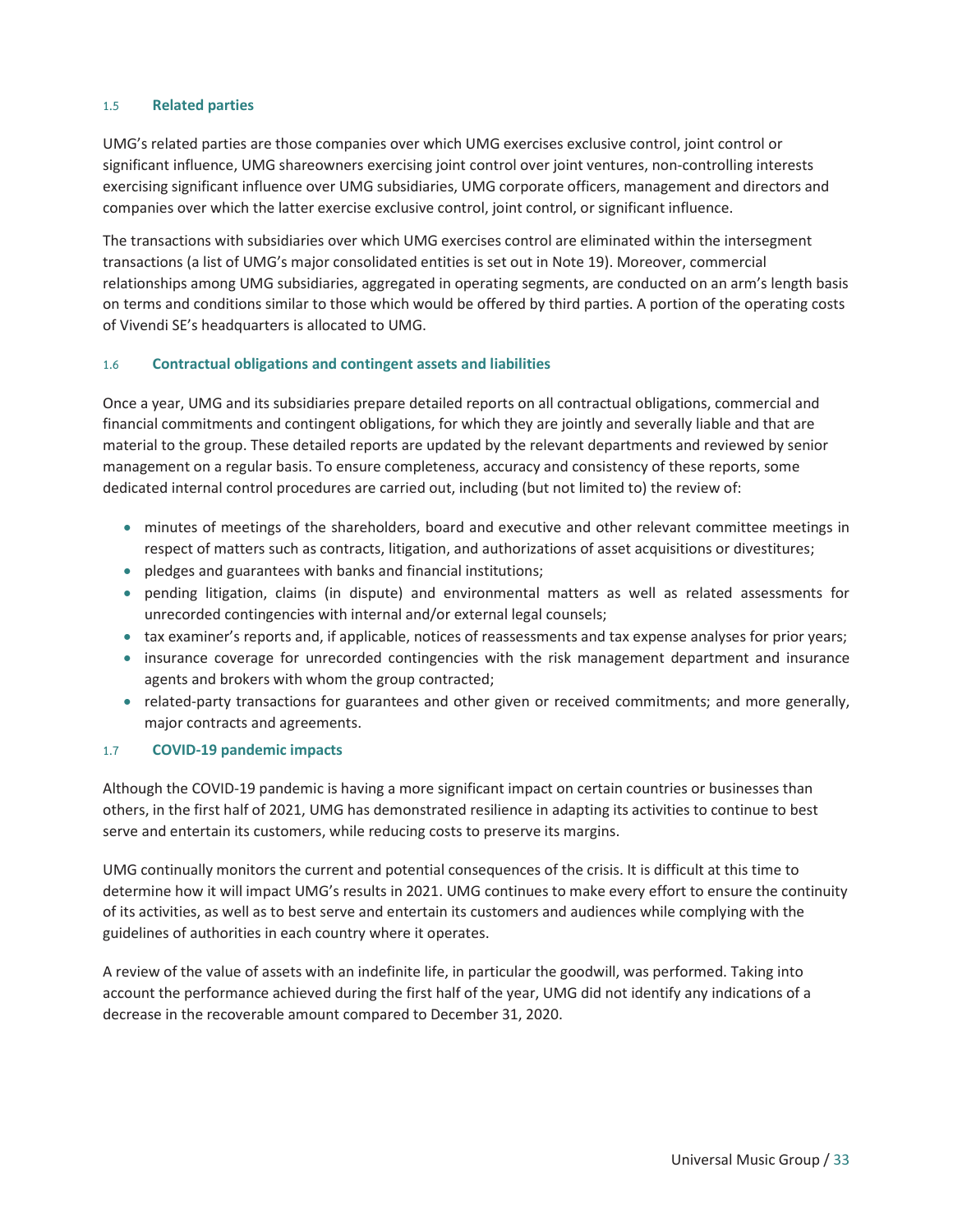## Note 2 Segment data

#### Operating segment data

The group management evaluates the performance of its business segments and allocates necessary resources to them based on certain operating performance indicators (segment earnings and cash flow from operations). EBITDA and EBITA reflect the earnings of each business segment, as defined in Note 1.2.3 to the 2020 Combined Financial Statements.

Intersegment commercial operations are conducted on an arm's-length basis on terms and conditions similar to those which would be offered by third parties.

#### Main aggregates of the Statement of Earnings

| (in millions of euros)        | Recorded<br>music | <b>Music</b><br>publishing | Merchandis<br>-ing and<br>other | Corporate<br>center | Elimination<br>of interseg-<br>ment trans-<br>actions | <b>Total</b> |
|-------------------------------|-------------------|----------------------------|---------------------------------|---------------------|-------------------------------------------------------|--------------|
| Six months ended 30 June 2021 |                   |                            |                                 |                     |                                                       |              |
| Revenues                      | 3,137             | 564                        | 138                             |                     | (8)                                                   | 3,831        |
| <b>EBITDA</b>                 | 749               | 134                        | $\overline{\phantom{a}}$        | (61)                | $\overline{\phantom{a}}$                              | 822          |
| <b>EBITA</b>                  | 705               | 127                        | (1)                             | (78)                | $\overline{\phantom{0}}$                              | 753          |
| Six months ended 30 June 2020 |                   |                            |                                 |                     |                                                       |              |
| Revenues                      | 2,771             | 573                        | 121                             |                     | (6)                                                   | 3,459        |
| <b>EBITDA</b>                 | 590               | 132                        | $\mathbf{1}$                    | (74)                | $\overline{\phantom{a}}$                              | 649          |
| <b>EBITA</b>                  | 541               | 126                        | (0)                             | (100)               | $\overline{\phantom{0}}$                              | 567          |
| Year ended December 31, 2020  |                   |                            |                                 |                     |                                                       |              |
| Revenues                      | 5,967             | 1,186                      | 292                             |                     | (13)                                                  | 7,432        |
| <b>EBITDA</b>                 | 1,360             | 269                        | 21                              | (163)               | $\overline{\phantom{0}}$                              | 1,487        |
| <b>EBITA</b>                  | 1,259             | 257                        | 19                              | (206)               |                                                       | 1,329        |

#### Reconciliation of EBIT to EBITA and to EBITDA

|                                                                               | Six months ended June 30, | Year ended<br>December 31, |       |
|-------------------------------------------------------------------------------|---------------------------|----------------------------|-------|
| (in millions of euros)                                                        | 2021                      | 2020                       | 2020  |
| EBIT (a)                                                                      | 684                       | 516                        | 1,221 |
| Adjustments                                                                   |                           |                            |       |
| Amortization of intangible assets acquired through business combinations      | 69                        | 51                         | 108   |
| Impairment losses on intangible assets acquired through business combinations |                           |                            |       |
| Other charges and income                                                      |                           |                            |       |
| <b>EBITA</b>                                                                  | 753                       | 567                        | 1,329 |
| Adjustments                                                                   |                           |                            |       |
| Restructuring charges                                                         | 9                         | 8                          | 20    |
| Sale of tangible and intangible assets                                        | (3)                       | $\mathbf{1}$               | 1     |
| Right-of-use - Depreciation of tangible assets                                | 34                        | 35                         | 69    |
| Depreciation                                                                  | 32                        | 28                         | 59    |
| Other non-recurring items including income from equity affiliates             | (3)                       | 10                         | 9     |
| <b>EBITDA</b>                                                                 | 822                       | 649                        | 1,487 |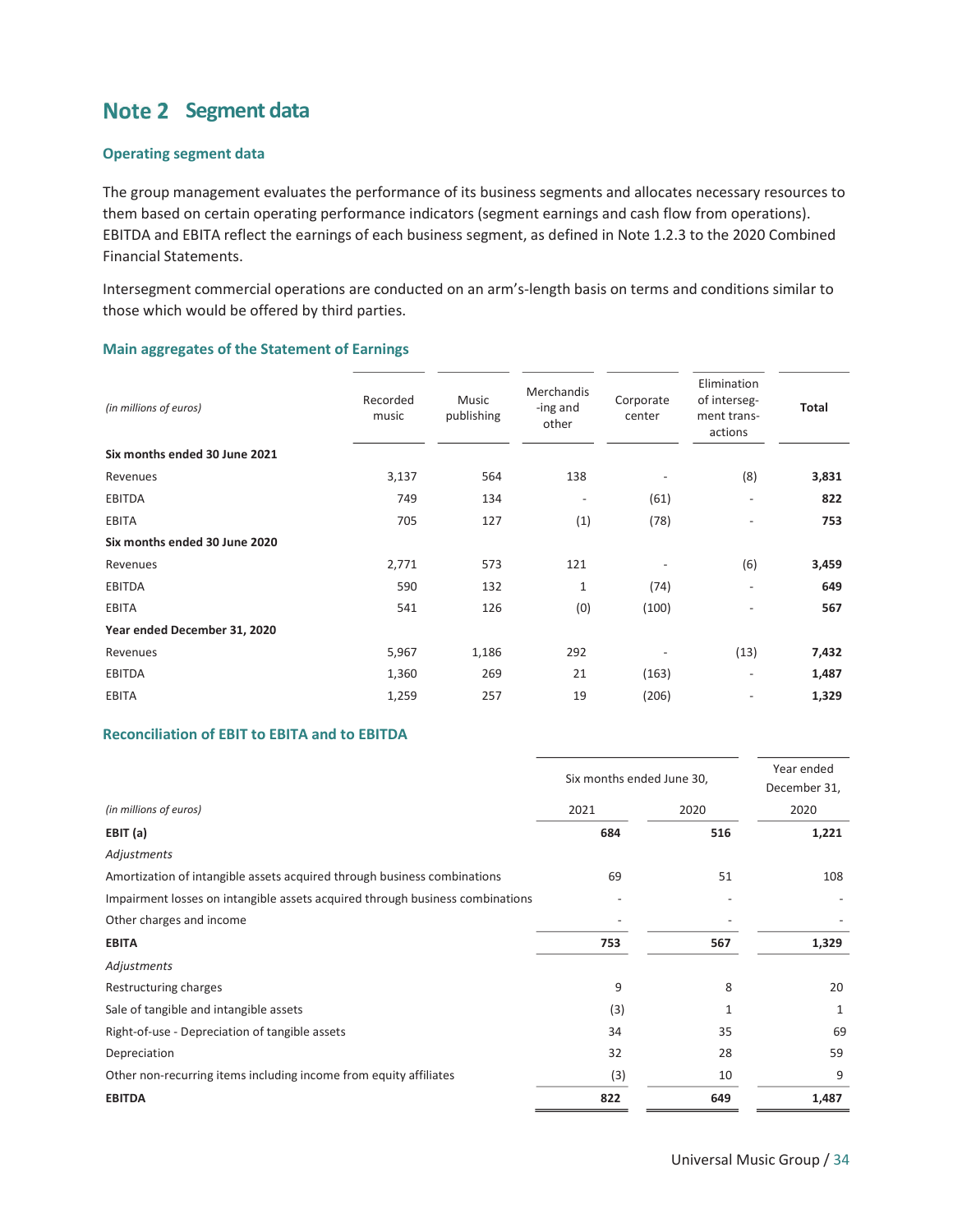a. As reported in the consolidated condensed statement of earnings and as defined in Note 1.3.3

#### Recorded music revenues by geographic area

Recorded music revenues broken down by customer location:

|                                | Six months ended June 30, |      |       |      |       |      |
|--------------------------------|---------------------------|------|-------|------|-------|------|
| (in millions of euros)         | 2021                      |      | 2020  |      | 2020  |      |
| North America                  | 1,554                     | 50%  | 1,396 | 51%  | 2,940 | 49%  |
| Europe                         | 920                       | 29%  | 838   | 30%  | 1,789 | 30%  |
| Asia                           | 428                       | 14%  | 382   | 14%  | 801   | 14%  |
| Latin America                  | 107                       | 3%   | 95    | 3%   | 181   | 3%   |
| Rest of the world              | 128                       | 4%   | 60    | 2%   | 256   | 4%   |
| <b>Recorded music revenues</b> | 3,137                     | 100% | 2,771 | 100% | 5,967 | 100% |

#### Segment assets and liabilities

#### Segment assets by geographic area

Segment assets include goodwill, content assets, other intangible assets, property, plant and equipment, rightsof-use relating to leases, equity affiliates, financial assets, inventories, shareowners loans and trade accounts receivable and other.

| (in millions of euros)      | June 30, 2021 |      | December 31, 2020 |                          |  |
|-----------------------------|---------------|------|-------------------|--------------------------|--|
| North America               | 5,721         | 60%  | 5,669             | 55%                      |  |
| Europe                      | 3,423         | 36%  | 4,214             | 41%                      |  |
| Asia/Pacific                | 314           | 3%   | 305               | 3%                       |  |
| Latin America               | 74            | 1%   | 46                | 1%                       |  |
| Rest of the world           | 14            |      | 12                | $\overline{\phantom{0}}$ |  |
| <b>Total segment assets</b> | 9,546         | 100% | 10,246            | 100%                     |  |

#### Segment liabilities

Segment liabilities include provisions, other non-current liabilities, short-term and long-term lease liabilities and trade accounts payable and other. Segment liabilities amounted to €5,450 million as of June 30, 2021, compared to €5,691 million as of December 31, 2020.

## Note 3 Financial charges and income

#### Interest

| (in millions of euros)                                      | Six months ended June 30, | Year ended<br>December 31, |      |
|-------------------------------------------------------------|---------------------------|----------------------------|------|
| (Charge)/Income                                             | 2021                      | 2020                       | 2020 |
| Interest expense on borrowings net (a)                      | (11)                      | (9)                        | (20) |
| Interest income from cash, cash equivalents and investments |                           |                            |      |
| <b>Interest</b>                                             | (9)                       |                            | (15) |

a. Notably included net interest expense on borrowings from Vivendi SE, please refer to Note 12.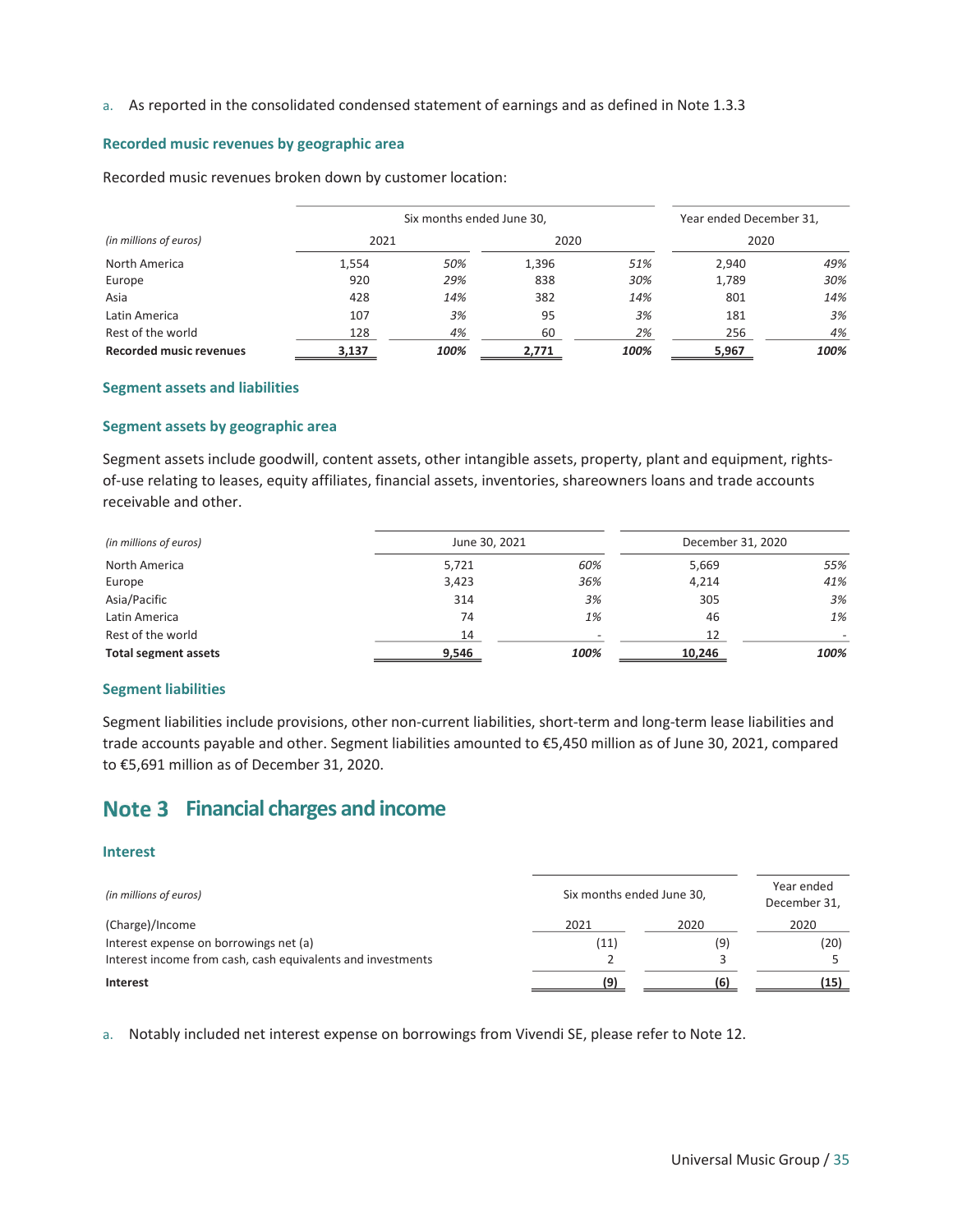#### Other financial income and charges

|                                                                  | Six months ended June 30, | Year ended<br>December 31, |      |
|------------------------------------------------------------------|---------------------------|----------------------------|------|
| (in millions of euros)                                           | 2021                      | 2020                       | 2020 |
| Capital gain on financial investments (a)                        | 102                       | 449                        | 591  |
| Effect of undiscounting assets                                   |                           |                            |      |
| Expected return on plan assets related to employee benefit plans |                           |                            | 3    |
| Foreign exchange gain                                            |                           |                            |      |
| Other                                                            |                           |                            | ٩    |
| Other financial income                                           | 105                       | 453                        | 603  |
| Capital losses on financial investments (a)                      | (170)                     |                            |      |
| Downside adjustment on financial investments                     |                           |                            |      |
| Effect of undiscounting liabilities                              |                           | (1)                        | (1)  |
| Interest cost related to employee benefit plans                  | (2)                       | (2)                        | (5)  |
| Interest expenses on lease liabilities                           | (8)                       | (9)                        | (18) |
| Foreign exchange loss                                            |                           |                            |      |
| Other                                                            | (3)                       | 2)                         | (4)  |
| <b>Other financial charges</b>                                   | (183)                     | (14)                       | (28) |
| Net total                                                        | (78)                      | 439                        | 575  |

a. Included the loss on revaluation of the interests in Spotify and Tencent Music Entertainment for a net amount of €(170) million (compared to a gain of €449 million for the first half-year 2020). Also included a gain on disposal of UMG's interest in Alamo Records LLC for €100 million.

#### Note 4 Income taxes

UMG's income tax expense recognized in the Statement of Earnings for the first half of 2021 was €144m compared to €214 million for the first half of 2020 and €412 million for the full year 2020. The deferred tax income related to the revaluation through profit or loss of the interests in Spotify and other equity holdings is an income of €30 million for the first half of 2021, compared to an expense of €(110) million for the first half of 2020 and €(142) million for the full year 2020.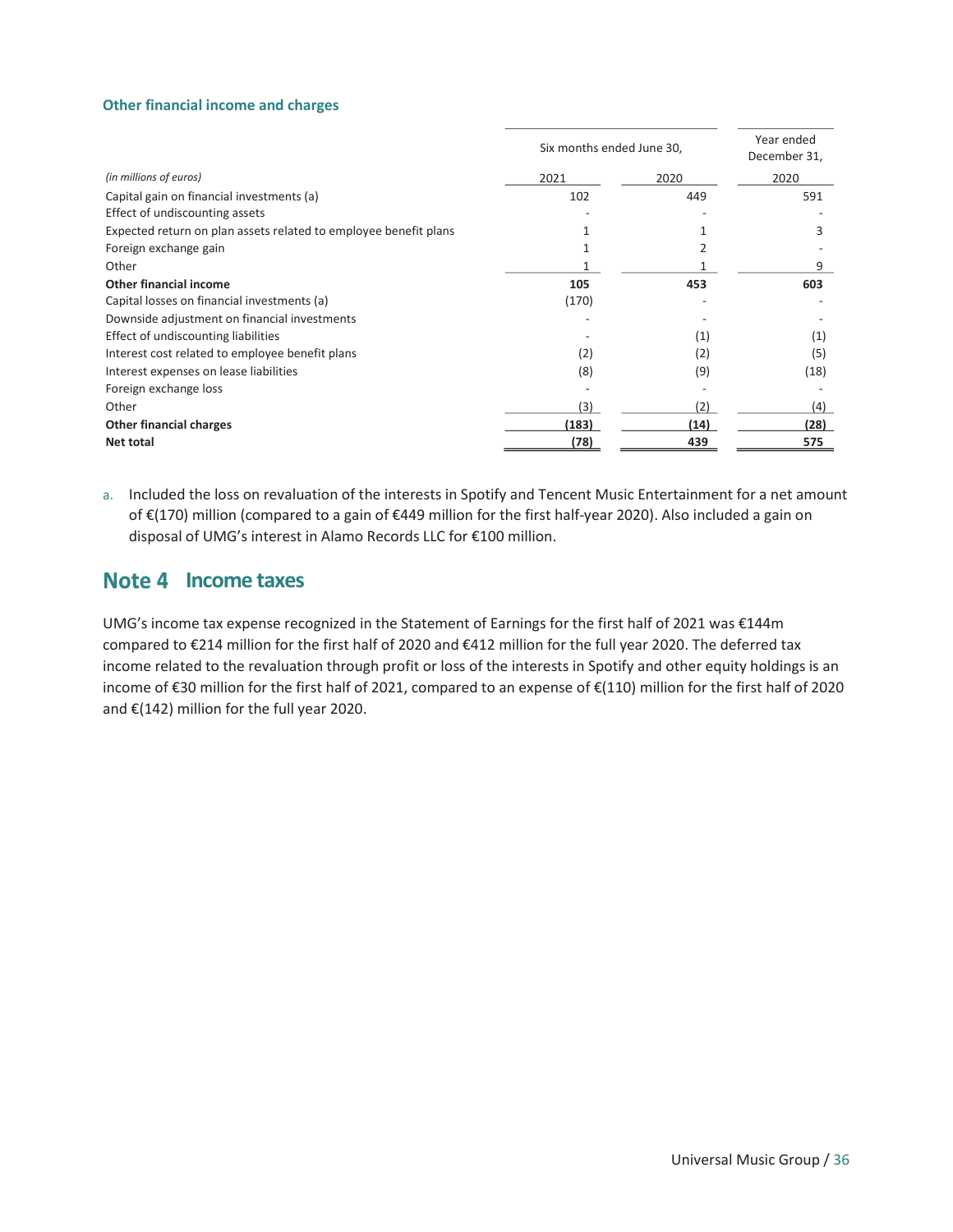## Note 5 Earnings per share

UMG B.V's consolidated earnings per share is presented below.

Until February 26, 2021, as the combined group was not a legal entity, the number of shares outstanding was not determinable. Consequently, no earning per share data was presented.

Following the contribution by Vivendi and the consortium led by Tencent to UMG B.V on February 26, 2021, the number of shares outstanding is determinable.

In accordance with IAS 33.64, the number of ordinary or potential ordinary shares outstanding increasing as a result of the contribution, the calculation of basic and diluted earnings per share shall be adjusted retrospectively, for all periods presented.

| (in millions of euros)                                                           | Six months ended June 30, |                |              |         |
|----------------------------------------------------------------------------------|---------------------------|----------------|--------------|---------|
|                                                                                  | 2021                      |                | 2020         |         |
| Earnings attributable to UMG shareowners                                         | <b>Basic</b>              | Diluted        | <b>Basic</b> | Diluted |
| Earnings from continuing operations                                              | 452                       | 452            | 735          | 735     |
| Earnings from discontinuing operations                                           |                           |                |              |         |
| <b>Earnings</b>                                                                  | 452                       | 452            | 735          | 735     |
| Number of shares (in millions)                                                   | <b>Basic</b>              | <b>Diluted</b> | <b>Basic</b> | Diluted |
| Weighted average number of shares outstanding                                    | 1,813                     | 1,813          | 1,813        | 1,813   |
| Potential dilutive effects related to share-based compensation                   |                           |                |              |         |
| Adjusted weighted average number of shares                                       | 1,813                     | 1,813          | 1,813        | 1,813   |
| Earnings per share (in euros)                                                    |                           |                |              |         |
| Earnings from continuing operations attributable to UMG shareowners per share    | 0.25                      | 0.25           | 0.41         | 0.41    |
| Earnings from discontinuing operations attributable to UMG shareowners per share |                           |                |              |         |
| Earnings attributable to UMG shareowners per share                               | 0.25                      | 0.25           | 0.41         | 0.41    |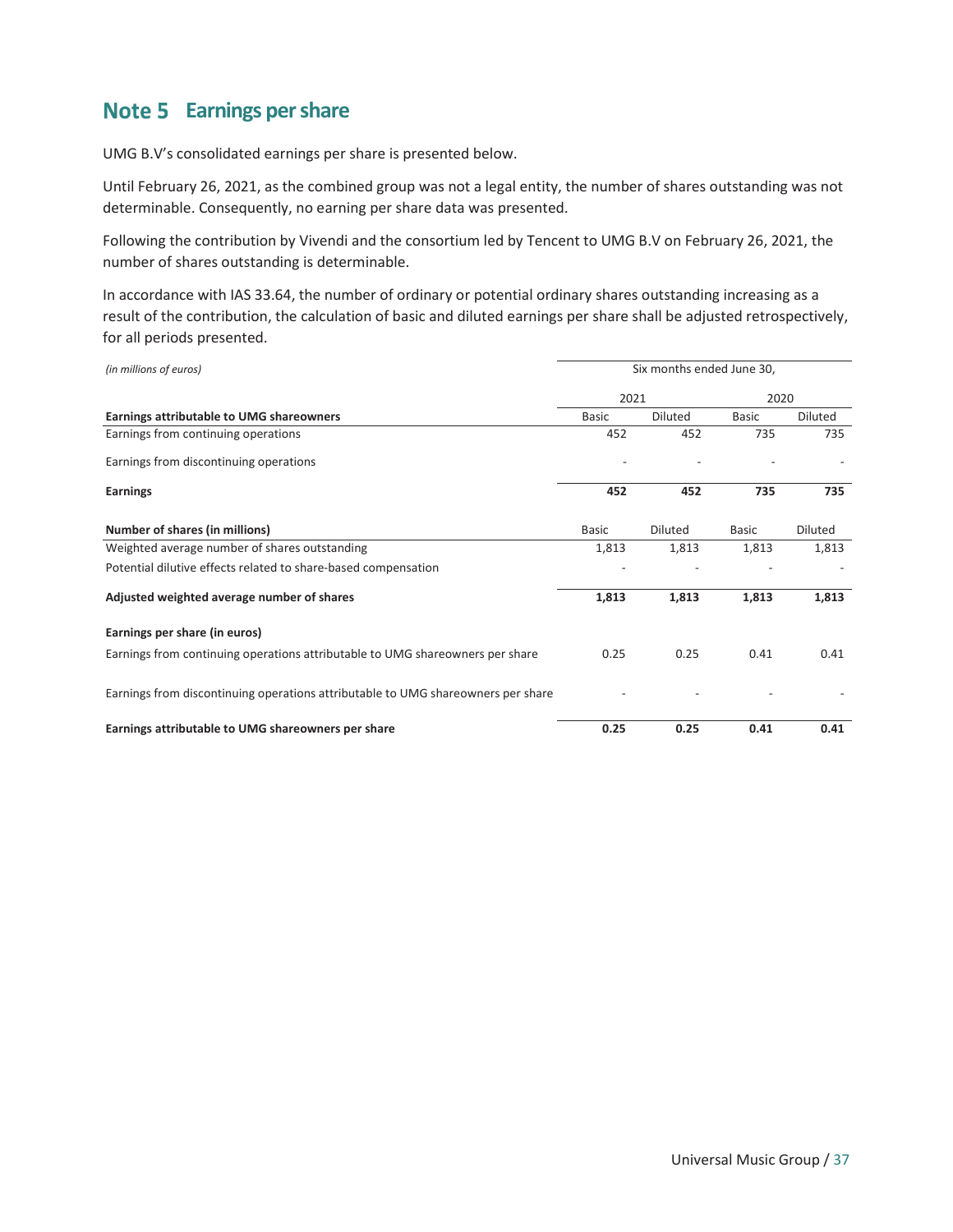| (in millions of euros)                                                              | Year ended December 31, |                |              |                |              |                |
|-------------------------------------------------------------------------------------|-------------------------|----------------|--------------|----------------|--------------|----------------|
|                                                                                     | 2020<br>2019            |                | 2018         |                |              |                |
| <b>Earnings attributable to UMG shareowners</b>                                     | <b>Basic</b>            | <b>Diluted</b> | <b>Basic</b> | <b>Diluted</b> | <b>Basic</b> | <b>Diluted</b> |
| Earnings from continuing operations                                                 | 1,366                   | 1,366          | 972          | 972            | 897          | 897            |
| Earnings from discontinuing operations                                              |                         |                |              |                |              |                |
| Earnings                                                                            | 1,366                   | 1,366          | 735          | 972            | 897          | 897            |
| Weighted average number of shares outstanding                                       | 1,813                   | 1,813          | 1,813        | 1,813          | 1,813        | 1,813          |
| Potential dilutive effects related to share-based<br>compensation                   |                         |                |              |                |              |                |
| Adjusted weighted average number of shares                                          | 1,813                   | 1,813          | 1,813        | 1,813          | 1,813        | 1,813          |
| Earnings per share (in euros)                                                       |                         |                |              |                |              |                |
| Earnings from continuing operations attributable to<br>UMG shareowners per share    | 0.75                    | 0.75           | 0.54         | 0.54           | 0.49         | 0.49           |
| Earnings from discontinuing operations attributable to<br>UMG shareowners per share |                         |                |              |                |              |                |
| Earnings attributable to UMG shareowners per share                                  | 0.75                    | 0.75           | 0.54         | 0.54           | 0.49         | 0.49           |

## Note 6 Charges and income directly recognized in equity

Details of changes in equity related to other comprehensive income

|                                                  | Items not subsequently<br>reclassified to profit or loss                          |                                                                                    | Items to be subsequently reclassified<br>to profit or loss |                                                                     |                                  |  |
|--------------------------------------------------|-----------------------------------------------------------------------------------|------------------------------------------------------------------------------------|------------------------------------------------------------|---------------------------------------------------------------------|----------------------------------|--|
| (in millions of euros)                           | Actuarial<br>gains/(losses)<br>related to<br>employee<br>defined benefit<br>plans | Financial<br>assets at fair<br>value through<br>other<br>comprehen-<br>sive income | Foreign currency<br>translation<br>adjustments             | Other<br>comprehensiv<br>e income from<br>equity<br>affiliates, net | Other<br>comprehensive<br>income |  |
| Balance as of December 31, 2020                  | (42)                                                                              | (15)                                                                               | (418)                                                      | (8)                                                                 | (483)                            |  |
| Charges and income directly recognized in equity |                                                                                   |                                                                                    | 24                                                         | $\mathbf{1}$                                                        | 25                               |  |
| Items to be reclassified to profit or loss       |                                                                                   |                                                                                    |                                                            |                                                                     |                                  |  |
| Tax effect                                       |                                                                                   | ä,                                                                                 | $\sim$                                                     | ٠                                                                   |                                  |  |
| Balance as of June 30, 2021                      | (42)                                                                              | (15)                                                                               | (394)                                                      | (7)                                                                 | (458)                            |  |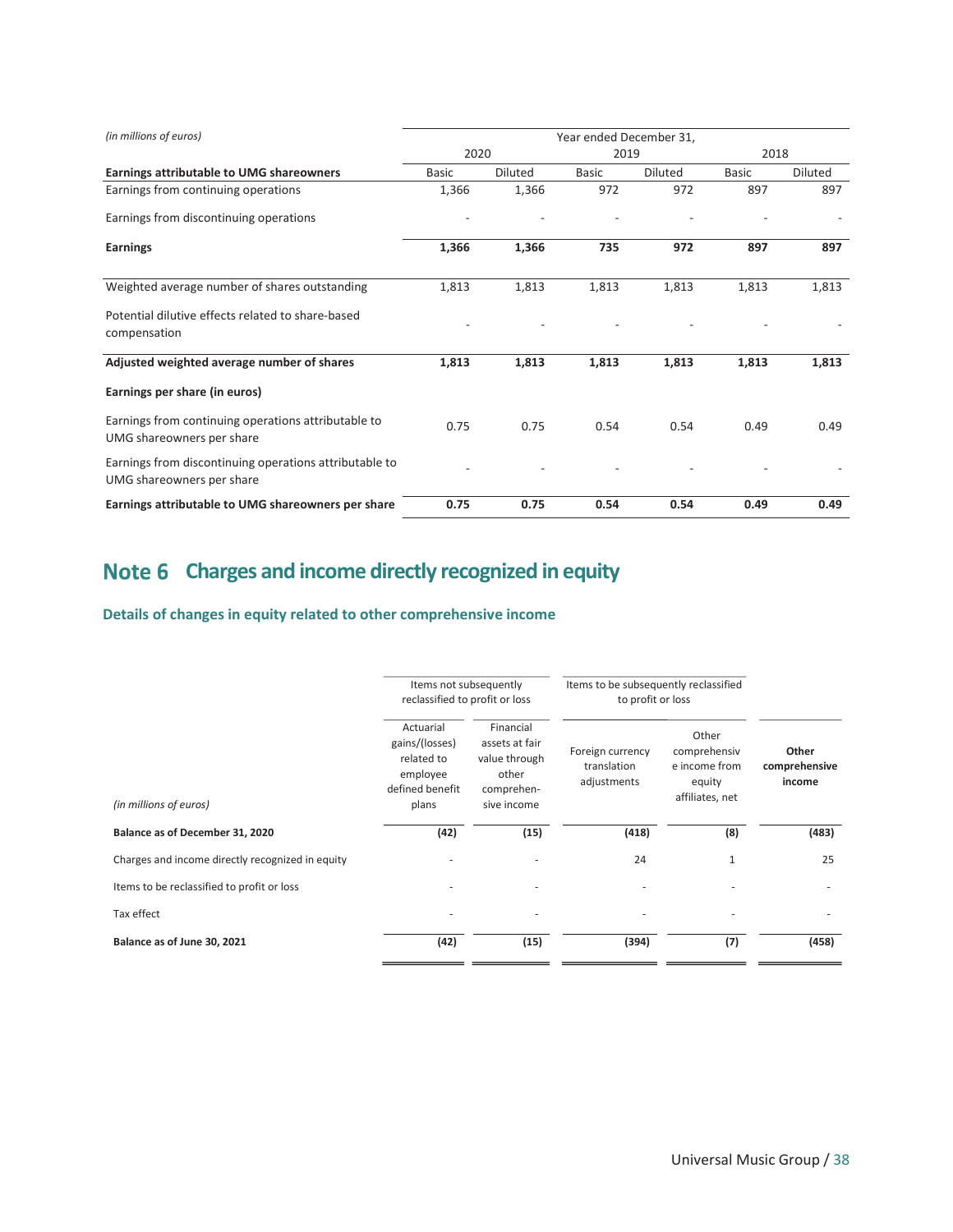## Note 7 Goodwill

| (in millions of euros)                              | June 30, 2021 | December 31, 2020 |
|-----------------------------------------------------|---------------|-------------------|
| Goodwill, gross                                     | 1,468         | 1,451             |
| Impairment losses                                   | (82)          | (82)              |
| Goodwill                                            | 1,386         | 1,369             |
| (in millions of euros)                              | June 30, 2021 | December 31, 2020 |
| <b>Recorded Music</b>                               | 608           | 601               |
| Publishing                                          | 680           | 674               |
| Merchandising & Other                               | 98            | 94                |
| <b>Closing balance</b>                              | 1,386         | 1,369             |
| <b>Changes in goodwill</b>                          |               |                   |
| (in millions of euros)                              | June 30, 2021 | December 31, 2020 |
| <b>Opening balance</b>                              | 1,369         | 1,488             |
| <b>Impairment losses</b>                            |               |                   |
| <b>Business combinations</b>                        | 2             | 7                 |
| Changes in foreign currency translation adjustments | 15            | (126)             |
| <b>Closing balance</b>                              | 1,386         | 1,369             |

UMG's financial reporting is managed at the level of operating segments consistent across the music industry (recorded music, music publishing, and merchandising).

Prior to February 26, 2021 Vivendi tested goodwill at the level of UMG. After the reorganization as disclosed in Note 1, UMG allocated goodwill in 2021 to groups of cash-generating units (sale of recorded music; exploitation of music publishing rights; merchandising) within UMG that are the lowest level within UMG at which goodwill is monitored for UMG's internal management purposes. Goodwill is therefore tested at the level of UMG's operating segments in 2021.

In 2019 and 2020, UMG was tested for impairment by comparing its carrying amount (including goodwill) with its recoverable amount. The recoverable amount is determined as the higher of the value in use determined by the discounted value of future cash flows (Discounted Cash Flow method (DCF)) and the fair value (less costs to sell), determined on the basis of market data (stock market prices, comparable listed companies, comparison with the value attributed to similar assets or companies in recent acquisition transactions). For a description of the methods used for the impairment test, please refer to Note 1.4.5.1.

During the fourth quarter of each year, the goodwill impairment test was performed at each CGU level based on valuations of recoverable amounts determined: in 2020 and 2019, referring to a recent transaction (please refer to the precision below). As a result, the Management concluded that, as of December 31, 2019 and 2020, the recoverable amount tested at each CGU level, significantly exceeded its carrying value.

As of June 30, 2021, the Management assessed whether there was any indication that any of the cash generating units ("CGU") may have become impaired during the first half of 2021.

On March 31, 2020, Vivendi sold 10% of UMG's share capital to the Tencent-led consortium based on an enterprise value of €30 billion for 100% of UMG's share capital.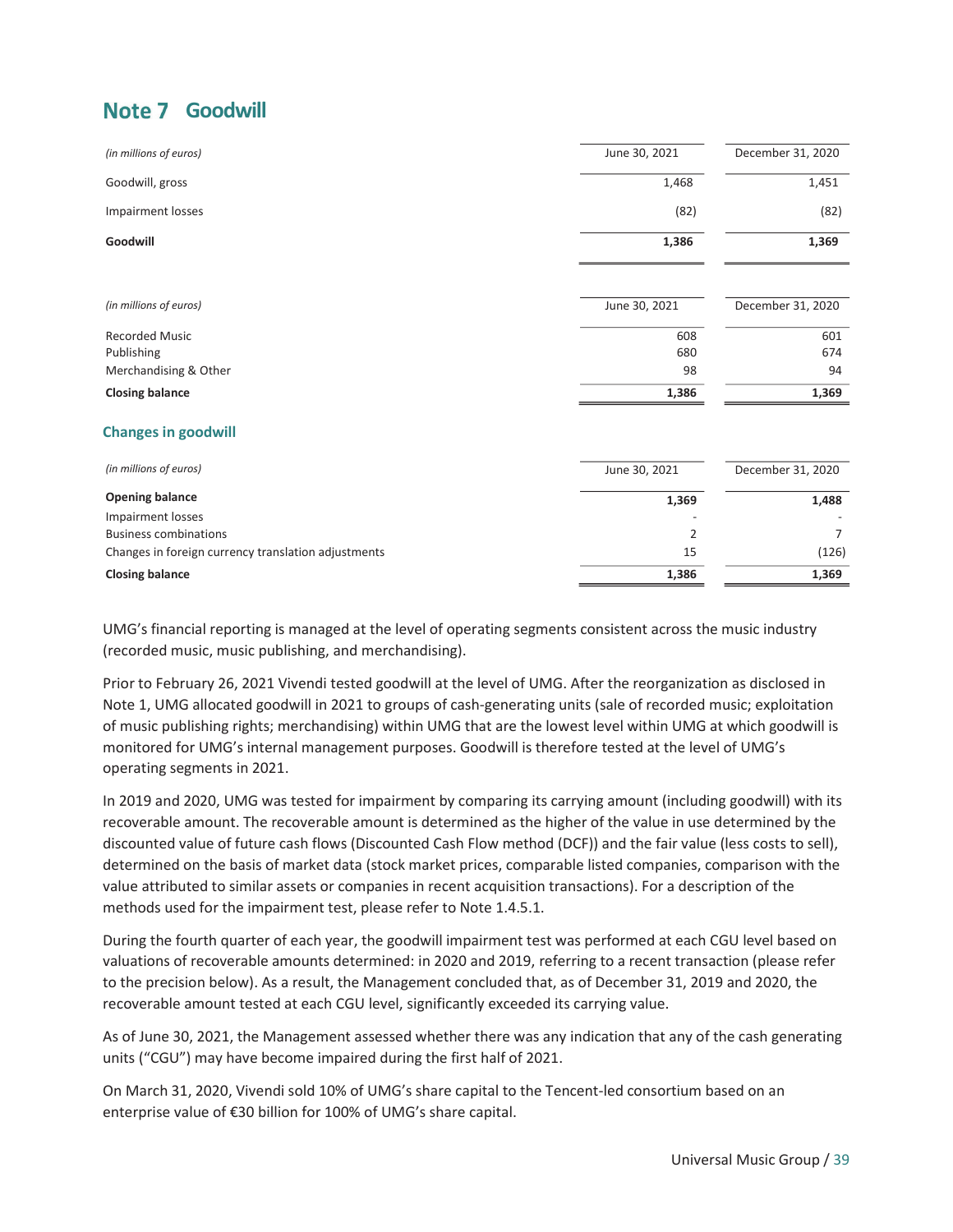On January 29, 2021, Vivendi sold an additional 10% of UMG's share capital to the Tencent-led consortium based on the same enterprise value of €30 billion for 100% of UMG's share capital.

On July 19, 2021, Pershing Square Tontine Holdings Ltd. (PSTH) informed Vivendi that it intends to assign its rights and obligations to acquire 10% of the share capital of UMG B.V under the agreements announced on June 20, 2021 to investment funds with significant economic interests or management positions held by Mr. William Ackman. Vivendi has decided to approve such request. This transaction is based on an enterprise value of €35 billion for 100% of the UMG BV share capital.

Notwithstanding the uncertainties created by the COVID-19 pandemic, the Management concluded that there were no triggering events that would indicate any reduction in the value of any CGU or group of CGUs, compared to December 31, 2020 and that any limited decrease in operating performances of the Merchandising CGU in 2020 and the first half of 2021 is unlikely to be lasting and should not affect its long-term outlook. In addition, an annual impairment test of the carrying value of goodwill and other intangible assets will be performed during the fourth quarter of 2021.

## Note 8 Content assets and commitments

#### Content assets

|                                              | June 30, 2021            |                                                      |                | December 31, 2020 |
|----------------------------------------------|--------------------------|------------------------------------------------------|----------------|-------------------|
| (in millions of euros)                       | Content assets,<br>gross | Accumulated<br>amortization and<br>impairment losses | Content assets | Content assets    |
| Music catalogs and publishing rights         | 4,424                    | (2, 102)                                             | 2,322          | 2,330             |
| Advances to artists and repertoire owners    | 1,930                    |                                                      | 1,930          | 1,859             |
| Merchandising contracts and artists services | 21                       | (21)                                                 |                |                   |
| <b>Content assets</b>                        | 6,375                    | (2, 123)                                             | 4,252          | 4,189             |
| Deduction of current content assets          | (729)                    |                                                      | (729)          | (677)             |
| Non-current content assets                   | 5,646                    | (2, 123)                                             | 3,523          | 3,512             |

#### Contractual content commitments

#### Commitments given recorded in the Statement of Financial Position: content liabilities

| (in millions of euros)                               | June 30, | December 31, |
|------------------------------------------------------|----------|--------------|
|                                                      | 2021     | 2020         |
| Music royalties to artists and repertoire owners     | 2,379    | 2,315        |
| Creative talent and employment agreements and others | 387      | 456          |
| <b>Total content liabilities</b>                     | 2.766    | 2.771        |

Content liabilities are mainly recorded in "Trade accounts payable and other" or in "Other non-current liabilities" whether they are current or non-current, as applicable.

#### Off-balance sheet commitments: creative talent, employment agreements and others

Universal Music Group (UMG) routinely commits to pay agreed amounts to artists and other parties upon delivery of content or other products ("Creative talent and employment agreements"). Until the artist or the other party has delivered his or her content or until the repayment of an advance, UMG discloses its obligation as an offbalance sheet given commitment. While the artist or the other party is obligated to deliver content or another product to UMG (these arrangements are generally exclusive), this counterpart cannot be reliably determined and, thus, is not reported in received commitments.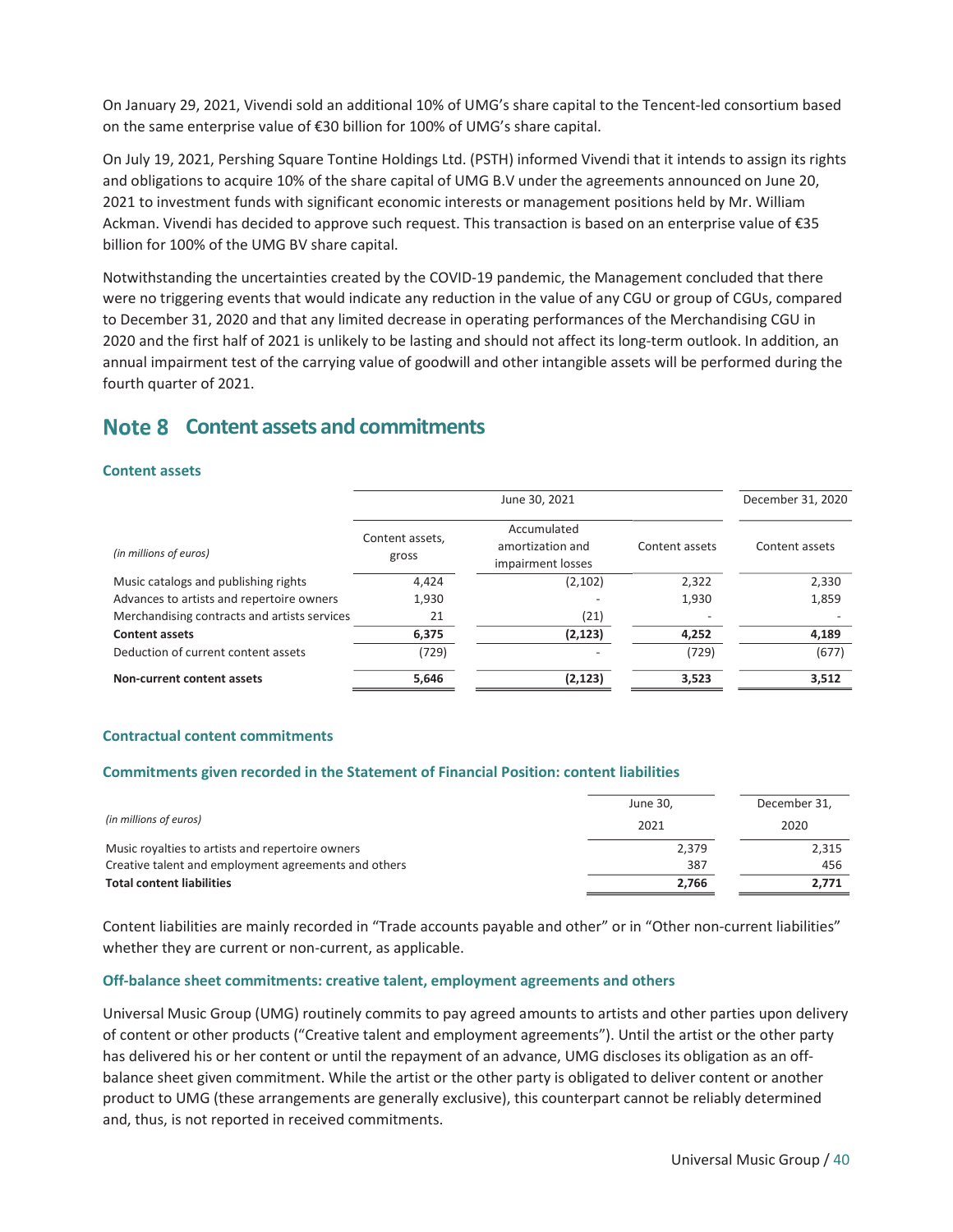## Note 9 Leases

#### Rights-of-use relating to leases

As of June 30, 2021 the rights-of-use relating to leases amounted to €406 million (€416 million as of December 31, 2020) less the accumulated amortization and impairment losses for €365 million as of June 30, 2021 (€329 million as of December 31, 2020. These rights-of-use relate to real estate leases.

#### Changes in the rights-of-use

| (in millions of euros)                  | June 30, 2021            | December 31, 2020 |
|-----------------------------------------|--------------------------|-------------------|
| <b>Opening balance</b>                  | 416                      | 472               |
| Depreciation                            | (34)                     | (69)              |
| Acquisitions/increase                   | 24                       | 39                |
| Sales/decrease                          | $\overline{\phantom{0}}$ |                   |
| <b>Business combinations</b>            | -                        |                   |
| Foreign currency translations and other | $\overline{\phantom{0}}$ | (26)              |
| <b>Closing balance</b>                  | 406                      | 416               |
|                                         |                          |                   |

#### Maturity of lease liabilities

| (in millions of euros)   | June 30, 2021 | December 31, 2020 |  |
|--------------------------|---------------|-------------------|--|
| <b>Maturity</b>          |               |                   |  |
| $<$ 1 year               | 78            | 78                |  |
| Between 1 and 5 years    | 255           | 265               |  |
| > 5 years                | 185           | 182               |  |
| <b>Lease liabilities</b> | 518           | 525               |  |

#### Lease-related expenses

The net lease-related expenses recorded in the Statement of Earnings amounted to €39 million for the first half of 2021 (compared to €45 million for the first half of 2020).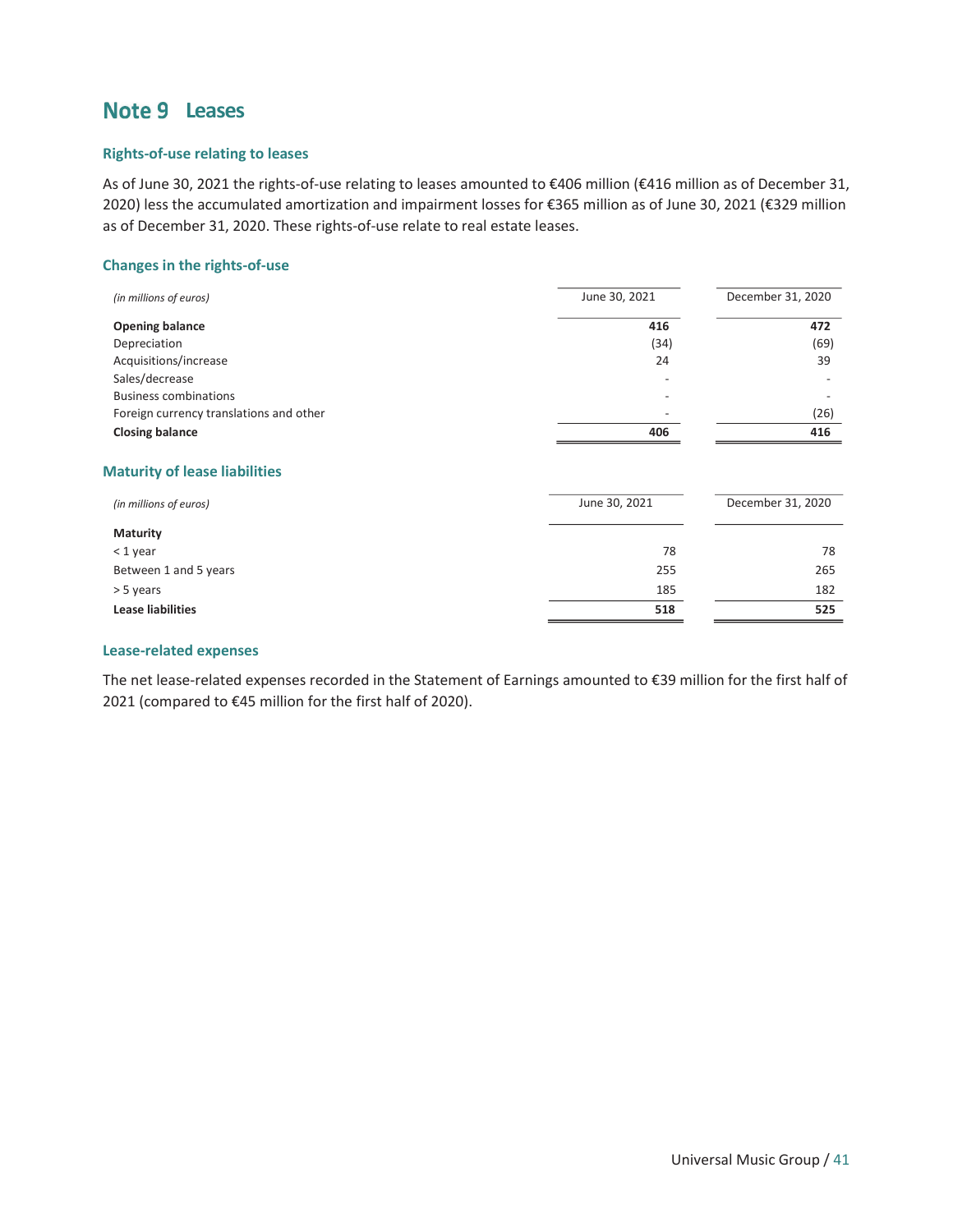## Note 10 Investments in equity affiliates

As of June 30, 2021 and December 31, 2020 the main company accounted for by Universal Music Group under the equity method was Vevo (a premium music video and entertainment platform).

|                        | Voting interest                                            | Voting interest      | Net carrying value of equity affiliates |                   |
|------------------------|------------------------------------------------------------|----------------------|-----------------------------------------|-------------------|
| (in millions of euros) | June 30, 2021                                              | December 31,<br>2020 | June 30, 2021                           | December 31, 2020 |
| Vevo                   | 49.2%                                                      | 49.4%                | 62                                      | 62                |
| Other                  | n/a                                                        | n/a                  | 33                                      | 10                |
|                        |                                                            |                      | 95                                      | 72                |
|                        |                                                            |                      |                                         |                   |
|                        | <b>Change in value of investments in equity affiliates</b> |                      |                                         |                   |

| (in millions of euros)               | June 30, 2021 | December 31, 2020 |
|--------------------------------------|---------------|-------------------|
| <b>Opening balance</b>               | 72            | 88                |
| Acquisitions                         | 23            |                   |
| <b>Business combinations</b>         |               |                   |
| Income from equity affiliates        | (1)           | (9)               |
| Change in other comprehensive income |               | (6)               |
| Dividends received                   |               | (2)               |
| Other                                |               |                   |
| <b>Closing balance</b>               | 95            | 72                |

## **Note 11 Financial assets**

|                                                                   | June 30, 2021 |         |                 | December 31, 2020 |         |             |  |
|-------------------------------------------------------------------|---------------|---------|-----------------|-------------------|---------|-------------|--|
| (in millions of euros)                                            | Total         | Current | Non-<br>current | Total             | Current | Non-current |  |
| Financial assets at fair value through profit or loss             |               |         |                 |                   |         |             |  |
| Term deposits                                                     |               |         |                 |                   |         |             |  |
| Level 1 - Listed equity securities                                | 1,631         |         | 1,631           | 1,862             |         | 1,862       |  |
| Level 2                                                           |               |         |                 |                   |         |             |  |
| Unlisted equity securities                                        | 43            |         | 43              | 43                |         | 43          |  |
| Derivative financial instruments                                  | 19            |         | 19              |                   |         |             |  |
| Level 3 - Other financial assets                                  |               |         |                 |                   |         |             |  |
| Financial assets at fair value through other comprehensive income |               |         |                 |                   |         |             |  |
| Level 1 - Listed equity securities                                |               |         |                 |                   |         |             |  |
| Level 2 - Unlisted equity securities                              |               |         |                 |                   |         |             |  |
| Level 3 - Unlisted equity securities                              | 14            |         | 14              | 14                |         | 14          |  |
| <b>Financial assets at amortized cost</b>                         | 110           | 35      | 75              | 44                |         | 43          |  |
| <b>Financial assets</b>                                           | 1,817         | 35      | 1,782           | 1,963             |         | 1,962       |  |

The three classification levels for the measurement of financial assets at fair value are defined in Note 1.4.1.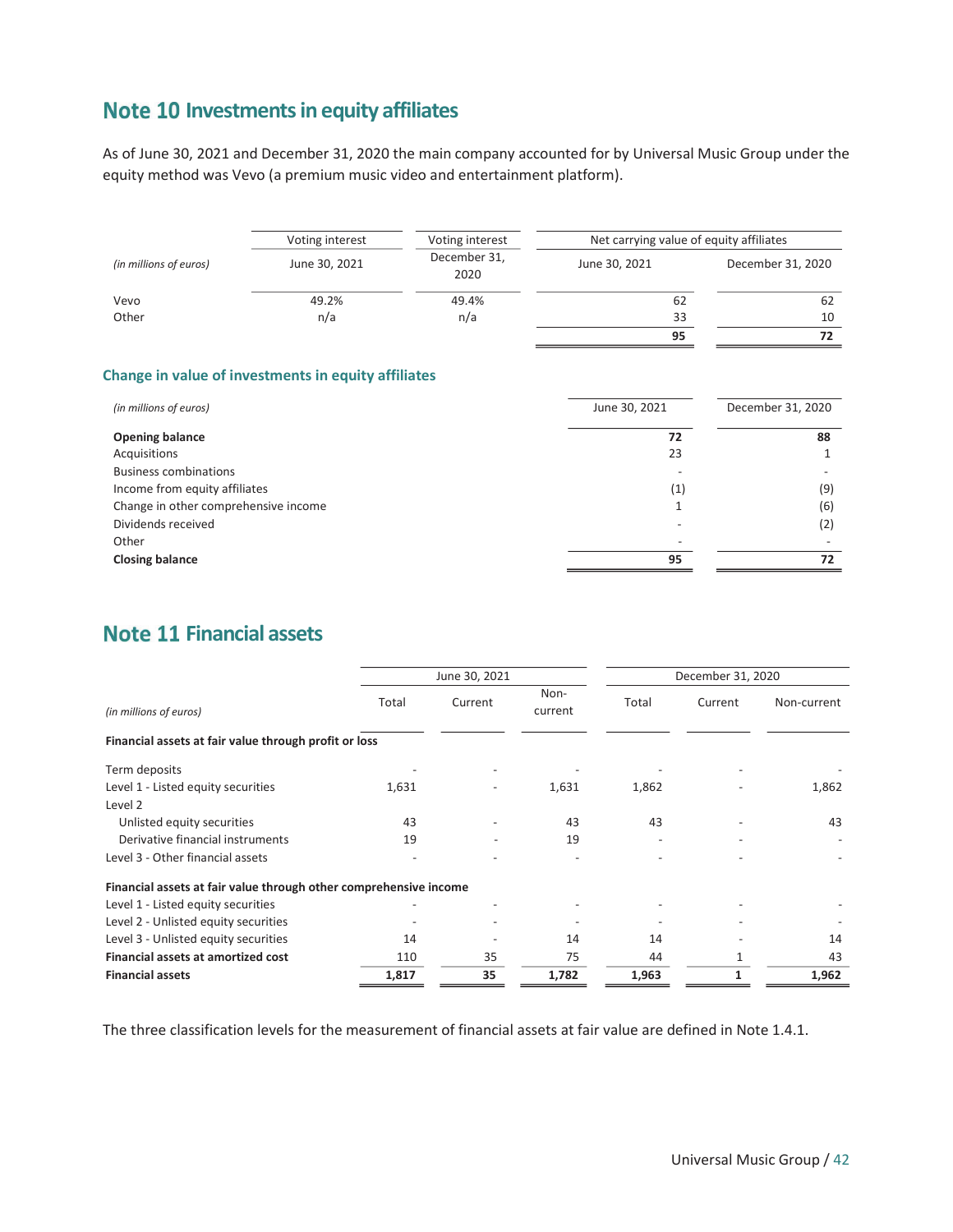#### Listed equity portfolio

|                                           |                          |                       |                                  |                          | June 30, 2021     |                                       |                                                    |                               |
|-------------------------------------------|--------------------------|-----------------------|----------------------------------|--------------------------|-------------------|---------------------------------------|----------------------------------------------------|-------------------------------|
|                                           | Number of<br>shares held | Ownership<br>interest | Average<br>purchase<br>price (a) | Stock<br>market<br>price | Carrying<br>value | Change in<br>value over<br>the period | Cumulative<br>unrealized<br>capital<br>gain/(loss) | Sensitivity at<br>$+/-10$ pts |
|                                           | (in thousands)           |                       | $(\epsilon$ /share)              |                          |                   |                                       | (in millions of euros)                             |                               |
| Spotify (b)                               | 6,487                    | 3.35%                 | 6.58                             | 227.28                   | 1,475             | (195)                                 | 1,432                                              | $+147/147$                    |
| <b>Tencent Music</b><br>Entertainment (c) | 12,246                   | 0.73%                 | na                               | 12.77                    | 156               | (36)                                  | 156                                                | $+16/-16$                     |
| Other                                     |                          |                       |                                  |                          |                   |                                       |                                                    |                               |
| <b>Total</b>                              |                          |                       |                                  |                          | 1,631             | (231)                                 | 1,588                                              |                               |
|                                           |                          |                       |                                  |                          | December 31, 2020 |                                       |                                                    |                               |
|                                           | Number of<br>shares held | Ownership<br>interest | Average<br>purchase<br>price (a) | Stock<br>market<br>price | Carrying<br>value | Change in<br>value over<br>the period | Cumulative<br>unrealized<br>capital<br>gain/(loss) | Sensitivity at<br>$+/-10$ pts |
|                                           | (in thousands)           |                       |                                  | $(E/\text{share})$       |                   |                                       | (in millions of euros)                             |                               |
| Spotify (b)                               | 6,487                    | 3.37%                 | 6.58                             | 257.34                   | 1,669             | 798                                   | 1,627                                              | $+167/ -167$                  |
| <b>Tencent Music</b><br>Entertainment (c) | 12,246                   | 0.74%                 | na                               | 15.74                    | 193               | 64                                    | 193                                                | $+19/-19$                     |
| Other                                     |                          |                       |                                  |                          |                   | (1)                                   |                                                    |                               |
| <b>Total</b>                              |                          |                       |                                  |                          | 1,862             | 861                                   | 1,820                                              |                               |

na: not applicable.

- a. Includes acquisition fees and taxes.
- b. Spotify shares have been listed since April 3, 2018.
- c. Tencent Music Entertainment shares have been listed since December 12, 2018.

## **Note 12 Cash position and borrowings**

#### Cash position

Universal Music Group (UMG)'s cash position comprises cash and cash equivalents, as well as loans to Vivendi. As defined by UMG, money market funds relate to financial investments, which satisfy the ANC's and AMF's decision released in November 2018.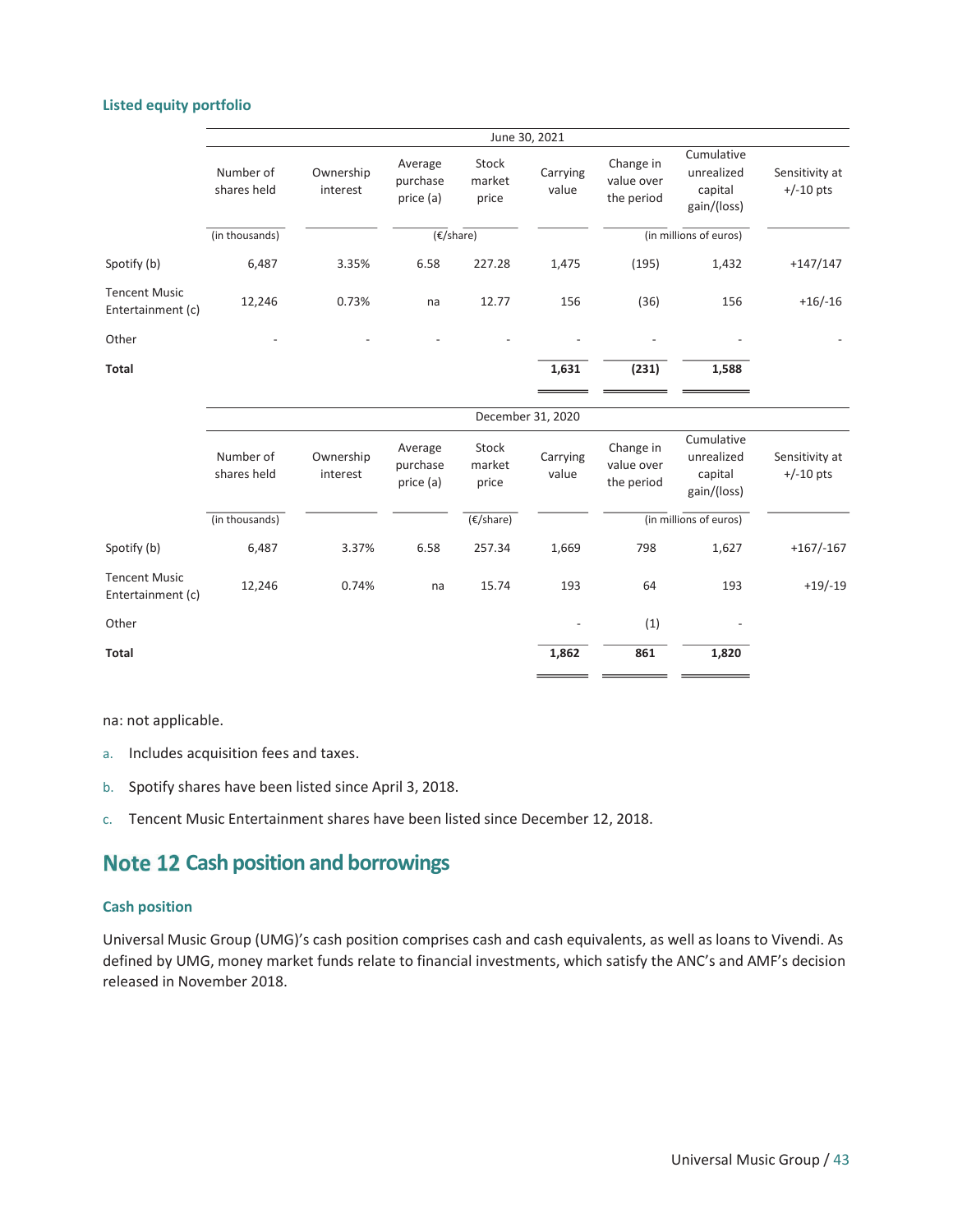| (in millions of euros)                                  | June 30, 2021 | December 31, 2020 |
|---------------------------------------------------------|---------------|-------------------|
| <b>Loans to Vivendi SE</b>                              | 146           | 815               |
| of which<br>Universal Music Group Treasury with Vivendi | 146           | 815               |
| Cash and cash equivalents                               | 755           | 326               |
| of which<br>cash equivalents                            | 301           | 220               |
| cash                                                    | 454           | 106               |
| Cash position                                           | 901           | 1,141             |

#### Borrowings and other financial liabilities

|                                            | June 30, 2021 |               |                | December 31, 2020 |                          |                |
|--------------------------------------------|---------------|---------------|----------------|-------------------|--------------------------|----------------|
| (in millions of euros)                     | Total         | Long-<br>term | Short-<br>term | Total             | Long-<br>term            | Short-<br>term |
| Vivendi SE borrowings (a)                  | 2,368         | 0             | 2,368          | 2,368             | 2,368                    |                |
| Credit lines drawn by UMG Inc. (b)         | 546           |               | 546            | 635               | $\overline{\phantom{a}}$ | 635            |
| <b>Bank overdrafts</b>                     | C             |               |                | 5                 | $\overline{\phantom{a}}$ | 5              |
| Other                                      |               |               |                |                   |                          |                |
| Borrowings at amortized cost               | 2.918         |               | 2.917          | 3.009             | 2.369                    | 640            |
| Derivative financial instruments           |               |               |                |                   |                          |                |
| Borrowings and other financial liabilities | 2,918         |               | 2.917          | 3.009             | 2,369                    | 640            |

- a. Corresponds to Universal International Music B.V.'s borrowing from Vivendi SE, to be settled on July 7, 2021, see below for more details.
- b. Corresponds to credit lines drawn by UMG Inc. for €330 million (December 31, 2020: €213 million) on UMG Inc. credit lines and €216 million (December 31, 2020: €422 million) on Vivendi SE credit lines.
- c. Refer to Note 17 for details on maturity of borrowings.

In the context of the planned distribution of 60% of UMG's share capital to Vivendi's shareholders and the listing of UMG's shares on the Euronext Amsterdam stock exchange, on March 24, 2021, UMG entered into an agreement concerning the setting up of a five-year €3 billion syndicated bank credit facility: a revolving credit facility of €2 billion and a term loan of €1 billion. UMG's ability to draw on these bank credit facilities was conditional upon its strict ring fencing from Vivendi, in particular the termination of UMG's cash pooling agreement with Vivendi, UMG Inc.'s inability to draw on Vivendi SE's bilateral credit facilities, and the repayment of UIM B.V.'s intra-group debt from Vivendi. On July 7, 2021, Vivendi and UMG completely separated their cash pooling and financing arrangements.

As a reminder, since 2020, UMG Inc. has been an additional borrower under five of Vivendi SE's eight bilateral credit facilities up to the aggregate limit of €750 million as of December 31, 2020, which was reduced to €450 million as of June 30, 2021. As of June 30, 2021, three of these credit facilities were drawn by UMG for €216 million.

In addition, UMG Inc. had its own credit facilities maturing in 2021 for an aggregate amount of \$570 million, i.e., €470 million as of June 30, 2021, including a committed credit facility of €247 million maturing in September 2021. As of June 30, 2021, UMG Inc. had drawn on these credit facilities for an amount of €330 million, and on July 7, 2021, it repaid and cancelled them.

On March 24, 2021, UMG B.V. and UMG Inc. reached an agreement for a syndicated revolving bank credit facility of €2 billion (drawings made in euros for UMG B.V. and in US dollars for UMG Inc.) for a five-year period, with two one-year extension options.

On the same date, UMG B.V. entered into a term loan of €1 billion maturing in October 2026. The ability for UMG to draw on these bank credit facilities was conditional upon its strict ring fencing from Vivendi. On July 7, 2021,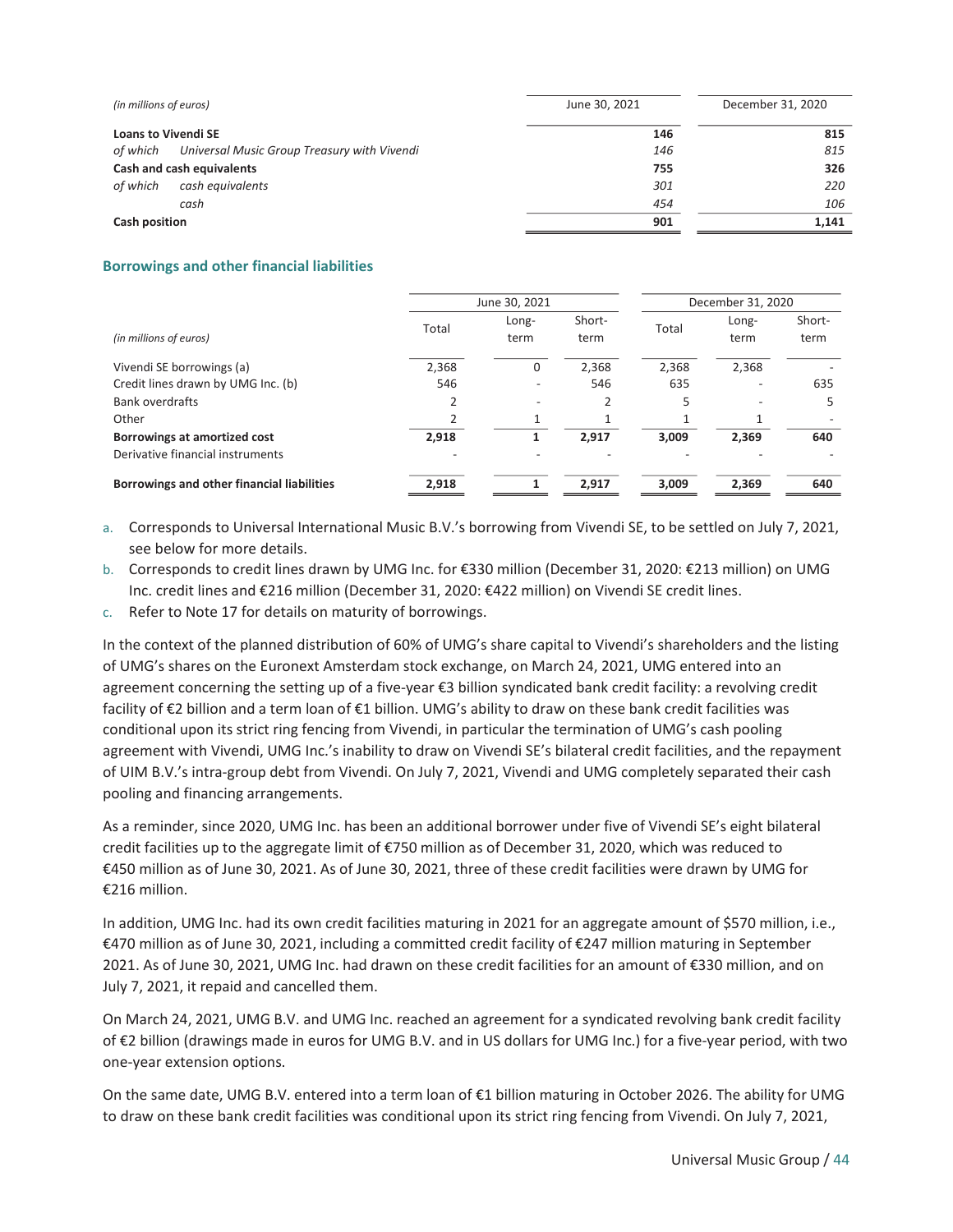Vivendi and UMG completely separated their cash pooling and financing arrangements after the following transactions were implemented:

- the termination of UMGT S.A.S.'s cash pooling agreement with Vivendi SE, with Vivendi SE returning the deposited amount of €146 million as of June 30, 2021;
- the repayment by UMG Inc. of its drawings on Vivendi SE's bilateral bank credit facilities for €216 million as of June 30, 2021; and
- the repayment by UIM B.V. of its intra-group borrowing from Vivendi SE, for  $\epsilon$ 2,368 million.

On July 7, 2021, to finance the repayment of UIM B.V.'s intra-group borrowing from Vivendi SE, UMG B.V. drew on its term loan of €1 billion, as well as on the revolving credit facility for €1.24 billion. In addition, UMG Inc. drew on the same credit facility for \$500 million, i.e., €416 million.

#### UMG borrowings and intra-group investments with Vivendi

UMG's intra-group borrowings and deposit positions with Vivendi SE were as follows:

| (in millions of euros)                | July 7, 2021             | June 30, 2021 | December 31,<br>2020 |
|---------------------------------------|--------------------------|---------------|----------------------|
| Vivendi SE borrowings                 |                          | (2,368)       | (2,368)              |
| Loans to Vivendi SE from UMG Treasury |                          | 146           | 815                  |
| Net total                             | $\overline{\phantom{a}}$ | (2,222)       | (1, 553)             |

## **Note 13 Equity**

Universal Music Group (UMG) distributes its cash surpluses to shareowners through dividends and share capital reductions:

| (in millions of euros)                                                                    | June 30, 2021 | December 31, 2020 |
|-------------------------------------------------------------------------------------------|---------------|-------------------|
| Contributions by/distribution to shareowners                                              | 422           | 2.711             |
| Contributions by shareowners of their UIM B.V. and UMG Inc. shares to UMG B.V. (c)        |               |                   |
| Distribution by UMG B.V. paid to Vivendi SE (d)                                           | 338           |                   |
| Distribution by UMG B.V. paid to Concerto and Scherzo (d)                                 | 84            |                   |
| of which Universal Music Group S.A.S. transferred to Vivendi SE (a)                       |               | 2,428             |
| Distribution by Universal International Music B.V. paid to shareowners (b)                |               | 283               |
| Changes in UMG ownership interest in subsidiaries that do not result in a loss of control |               | 13                |
| Changes in equity attributable to Universal Music Group                                   | 422           | 2.724             |

- a. On March 19, 2020, Universal Music Group S.A.S. was dissolved, with universal transmission of its property to Vivendi S.E.
- b. Dividends distributed by UIM BV to Vivendi SE for €255 million and to Concerto for €28 million on September 23, 2020.
- c. As described in Note 1, on February 26, 2021, Vivendi and the consortium led by Tencent contributed their respective 80% and 20% shares in both UIM B.V. and UMG Inc. to UMG B.V. based on an equity value of €33 billion for 100% of UMG's share capital. Following this contribution, Vivendi and Tencent respectively own 80% and 20% of UMG B.V. which own 100% of UIM B.V. and 100% of UMG Inc. without any change on UMG's scope of combination/consolidation and without any change in total equity. Therefore, UMG's net equity remains unchanged before and after the contribution. As such, following the principle of continuity of financial statements, on February 26, 2021, in UMG B.V.'s consolidated financial statements, the contribution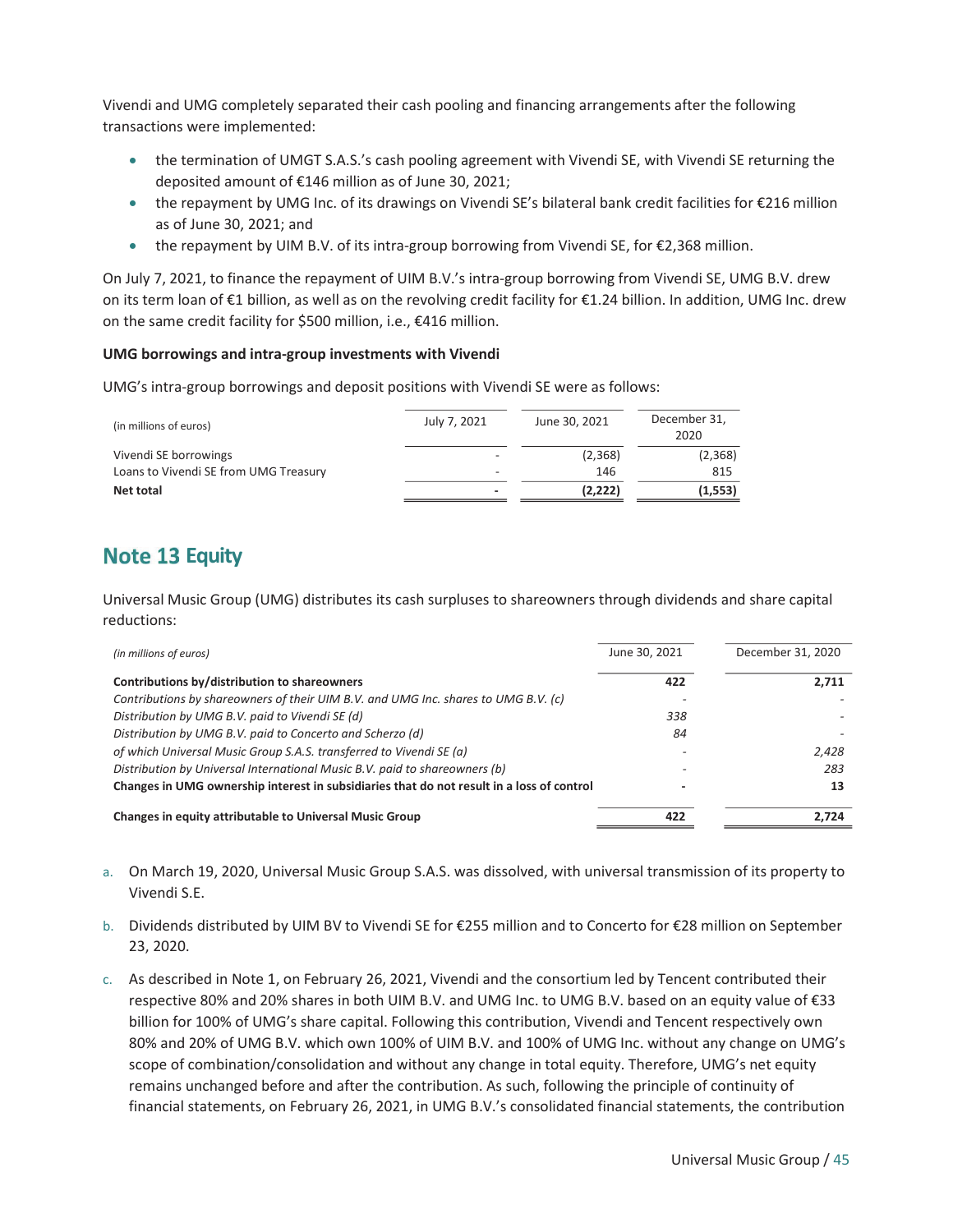of €33 billion was directly recorded as an increase in equity attributable to UMG B.V. shareowners (€18.5 billion in share capital and €14.5 billion in additional paid-in capital), and the contribution of €33 billion was fully neutralized in UMG B.V.'s retained earnings.

d. Dividends distributed by UMG BV to Vivendi SE for €338 million and to Concerto and Scherzo for a combined €84 million on April 29, 2021.

## **Note 14 Provisions**

| (in millions of euros)                                           | Note | June 30, 2021 | December 31, 2020 |
|------------------------------------------------------------------|------|---------------|-------------------|
| Employee benefits (a)                                            |      | 255           | 258               |
| Restructuring costs                                              |      | 9             | 11                |
| Litigations                                                      | 18   | 4             | 4                 |
| Other (b)                                                        |      | 172           | 199               |
| <b>Provisions</b>                                                |      | 440           | 472               |
| Deduction of current provisions<br><b>Non-current provisions</b> |      | (98)<br>342   | (137)<br>335      |

- a. Included deferred employee compensation as well as provisions for defined employee benefit plans, but excluded employee termination reserves recorded under restructuring costs.
- b. Notably included litigation provisions for which the amount and nature are not detailed because such disclosure could be prejudicial to Universal Music Group.

#### Changes in provisions

| (in millions of euros)                                          | June 30, 2021 | December 31, 2020 |
|-----------------------------------------------------------------|---------------|-------------------|
| <b>Opening balance</b>                                          | 472           | 500               |
| Addition                                                        | 32            | 85                |
| <b>Utilization</b>                                              | (64)          | (74)              |
| Reversal                                                        | (8)           | (43)              |
| <b>Business combinations</b>                                    | $\mathbf 0$   |                   |
| Divestitures, changes in foreign currency translation and other | 8             | 4                 |
| <b>Closing balance</b>                                          | 440           | 472               |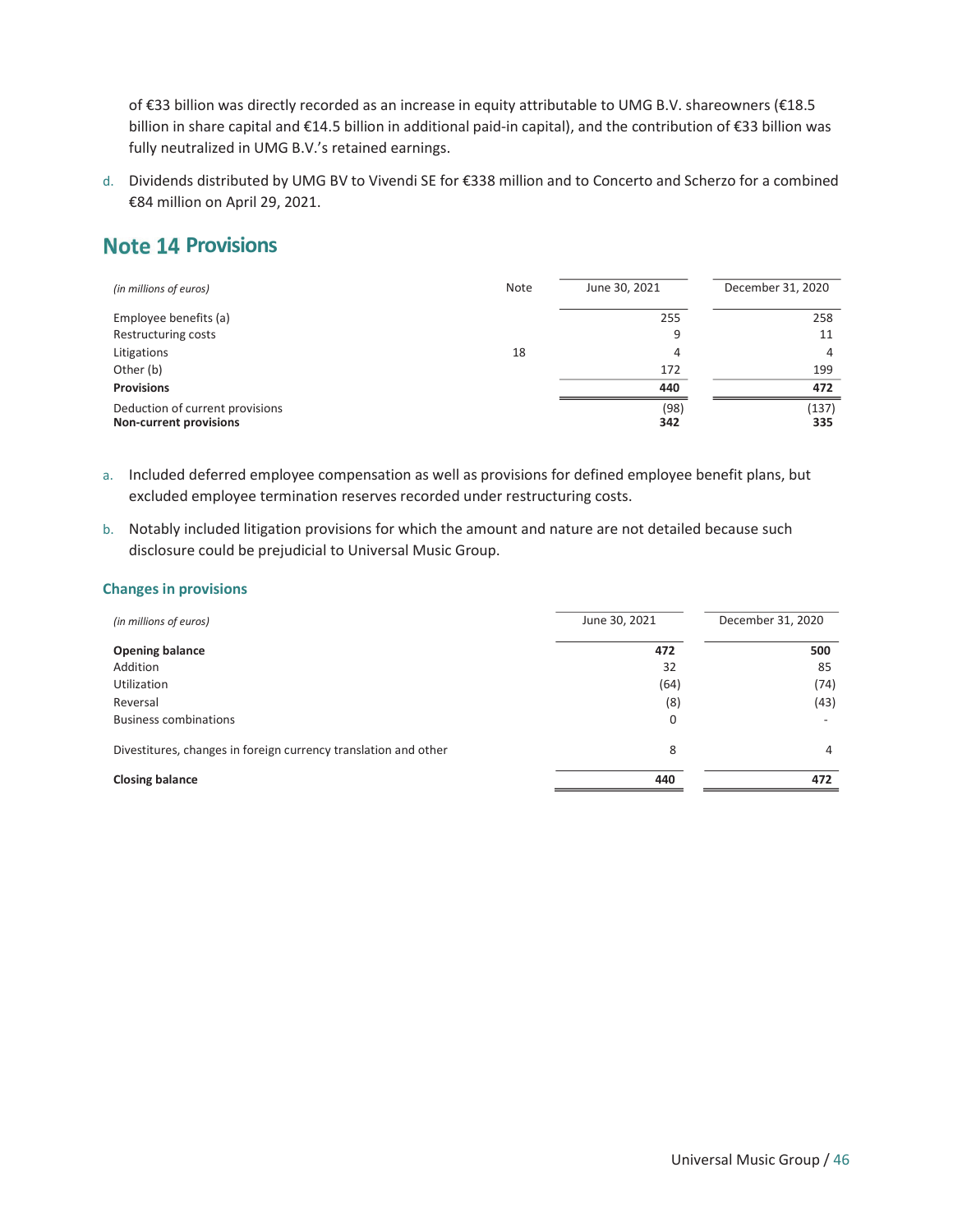## Note 15 Share-based compensation plans

In 2021, no changes were made regarding UMG employee's participation in Vivendi's share-based compensation plans. No stock options of performance shares were granted in 2021 to UMG employees and senior executives in the first half-year of 2021.

### **Note 16 Related parties**

UMG's related parties are the key executive managers and other related parties including:

- companies fully consolidated by UMG. The transactions between these companies have been eliminated for the preparation of UMG's Interim Financial Statements;
- companies over which UMG exercises a significant influence;
- all companies in which key executive managers or their close relatives hold significant voting rights;
- minority shareholders exercising a significant influence over UMG's subsidiaries;
- Vivendi Corporate and its consolidated entities (the "Vivendi Group"), as well as its related parties; and
- Bolloré Group and its related parties, given that Vivendi has been fully consolidated by Bolloré Group since April 26, 2017.

For the reorganization in 2021 and the main transactions by shareholders reference is made to Note 1 Basis of preparation of the unaudited consolidated condensed financial statements. For UMG's borrowings to Vivendi reference is made to Note 12. UMG distributes its cash surpluses to shareowners through dividends and share capital reductions (please refer to Note 13).

UMG's other related parties include companies over which UMG exercises a significant influence (e.g., Vevo and Duzy Dom). They also include Vivendi Corporate, its consolidated entities (e.g., Canal+ Group and Havas Group) and its related parties (e.g., Telecom Italia and Banijay Group Holding), as well as Bolloré Group, its subsidiaries and its related parties.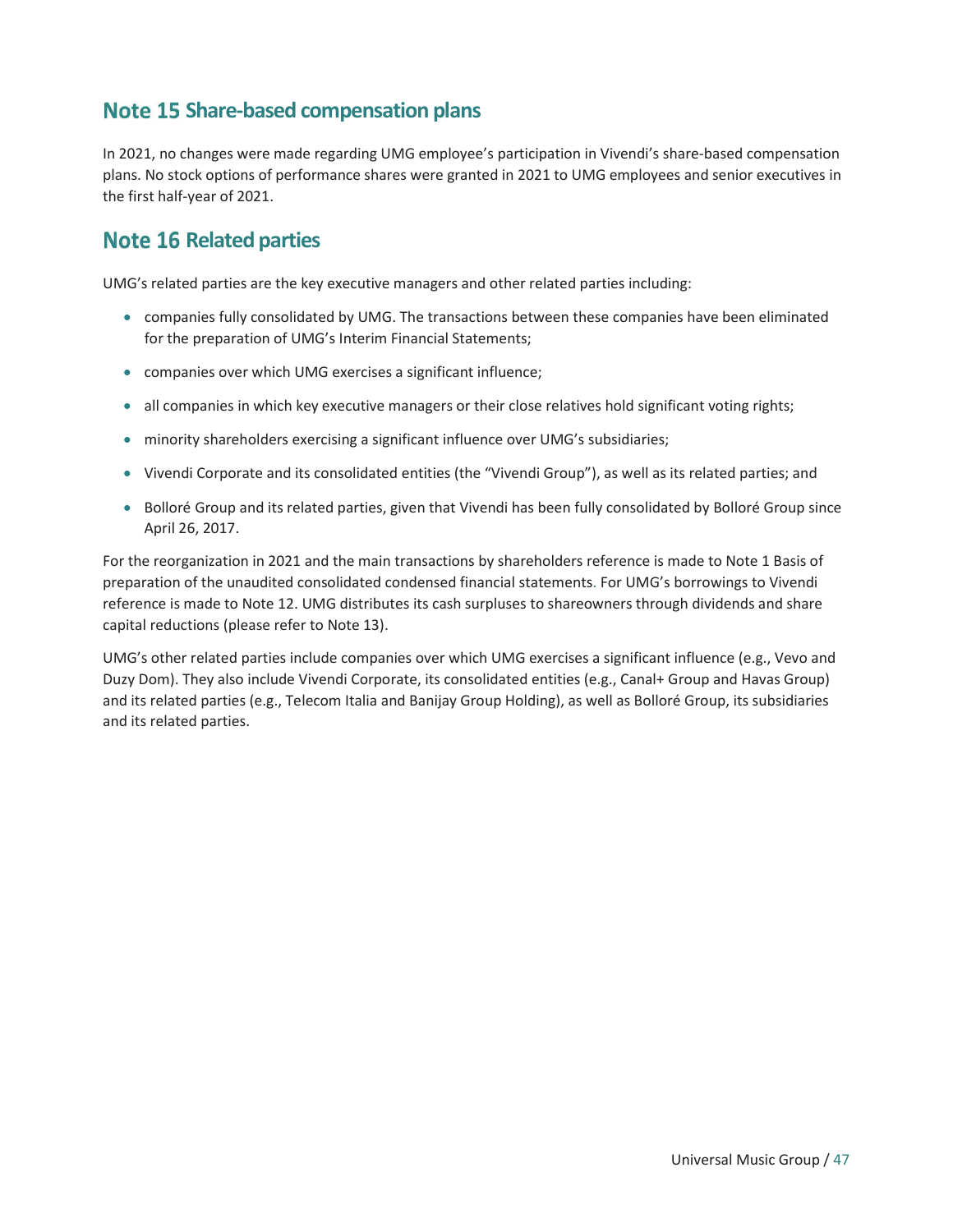| (in millions of euros)              | June 30, 2021 |       |
|-------------------------------------|---------------|-------|
| <b>Assets</b>                       |               |       |
| Shareowners loans                   | 146           | 815   |
| Trade accounts receivable and other | 46            | 61    |
| Of which Vevo                       | 34            | 31    |
| Duzy Dom                            | 8             | 8     |
| Telecom Italia                      |               |       |
| <b>Havas Group</b>                  | 1             | 1     |
| ULive                               |               |       |
| Vivendi Corporate                   | 3             | 19    |
| <b>Current financial assets</b>     |               |       |
| Of which Vivendi Corporate          |               |       |
| <b>Liabilities</b>                  |               |       |
| Shareowners borrowings              | 2,368         | 2,368 |
| Non-operating liabilities           |               |       |
| Of which Vivendi Corporate          |               |       |
| Trade accounts payable and other    | 1             | 1     |
| Of which Havas Group                |               | 1     |
| Vivendi Corporate                   | 1             |       |
| <b>Bolloré Group</b>                |               |       |
| Canal+ Group                        |               |       |
| Income tax payable                  |               |       |
| Of which Vivendi Corporate          |               |       |

|                              |      | Six months ended June 30, |      |
|------------------------------|------|---------------------------|------|
|                              | 2021 | 2020                      | 2020 |
| <b>Statement of earnings</b> |      |                           |      |
| Operating income             | 112  | 81                        | 191  |
| Of which Vevo                | 100  | 69                        | 164  |
| Duzy Dom                     | 5    | 6                         | 13   |
| Telecom Italia               | 1    | 1                         | 1    |
| Canal+ Group                 | 1    |                           | 1    |
| <b>Havas Group</b>           | 3    | 3                         | 7    |
| Vivendi Corporate            |      | 1                         | 1    |
| Other                        | 2    | 1                         |      |
| Financial income             | (8)  | (8)                       | (17) |
| Of which Vivendi Corporate   | (8)  | (8)                       | (17) |
| Operating expenses           | (6)  | (19)                      | (48) |
| Of which Havas Group         | (2)  | (4)                       | (11) |
| Canal+ Group                 |      |                           |      |
| Vivendi Corporate            |      | (13)                      | (30) |
| <b>Bolloré Group</b>         | (4)  | (2)                       | (5)  |
| Vivendi Village              |      |                           |      |
| <b>Banijay Group Holding</b> |      |                           |      |
| <b>Ingrooves Music Group</b> |      |                           | na   |
| Other                        |      |                           |      |
|                              |      |                           |      |

na: not applicable.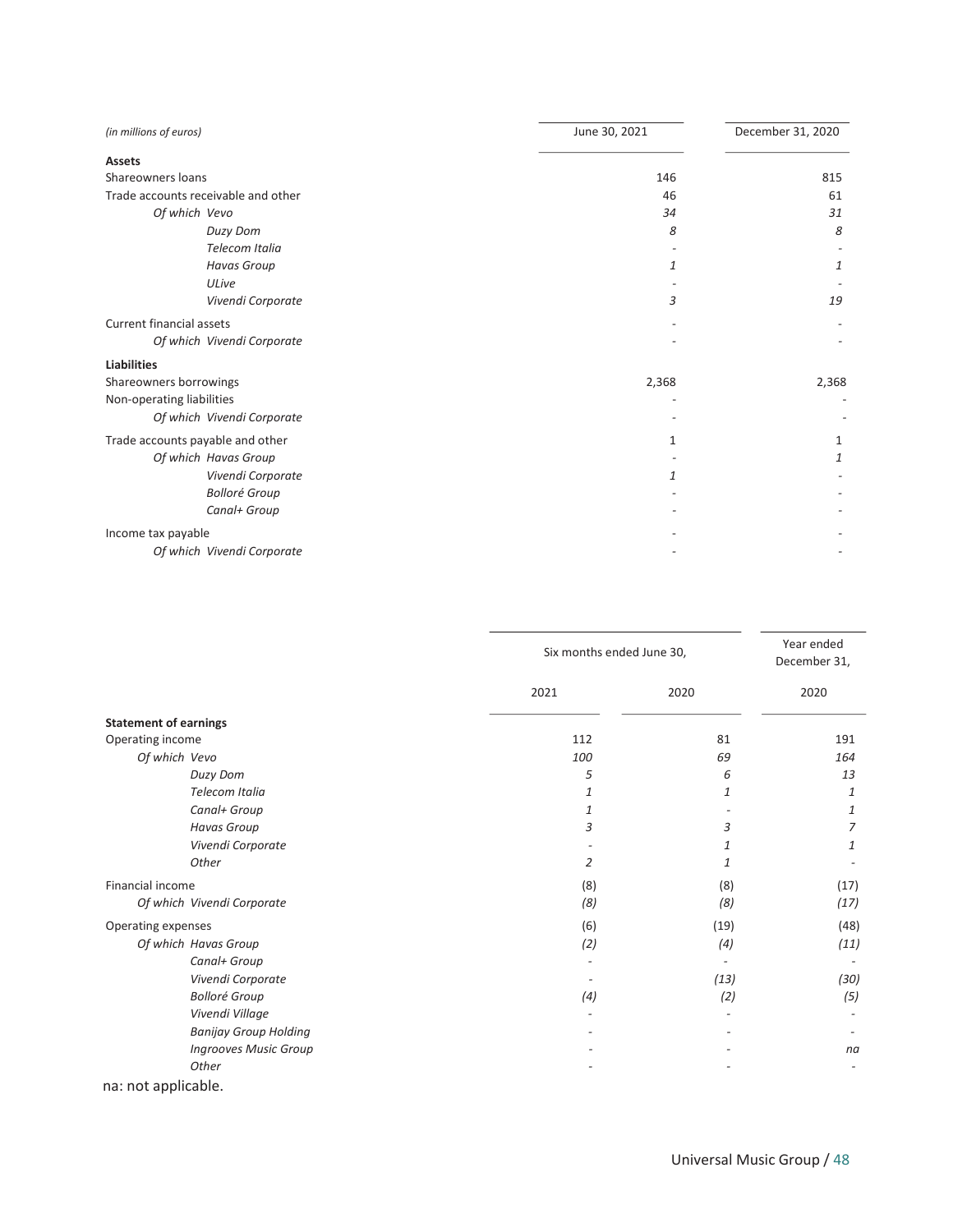#### Services billed by Vivendi Corporate

| (in millions of euros)               | Six months ended June 30, | Year ended<br>December 31, |      |
|--------------------------------------|---------------------------|----------------------------|------|
|                                      | 2021                      | 2020                       | 2020 |
| Management fees                      |                           | (7)                        | (15) |
| Share-based compensation plans       | (3)                       | (7)                        | (10) |
| Other                                | 3                         |                            | (10) |
| Services billed by Vivendi Corporate |                           | (13)                       | (35) |

## Note 17 Contractual obligations and other commitments

Universal Music Group (UMG)'s material contractual obligations and contingent assets and liabilities include:

- certain contractual obligations relating to the group's business operations, such as content commitments (please refer to Note 8), contractual obligations and commercial commitments recorded in the Statement of Financial Position, including leases and off-balance sheet commercial commitments, such as long-term service contracts and purchase or investment commitments;
- commitments related to UMG's consolidation scope made under acquisitions or divestitures such as share purchase or sale commitments, contingent assets and liabilities subsequent to given or received commitments related to the divestiture or acquisition of shares, commitments under shareholders' agreements and collateral and pledges granted to third parties over UMG's assets;
- x commitments related to UMG's financing: undrawn confirmed bank credit facilities as well as the management of interest rate, foreign currency and liquidity risks; and
- contingent assets and liabilities resulting from legal proceedings in which UMG and/or its subsidiaries are either plaintiff or defendant (please refer to Note 18).

#### Contractual obligations and commercial commitments

|                                                              |      | Minimum future payments as of June 30, 2021 | Total minimum<br>future |                 |                  |                      |
|--------------------------------------------------------------|------|---------------------------------------------|-------------------------|-----------------|------------------|----------------------|
|                                                              |      |                                             |                         | Payments due in |                  | payments as of       |
| (in millions of euros)                                       | Note | Total                                       | 1 year                  | 2-5 years       | After 5<br>years | December 31,<br>2020 |
| Borrowings and other financial liabilities                   | 12   | 2,918                                       | 2,917                   | 1               |                  | 3,009                |
| Lease liabilities                                            | 9    | 518                                         | 78                      | 255             | 185              | 525                  |
| <b>Content liabilities</b>                                   | 8    | 2,766                                       | 2,531                   | 233             | $\overline{2}$   | 2,771                |
| <b>Consolidated statement of financial</b><br>position items |      | 6,202                                       | 5,526                   | 489             | 187              | 6,305                |
| Contractual content commitments                              |      | 1,501                                       | 745                     | 723             | 33               | 1,337                |
| Commercial commitments                                       |      | (4,919)                                     | (1,610)                 | (3,309)         |                  | (3, 975)             |
| Net off-balance sheet commitments                            |      | (3, 418)                                    | (865)                   | (2,586)         | 33               | (2,638)              |
| Operating leases and subleases                               |      | na                                          | na                      | na              | na               | na                   |
| Total                                                        |      | 2,784                                       | 4,661                   | (2,097)         | 220              | 3,667                |
| na: not applicable.                                          |      |                                             |                         |                 |                  |                      |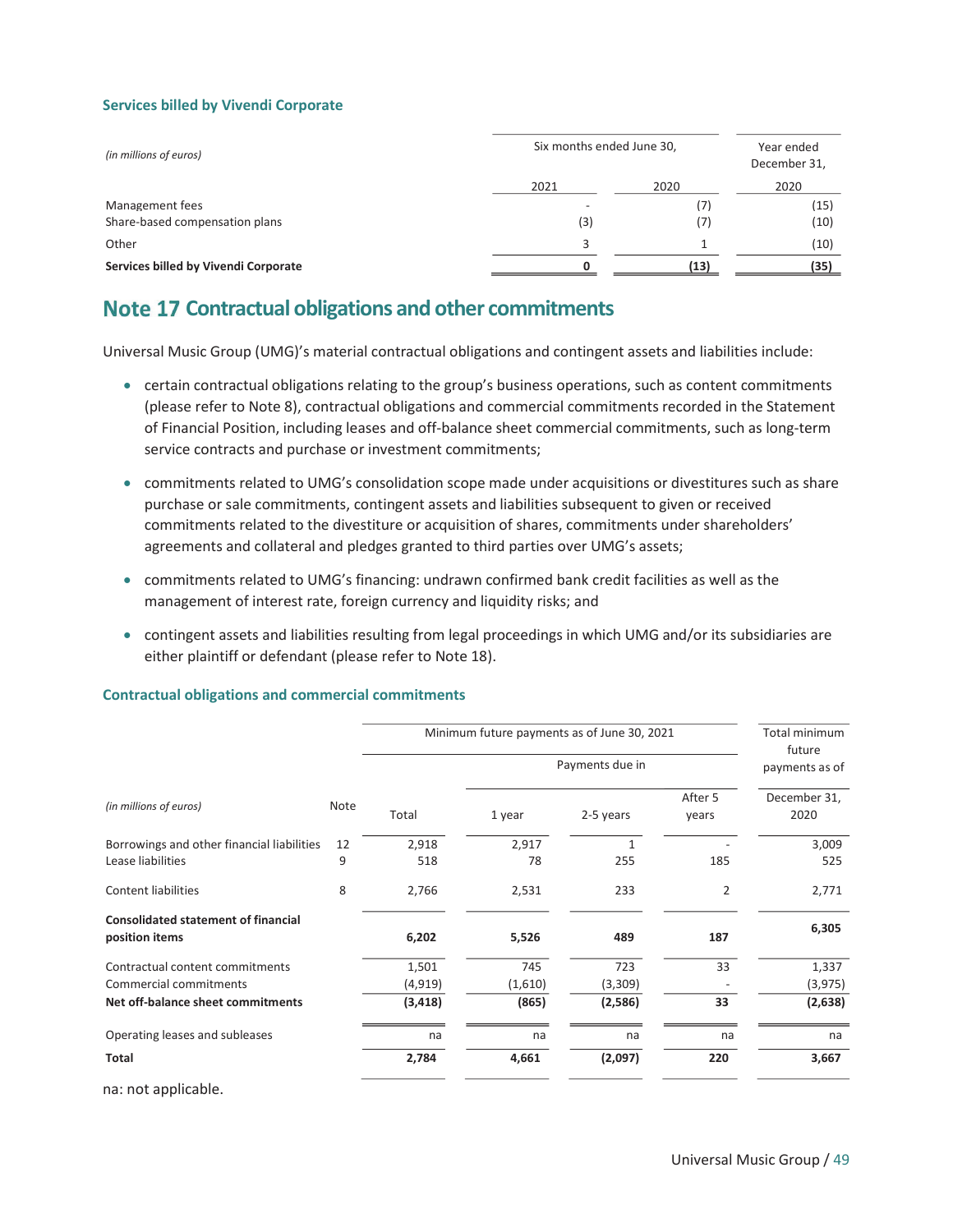#### Off-balance sheet commercial commitments

| Minimum future payments as of June 30, 2021 |         |                             |                          | Total<br>minimum     |
|---------------------------------------------|---------|-----------------------------|--------------------------|----------------------|
|                                             |         | future<br>payments as<br>of |                          |                      |
| Total                                       | 1 year  | 2-5 years                   | After 5 years            | December 31,<br>2020 |
| 43                                          | 32      | 11                          | $\overline{\phantom{a}}$ | 46                   |
| (4,962)                                     | (1,642) | (3,320)                     | $\overline{\phantom{a}}$ | (4,021)              |
| (4, 919)                                    | (1,610) | (3,309)                     |                          | (3, 975)             |
|                                             |         |                             | Due in                   |                      |

a. Includes minimum guarantees to be received by UMG pursuant to distribution agreements entered into with third parties, notably digital platforms.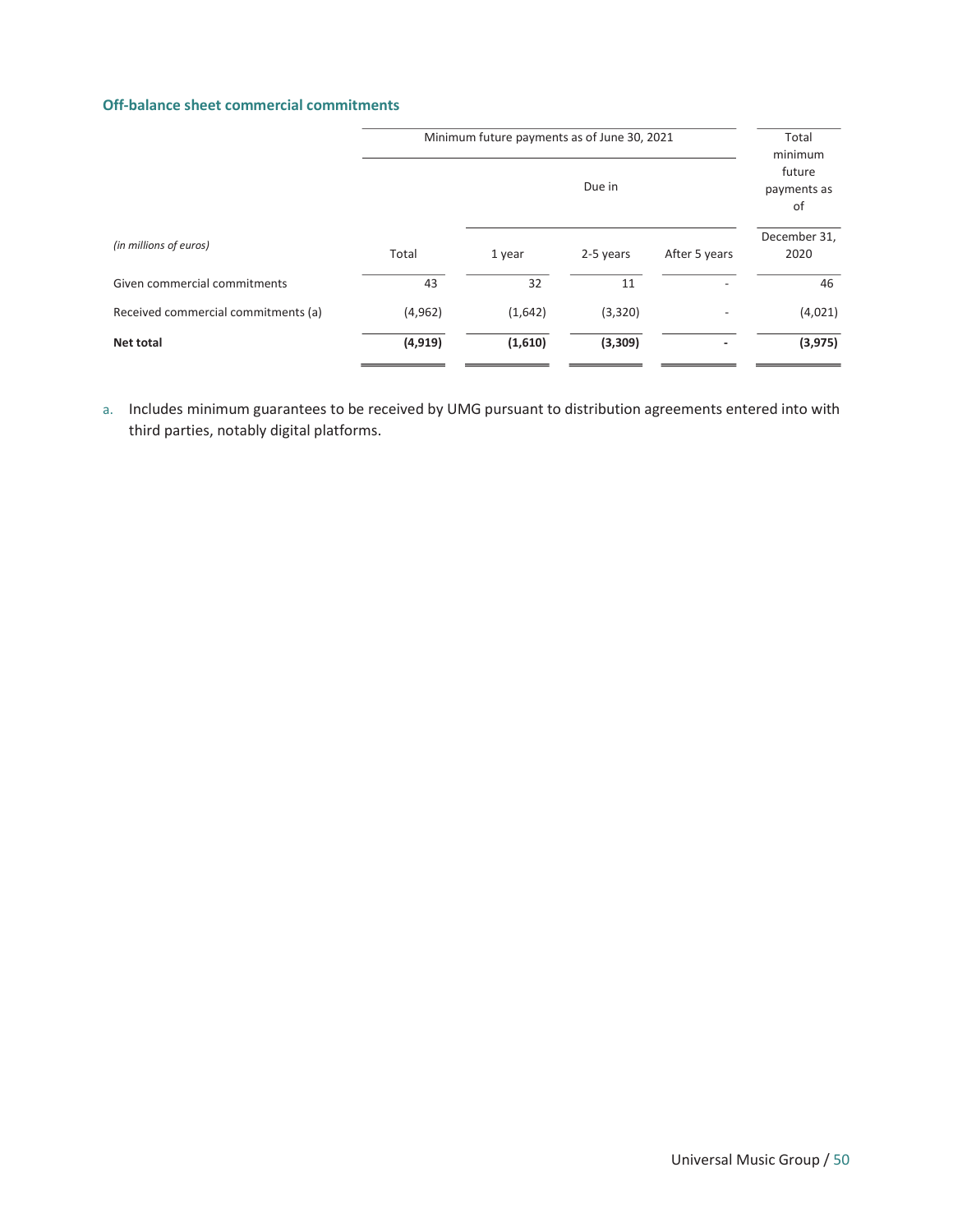## **Note 18 Litigation**

In the normal course of its business, Universal Music Group is subject to various lawsuits, arbitrations and governmental, administrative or other proceedings (collectively referred to herein as "Legal Proceedings").

The costs which may result from these Legal Proceedings are only recognized as provisions when they are likely to be incurred and when the obligation can reasonably be quantified or estimated, in which case, the amount of the provision represents UMG's best estimate of the risk and is based on a case-by-case assessment of the risk level, provided that UMG may, at any time, reassess such risk if events occur during such proceedings. Provisions recorded by UMG for all claims and litigation were €4m as of June 31, 2021 and €4 million as of December 31, 2020, (please refer to Note 14).

To the company's knowledge, there are no Legal Proceedings or any facts of an exceptional nature (including any pending or threatened proceedings in which it is a defendant), which may have or have had in the previous 6 months a material effect on the company and on its group's financial position, profit, business and property, other than those described herein.

The status of proceedings disclosed hereunder is described as of July 26, 2021.

#### Soundgarden, Hole, Steve Earle and the estates of Tom Petty and Tupac Shakur against UMG

On June 21, 2019, the groups Soundgarden and Hole, Steve Earle, Tom Petty's ex-wife and Tupac Shakur's estate filed a class action lawsuit against UMG in the Central District Court of California relating to a 2008 fire that allegedly destroyed thousands of archived recordings.

The plaintiffs alleged that UMG breached the terms of the contracts with the artists by failing to adequately protect the recordings. It is also argued that the Group should have shared the settlement proceeds received as a result of its negotiations with the insurance companies and NBC Universal. On July 17, 2019, UMG filed a motion to dismiss the lawsuit. On August 16, 2019, the plaintiffs filed an amended complaint removing Hole as a plaintiff and adding a number of claims. On September 6, 2019, UMG filed a new motion to dismiss. On March 13 and 23, 2020, most of the plaintiffs withdrew from the case, leaving Jane Petty (Tom Petty's ex-wife) as the only remaining plaintiff. On April 6, 2020, the Court granted UMG's motion to dismiss and dismissed Jane Petty's claims.

However, Jane Petty sought to pursue the case. On April 16, 2020, she filed an application for class certification, and, on April 27, 2020, she filed a second amended complaint. On May 18, 2020, UMG filed a motion to dismiss, which was granted on March 29, 2021, for lack of the plaintiff's standing, thereby closing this case.

#### John Waite, Syd Straw, The Dickies, Kasim Sulton and The Dream Syndicate against UMG Recordings, Inc.

On February 5, 2019, a class action lawsuit was filed against UMG Recordings, Inc. on behalf of a putative class of all recording artists who had requested the termination of their contracts with UMG pursuant to Section 203 of the Copyright Act which allows, under certain conditions, a creator who has contractually transferred the rights to his or her work to a third party to terminate such contract after 35 years. The complaint seeks to have the Court recognize the termination of the contracts of the artists involved in the litigation and also alleges copyright infringement, as UMG continued to use the recordings after the purported end date of the contract. On May 3, 2019, UMG Recordings filed a motion to dismiss. On June 15, 2019, the plaintiffs filed a First Amended Complaint adding artists Syd Straw, Kasim Sulton and The Dickies as additional plaintiffs. On August 31, 2020, a second Amended Complaint was filed, adding the Dream Syndicate as an additional plaintiff. On September 30, 2020, UMG and Capitol filed a response in which they made a counterclaim against plaintiffs Joe Ely and Syd Straw, alleging that they had exploited certain recordings without authorization. On November 18, 2020, following a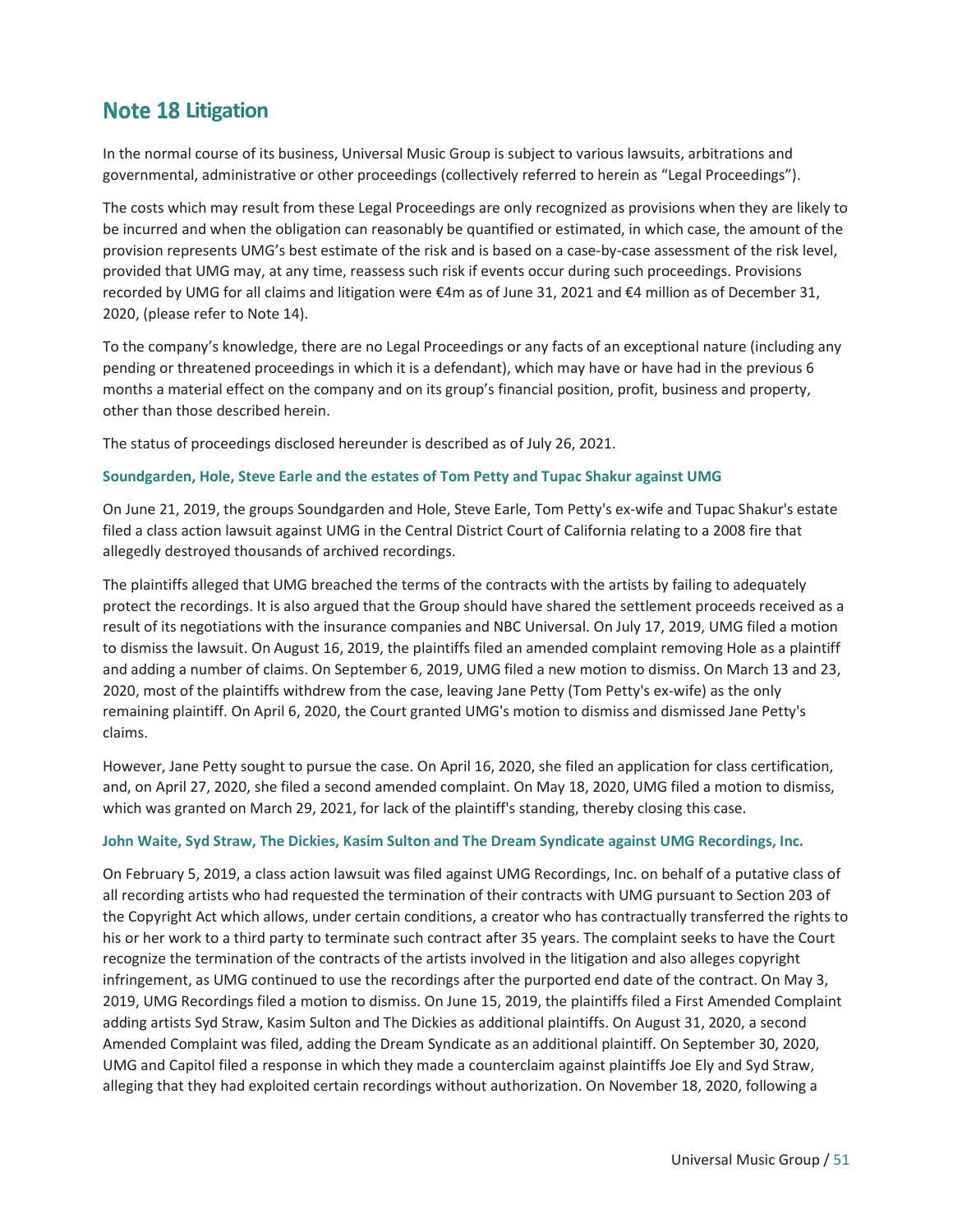settlement reached between UMG and Joe Ely, the Court acknowledged Joe Ely's withdrawal from the proceedings.

#### UMG Recordings, Inc. and Universal Music Publishing Group (along with the other major labels and publishers) against Cox Communications, Inc. and CoxCom LLC

On July 31, 2018, a complaint for copyright infringement was filed by UMG Recordings, Inc. and Universal Music Publishing Group (along with the other major labels and publishers including Sony and Warner) against Cox Communications, an Internet access and service provider, and its parent company CoxCom, for knowingly inducing and supporting copyright infringement by its customers, contrary to the provisions of the Digital Millennium Copyright Act (DMCA), which requires an Internet service provider to implement a termination policy against its repeat infringing customers. At the end of the trial, which took place in December 2019, the jury awarded the plaintiffs \$1 billion in damages. Cox filed a motion seeking to reduce the amount of damages awarded to the plaintiffs. On January 21, 2021, the motion was dismissed, and the judge upheld the jury's verdict in the amount of \$1 billion. Cox has indicated that it will appeal against this decision and has posted security to stay the execution of the judgment pending the appeal.

#### David Marks against UMG Recordings, Inc.

On May 13, 2021, David Marks, a former member of the Beach Boys, filed a class action lawsuit against UMG Recordings, Inc. in the U.S. District Court for the Central District of California for breach of contract and fraud. He alleges that UMG has understated the amount of royalties owed to him for streaming outside the United States. On July 7, 2021, UMG Recordings filed a motion to dismiss. On July 21, 2021, the plaintiff filed an amended complaint.